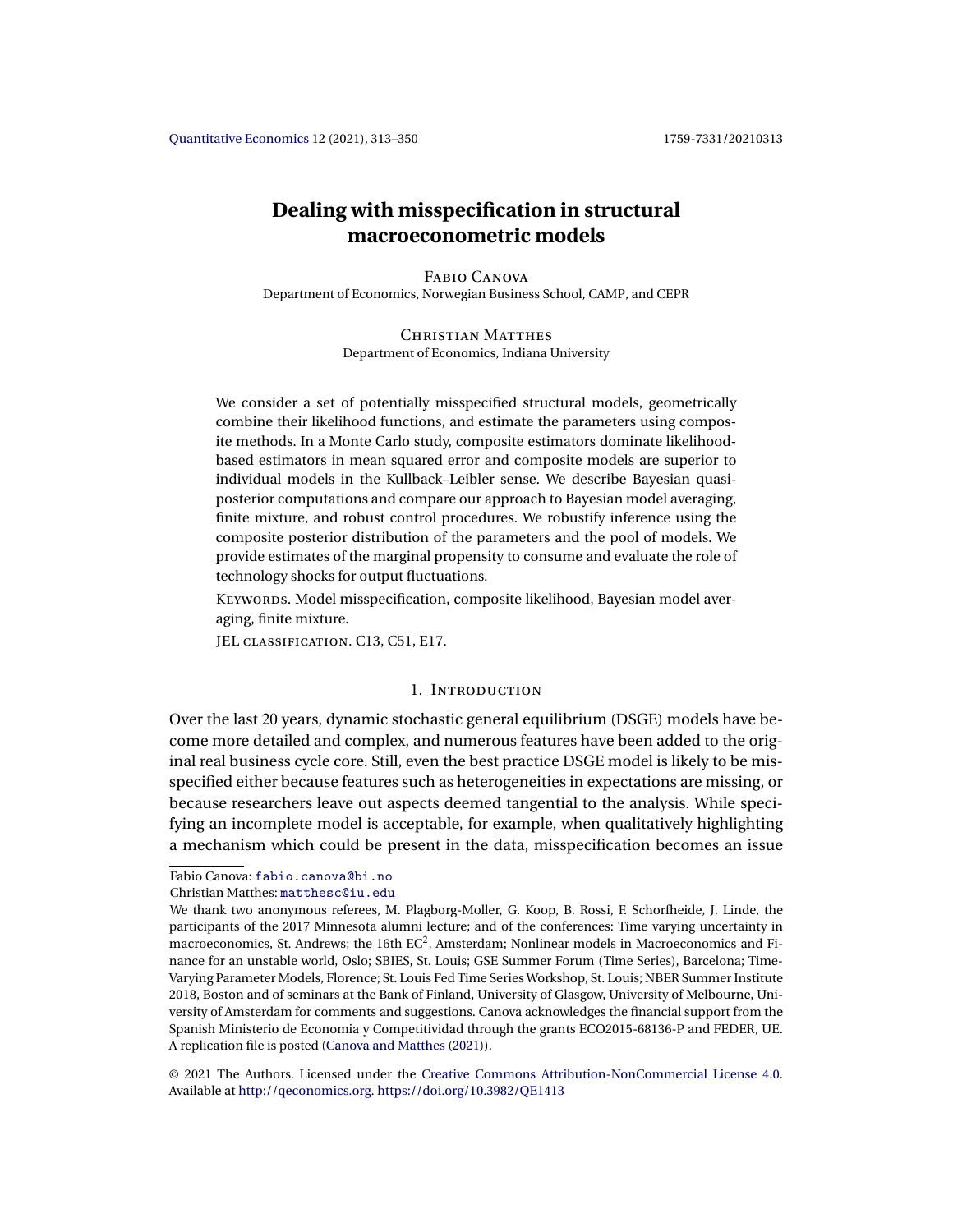<span id="page-1-0"></span>when one wants to quantify the importance of certain shocks or estimate the magnitude of crucial policy trade-offs.

In theory, misspecification can be reduced by making structural models more comprehensive in their description of the economic relationships and of the interactions among agents. In practice, this is difficult because it is not clear which missing feature is relevant and jointly including several of them quickly makes the computations intractable and the interpretation difficult. Moreover, large scale models are hard to estimate with limited data and parameter identification problems are likely to be important (see, e.g., [Canova and Sala](#page-34-0) [\(2009\)](#page-34-0)). The standard short cut to deal with misspecification is to use a structural model with ad-hoc reduced form features. However, in hybrid models it is often hard to distinguish the relative importance of structural versus ad hoc features in matching the data, making policy counterfactuals whimsical.

Structural vector autoregressive (VAR) models or limited information momentbased estimation approaches can deal with model incompleteness or partially specified dynamic relationships, when, for example, characterizing the dynamics in response to shocks (see, e.g., [Kim](#page-36-0) [\(2002\)](#page-36-0); or Cogley and Sbordone [\(2008\)](#page-35-0)). Full information likelihood-based methods, however, have a hard time dealing with misspecification other than that of the distribution of the error term, and are justified asymptotically only under the assumption that the estimated model correctly characterizes the data generating process (DGP) up to a set of serially and cross-sectionally uncorrelated disturbances. To avoid this problem, the recent econometric literature dealing with misspecification does not employ the likelihood in the estimation process (see, e.g., [Cheng](#page-34-0) [and Liao](#page-34-0) [\(2015\)](#page-34-0); [Thryphonides](#page-37-0) [\(2016\)](#page-37-0)) and robustness approaches modify posterior inference to reduce the chance of incorrect decisions (see [Hansen and Sargent](#page-36-0) [\(2008\)](#page-36-0); [Gi](#page-36-0)[acomini and Kitigawa](#page-36-0) [\(2017\)](#page-36-0)). The tension between theoretical developments and empirical practice becomes clear when one notices that the vast majority of the applied literature employs full information likelihood-based (classical or Bayesian) procedures to estimate structural parameters and policy prescriptions are often formulated on the basis of potentially misspecified models.

This paper proposes a new approach to reduce the inherent misspecification of DSGE models. Rather than enriching a particular model with structural or ad hoc features, as it is common in the literature, we jointly consider a finite set of potentially misspecified models, geometrically combine their likelihood functions, and estimate the parameters using the composite likelihood. With such an objective function, parameters common across models are estimated using the cross equation restrictions present in all specifications; model specific parameters are instead estimated using the crossequation restrictions appearing only in that specification. When no parameter can be safely assumed to be common across models, composite and likelihood estimators coincide. Thus, the composite likelihood guards against misspecification by requiring estimates of the common parameters to be consistent with the structure of all models.

Although the composite likelihood approach is well established in the statistical literature (see, e.g., Varin, Read, and Firth [\(2011\)](#page-37-0)), economic applications are limited to Engle, Shephard, and Sheppard [\(2008\)](#page-35-0), [Qu](#page-37-0) [\(2018\)](#page-37-0), and Chan, Eisenstat, Hou, and Koop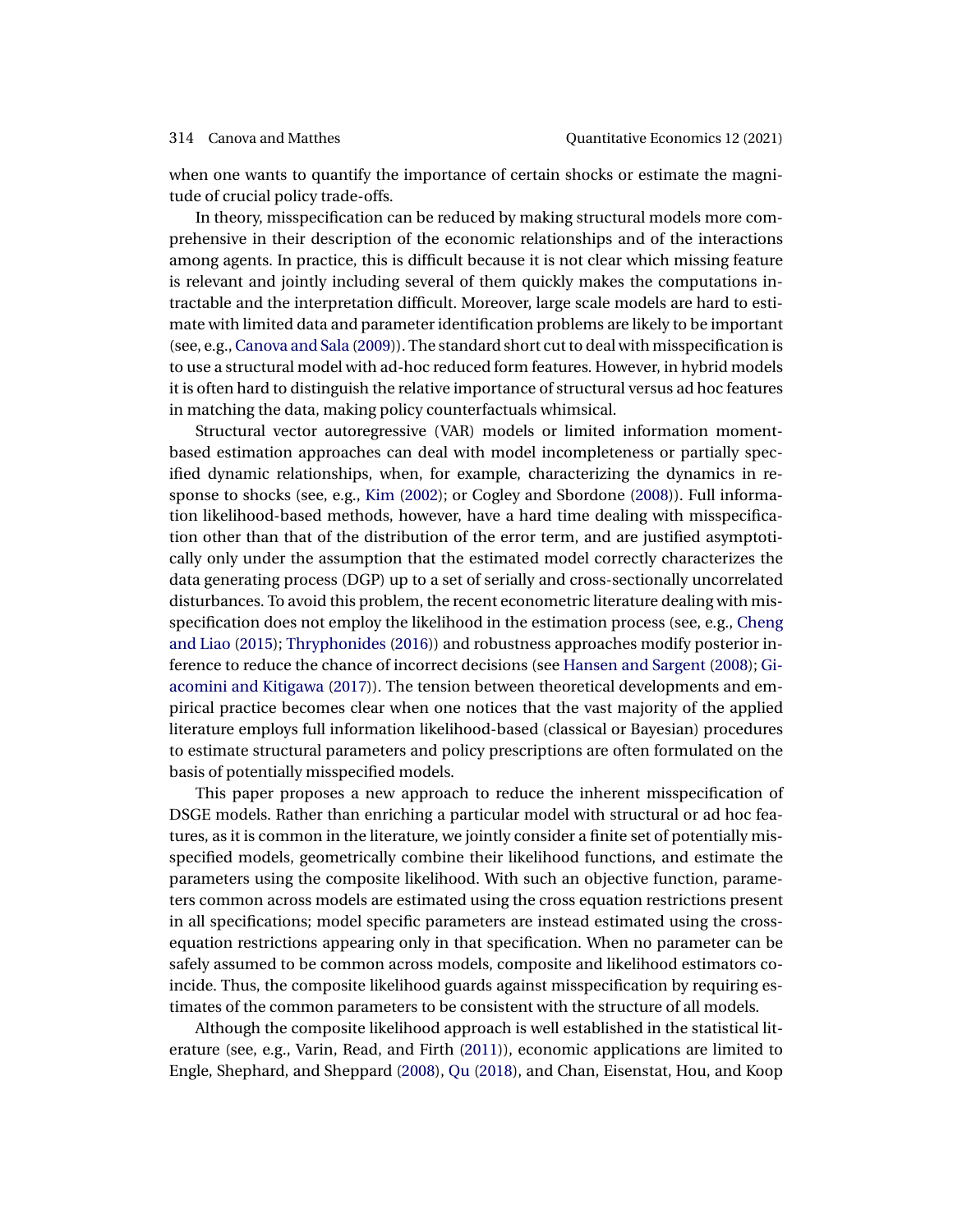<span id="page-2-0"></span>[\(2018\)](#page-34-0). Nevertheless, in all the literature we are aware of the DGP is known; the composite likelihood combines marginals or conditionals of the DGP; and the composite weights are fixed. In our setup, instead, the DGP is unknown; the models entering the composite likelihood are assumed to be misspecified; and the composite weights are random variables. Whereas this paper focuses on misspecification, [Canova and Matthes](#page-34-0) [\(2019\)](#page-34-0) used the methodology to address a number of inferential and computational problems in structural estimation.

The Bayesian setup we work with is grounded in the Bayesian literature on misspecified models (see [Walker](#page-37-0) [\(2012\)](#page-37-0), Bissiri, Holmes, and Walker [\(2016\)](#page-34-0)) and related to the quasi-Bayesian estimation literature (see, e.g., [Kim](#page-36-0) [\(2002\)](#page-36-0), Marin, Pudlo, Robert, and Ryder [\(2012\)](#page-36-0), [Scalone](#page-37-0) [\(2018\)](#page-37-0)), to Bayesian shrinkage (see, e.g., [Del Negro and Schorfheide](#page-35-0) [\(2004\)](#page-35-0); Batthacharya, Pati, Pillai, and Dunson [\(2012\)](#page-33-0)) and to smoothness priors (see, e.g., Barnichon and Brownlees [\(2019\)](#page-33-0)). As in quasi-Bayesian approaches, we substitute the likelihood function with an alternative loss function and perform Bayesian inference with the resulting quasi-posterior; and as in the shrinkage and smoothness prior literature, we employ additional information to regularize parameter estimates. The posterior weight of a model plays a role in the inferential process, as in the Bayesian model averaging (BMA) literature (see [Claeskens and Hjort](#page-35-0) [\(2008\)](#page-35-0)). We differ in three aspects: BMA can be employed only when models share the same observables while our approach works even when models feature different observables. In BMA, each model is estimated separately and posterior weights are used to combine their predictions. Here, estimates of the common parameters are jointly obtained and posterior weights can be used to combine models' predictions, if that is of interest. Our setup quantifies the uncertainty in the weight estimates. To the best of our knowledge, this cannot be done in BMA exercises.

Our approach shares similarities with the methods of [Del Negro and Schorfheide](#page-35-0) [\(2004\)](#page-35-0) and [Waggoner and Zha](#page-37-0) [\(2012\)](#page-37-0), but three important differences need to be emphasized. We consider combinations of structural models; they combine a structural and a VAR model. Waggoner and Zha assumed that the DGP is the mixture of the models; we leave open the possibility that the composite model is still misspecified. Finally, while our approach allows for models with different observables, in the other approaches the models must share the same observable variables.

We describe a Monte Carlo Markov Chain (MCMC) approach to draw sequences from the quasi-posterior distribution of the parameters, show how to adjust the percentiles to ensure the right asymptotic coverage, discuss the computational costs of the approach, and explain how posterior weights inform us about the relative misspecification of the models entering the composite pool. We also show how to combine models and composite estimates for inference. While some researchers may use the posterior weights to select a model to conduct inference, we prefer to robustify the analysis using composite predictions.

Using a simple Monte Carlo design, we demonstrate that composite estimators are preferable to likelihood-based estimators when misspecification is present in a meansquared error (MSE) sense, that composite models are closer to the true DGP in a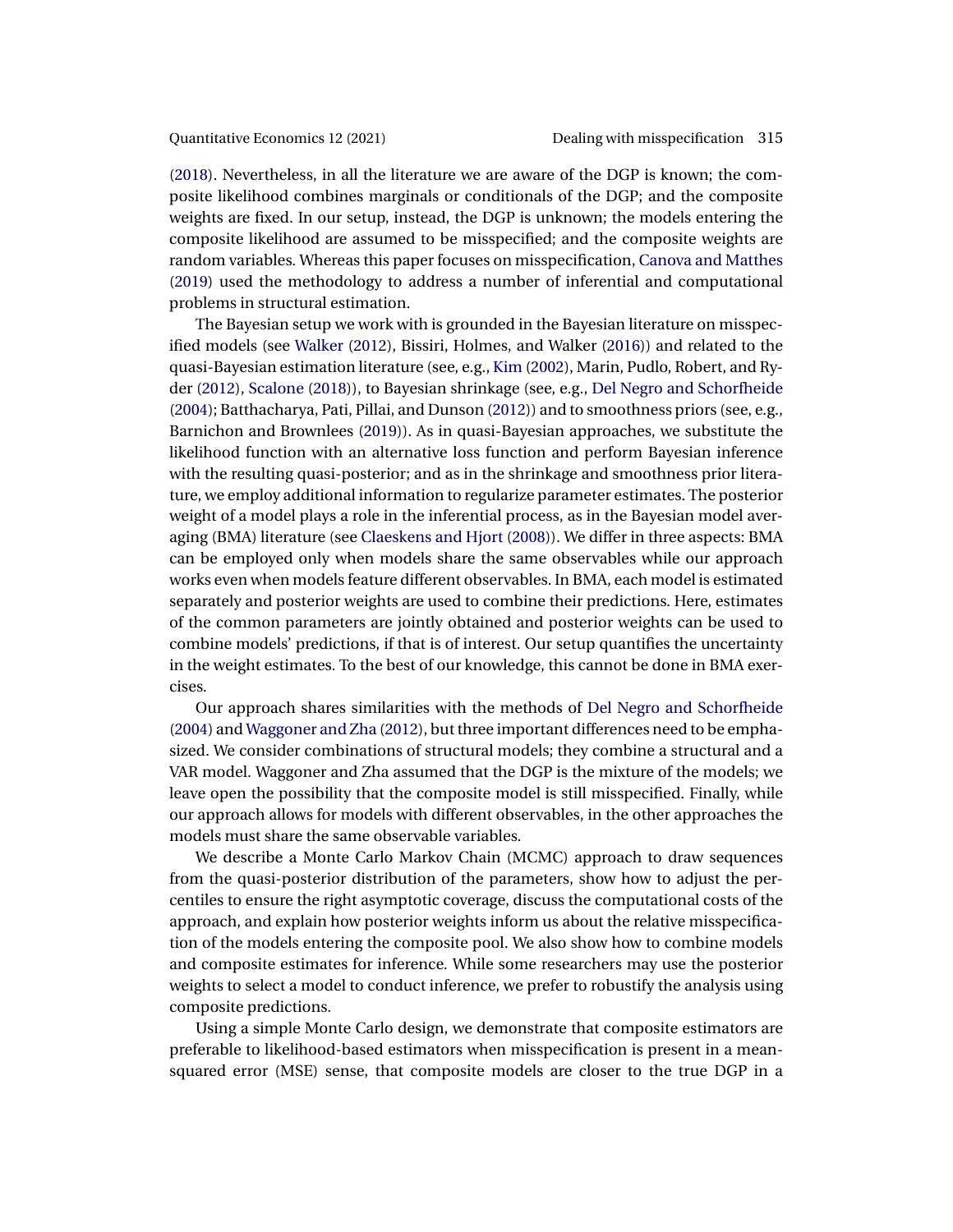<span id="page-3-0"></span>Kullback–Leibner (KL) sense, and that BMA and the posterior mode of the weights provide similar information when the models share the same observables.

We apply the methodology to estimate the marginal propensity to consume (MPC) out of transitory income and to evaluate the role of technology shocks for output fluctuations. The MPC is generally low when models are separately estimated because transitory income has insufficient persistence, except when one allows for precautionary savings. When a composite estimate of the persistence parameter is used, the MPC generally increases. We show that problematic features of the basic specification such as quadratic preferences, separability of durable and nondurable consumption, exogenous real rate, lack of production, and consumers homogeneity are irrelevant for the estimation of the MPC and that composite and BMA estimates of the MPC are similar. We also show that a standard ad-hoc model is inferior to the composite model in a KL sense.

Consistent with the existing literature, we find that technology shocks account for about one-third of output fluctuations 20–30 quarters ahead in a standard medium scale New Keynesian model. We pair the model with a smaller scale New Keynesian model without capital, and jointly estimate the slope of the Phillips curve and the persistence of technology shocks. We find that the share of output fluctuations explained by technology shocks substantially increases because the smaller model receives a high posterior weight and forces estimation to move to a region of the parameter space where nominal rigidities are smaller, real rigidities are larger, and demand shocks are less autocorrelated, all of which make technology shocks more important.

The paper is organized as follows. The next section presents the problems one faces when a misspecified model is used for economic analyses and describes the approaches used to make the estimation results more credible. Section [3](#page-6-0) presents our method. Section [4](#page-18-0) describes a MCMC procedure to draw sequences from the quasi-posterior of the parameters and the weights; and explains how to construct impulse responses, counterfactuals, and predictions using the pool of models. Section [5](#page-25-0) applies the composite approach to two problems. Section [6](#page-32-0) concludes. A number of on-line Appendices contain relevant technical material.

# 2. Estimating misspecified structural models

Suppose a researcher is interested in measuring the MPC out of transitory income. Interest in the MPC may arise because the fiscal authority is planning to boost aggregate demand via a temporary tax cut, or because a researcher wants to design optimal policies to enhance aggregate savings and investments. Typically, one solves an off-the-shelf permanent-income, life-cycle model, and derives implications for the MPC. For example, in a representative agent model with quadratic preferences, constant real rate, when  $\beta(1 + r) = 1$ , and the exogenous labor income has permanent and transitory components, the decision rules are (see Inoue, Rossi, and Kuo [\(2020\)](#page-36-0)):

$$
c_{t} = \frac{r}{r+1}a_{t} + \left(y_{t}^{P} + \frac{r}{1-\rho+r}y_{t}^{T}\right),
$$
 (1)

$$
a_{t+1} = (1+r)(a_t + (y_t^T + y_t^P) - c_t),
$$
\n(2)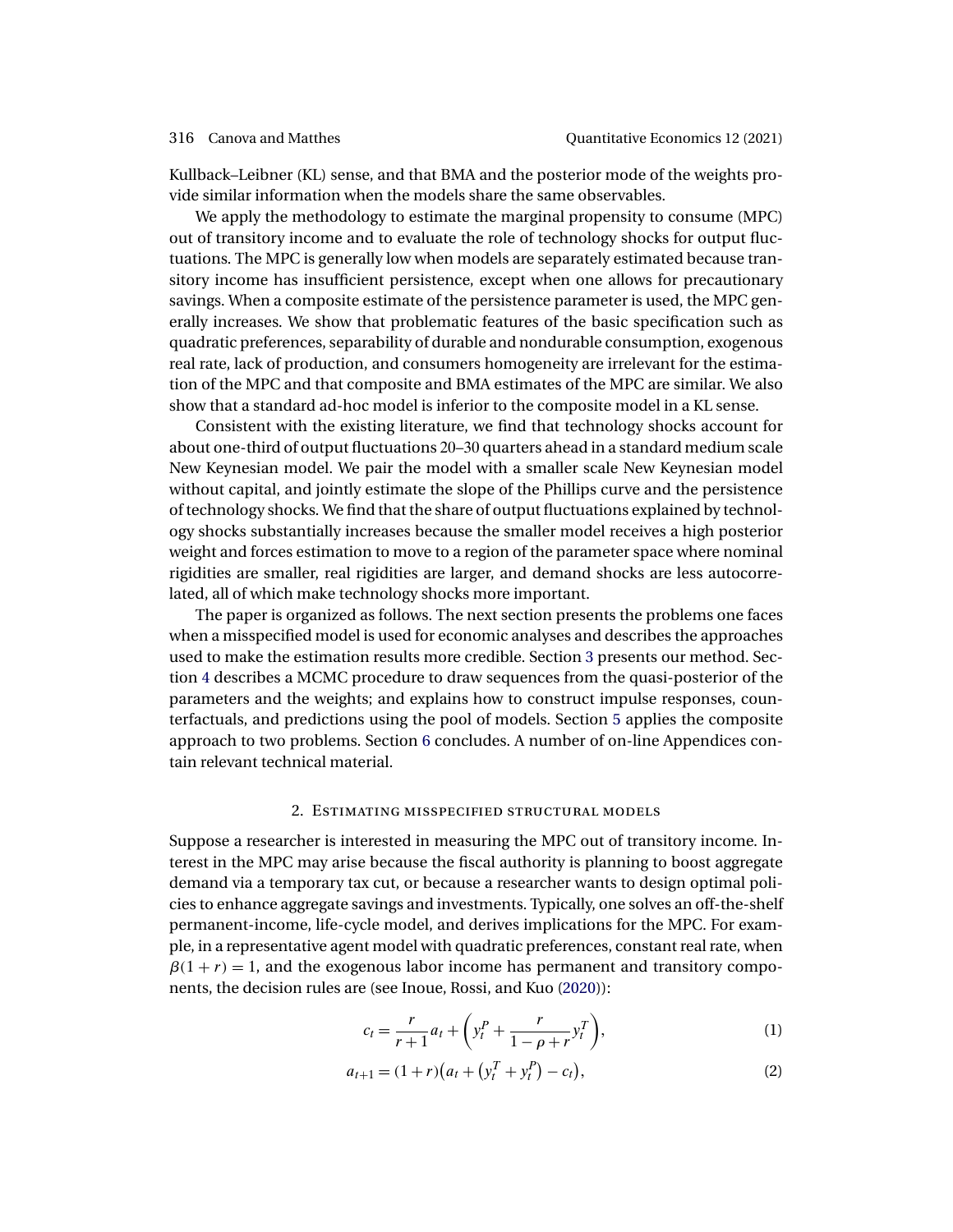<span id="page-4-0"></span>Quantitative Economics 12 (2021) Dealing with misspecification 317

$$
y_t^T = \rho y_{t-1}^T + e_{1t},
$$
\n(3)

$$
y_t^P = y_{t-1}^P + e_{2t},
$$
\t(4)

where  $y_t^T$  is real transitory income,  $y_t^P$  is real permanent income,  $c_t$  is real nondurable consumption,  $a_t$  are real asset holdings, all in per-capita terms,  $e_{it} \sim$  i.i.d. $N(0, \sigma_i^2)$ ,  $i =$ 1, 2, r is the constant real rate of interest, and  $\rho$  the persistence of the transitory income process.

Equations [\(1\)](#page-3-0)–(4) provide three important restrictions on the data. First, r and  $\rho$  are the only deep parameters mattering for the MPC; preference parameters are not identifiable from the decision rules. Second, the relationship between consumption and income is static. Third, the MPC out of transitory income, MPC<sub>y</sub> $r = \frac{r}{1-\rho+r}$ , is intermediate between the MPC out of asset holdings, MPC<sub>a</sub> =  $\frac{r}{r+1}$ , and the MPC out of permanent income,  $MPC_{YP} = 1$ .

Given this model, one could estimate MPC $_{v}$  in a number of ways. If some unexpected temporary tax cut occurred in the past and individual consumer data is available, one can use this natural experiment to see how much of the transitory income the tax rebate has generated is spent. For example, in the US, Johnson, Parker, and Souleles [\(2006\)](#page-36-0) found that after the 2001 tax rebate, agents spent about 20–40% of the additional income in first quarter and about 60% of the cumulative income over 2 quarters. Parker, Souleles, Johnson, and McClelland [\(2013\)](#page-37-0) reported that after the 2008 tax rebate, agents spent about 20% of the additional income on nondurable consumption goods and 30–40% on durable consumption goods.

Natural experiments are effective tools to understand how agents behave. However, they are not often available and, even if they were, individual consumer data is hard to get. One approach to estimate MPC $^T_{\rm y}$  that uses theory as a guideline for the investigation but does not condition on the restrictions it provides in estimation, is to identify a permanent and a transitory shock in a VAR with  $(y_t, a_t, c_t)$  and then measure the effects on consumption of a transitory income shock, scaling the measurement by the income responses. Estimates obtained this way vary between 04 and 06, depending on the model specification and the sample employed.

To derive estimates of MPC $_{\mathrm{y}}^{T},$  one could also partially condition on the restrictions of the model. For example, one could use moment conditions to estimate r and  $\rho$ . Since in industrialized countries the average real rate is about  $1\%$  per quarter and the persistence of the growth rate of aggregate income is around 05–07, MPC estimates obtained this way are in the range (005–010). Clearly, refinements are possible. One could group data according to characteristics of consumer  $i$  and report a (weighted) average of the resulting MPC $_{\mathsf{y}_{i}^{T}}$ . Estimates constructed this way are also low and in the range (0.10–0.15); see, for example, Carroll, Slacalek, and Tokouka [\(2017\)](#page-34-0).

A final approach would be to take the implications of the model seriously, write down the likelihood function for  $(c_t, a_t, y_t)$  and impose the cross equation restrictions the decision rules imply (in particular, the fact that  $r$  and  $\rho$  appear in different equations) to estimate  $\text{MPC}_y$ . The evidence we present in Section [5.1](#page-26-0) suggests that likelihoodbased estimates of MPC<sub>y</sub><sub>T</sub> are in the range of 0.10–0.15 for the first quarter and 0.2–0.25 for the first year, roughly the same as when moments conditions are used.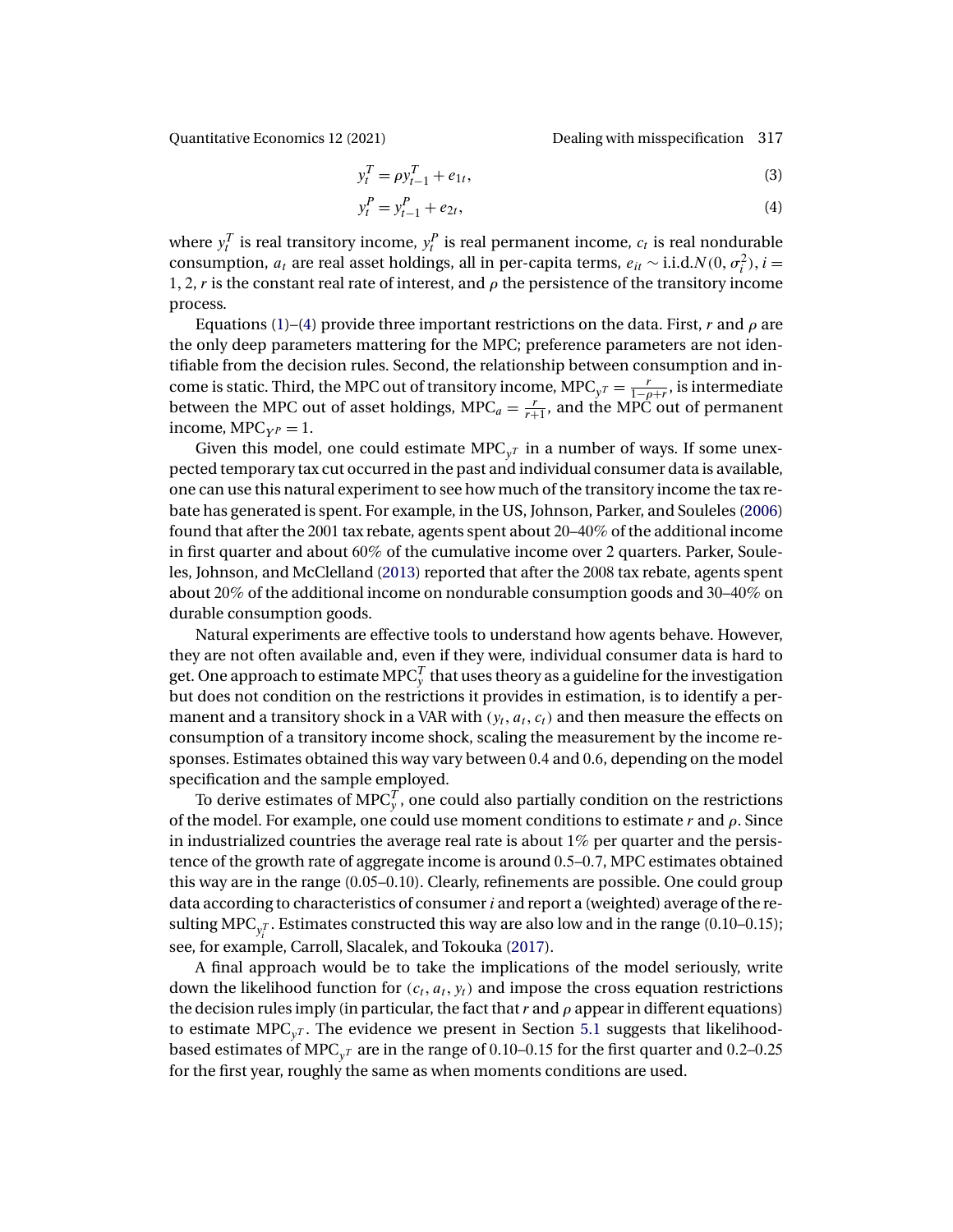<span id="page-5-0"></span>In sum,  $\text{MPC}_{y^T}$  estimates obtained conditioning on the model's implications tend to be lower than estimates obtained otherwise. One reason for the difference is that the model employed in formal estimation is likely to be misspecified: the real rate is not constant; labor income is not exogenous; preferences may feature nonseparable consumption-labor supply decisions. Moreover, the model leaves out aspects that could matter for understanding consumption decisions: income uncertainty does not play any role; home production and goods durability are disregarded; agents are homogeneous but, in the real world, some have zero assets; and others may be rich, but liquidity constrained. Finally, measurement errors in the real value of assets are probably important.

While moment-based and VAR-based estimates are robust to some form of misspecification (e.g., lack of dynamics in the decision rules) and to the omission of certain features from the model, likelihood-based estimates are not. Thus, if misspecification is suspected, estimates obtained relaxing the restrictions the model imposes may be preferable. However, if a researcher insists on using likelihood methods, how can she guard herself against misspecification?

An obvious way is to estimate a more complex model which includes potentially missing features, allows for general equilibrium effects on income and the real rate, uses flexible functional forms for preferences and technologies, and permits relevant heterogeneities. While feasible, it is generally computationally demanding to estimate large scale models, identification issues linger in the background, and it is often difficult to interpret the dynamics one obtains. Alternatively, one could enrich the model with adhoc features. For example, it is nowadays popular to use models with external habit in consumption, even if the micro foundations of such a mechanism are still debatable (one exception is Ravn, Schmitt-Grohe, and Uribe [\(2006\)](#page-37-0)). With habit, the decision rules of our workhorse model are (see Alessie and Lusardi [\(1997\)](#page-33-0)):

$$
c_t = \frac{h}{1+h}c_{t-1} + \left(1 - \frac{h}{1+h}\right)w_t,
$$
\n(5)

$$
w_t = \frac{r}{1+r}((1+r)a_{t-1} + \sum_{t=\tau}^{\infty} (1+r)^{t-\tau} E_t(y_\tau^P + y_\tau^T),
$$
\n(6)

$$
y_t^T = \rho y_{t-1}^T + e_{1t},\tag{7}
$$

$$
y_t^P = y_{t-1}^P + e_{2t},
$$
\t(8)

where  $h$  is the habit parameter. Thus, habit helps to account for serial correlation in consumption and for the predictability of current consumption, given permanent wealth  $w_i$ ; it also makes the serial correlation properties of consumption and income disconnected. Adding ad hoc features is convenient but makes the model less structurally interpretable and may produce overfitting. In addition, some ad hoc additions may not lead to better models. For example, adding a preference shock (to capture demand driven changes) to the baseline model would not alter  $\text{MPC}_{v^T}$ .

Adding these types of features may not be appealing to certain researchers. For this reason, a portion of the literature has instead preferred to alter the statistical properties of shocks, making the stochastic processes more flexible (see, e.g., Del Negro and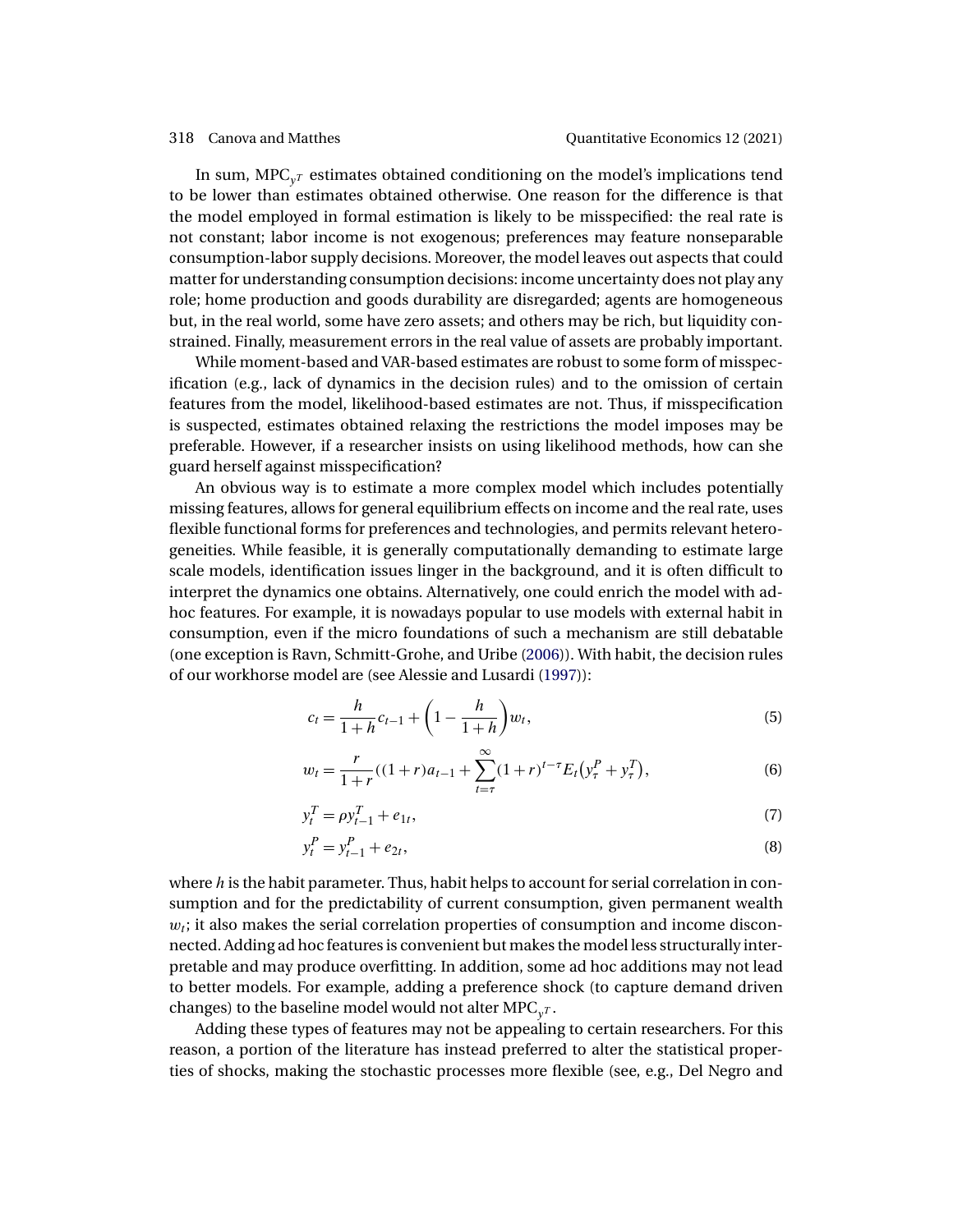<span id="page-6-0"></span>

Schorfheide [\(2009\)](#page-35-0); [Smets and Wouters](#page-37-0) [\(2007\)](#page-37-0)) or allowing cross-shock correlation [\(Cur](#page-35-0)[dia and Reis](#page-35-0) [\(2010\)](#page-35-0)).

A final approach has been to complete the probability space of the model by adding measurement errors to the decision rules [\(Ireland](#page-36-0) [\(2004\)](#page-36-0)), wedges to optimality conditions (Chari, Kehoe, and McGrattan [\(2007\)](#page-34-0)), margins to preferences and technologies (Inoue, Rossi, and Kuo [\(2020\)](#page-36-0)), or agnostic structural shocks to the decision rules [\(Den](#page-35-0) [Haan and Drechsel](#page-35-0) [\(2018\)](#page-35-0)). Rather than tinkering with the inputs or the specification of the model, all these approaches take the structure as given and add nonstructural features for estimation purposes only. Typically, the relevance of the add-ons is measured by the marginal likelihood. [Kocherlakota](#page-36-0) [\(2007\)](#page-36-0) has examples where using fit to select a model among potentially misspecified candidates may lead researchers astray.

While all these approaches acknowledge model misspecification and may be useful in specific situations of interest, they have at least three drawbacks. First, they condition on one model but there are many potential models a researcher could entertain specifications could be indexed, for example, by the economic frictions models impose. Second, they neglect the fact that different models may be more or less misspecified in different periods (see, e.g., Del Negro, Hasegawa, and Schorfheide [\(2016\)](#page-35-0)). Third, the interpretation of the model's internal dynamics becomes difficult if the add-ons are serially correlated and statistically important and no respecification of the structure is attempted.

### 3. A composite likelihood approach to misspecification

Rather than taking an off-the-shelf model and enriching it with nonstructural features or shocks, or completing its probability space with measurement errors, wedges, or margins we take an alternative viewpoint because even with additions, the enlarged models may be far from the DGP. Our basic assumption is that, to investigate a question of interest, a researcher may employ a number of misspecified structural models. These models may differ in the assumptions they make, in the frictions they feature, in the aspects they leave out, or in the transmission mechanism they emphasize. We assume they are theoretically relevant, in the sense that they have implications for the phenomenon under investigation, that are sufficiently heterogeneous so that the information they provide does not entirely overlap, and that share some common parameters. We construct the likelihood function of each model and geometrically combine them. The resulting composite likelihood is either maximized with respect to the unknown parameters or used as an input for quasi-posterior analysis.

Our approach is not designed to *eliminate* misspecification. This is a titanic task, given our focus on structural models and can be achieved only if the set of models spans the DGP, a very strong requirement given the structures available in macroeconomics, or if we complement the set of misspecified structural models with an unrestricted VAR as in [Waggoner and Zha](#page-37-0) [\(2012\)](#page-37-0). More modestly, we propose an approach that has the potential to *reduce* misspecification, has useful economic interpretations, and sound econometric foundations.

Why would noticing that there are common parameters across models help to reduce misspecification when measuring the MPC? When likelihood methods are used,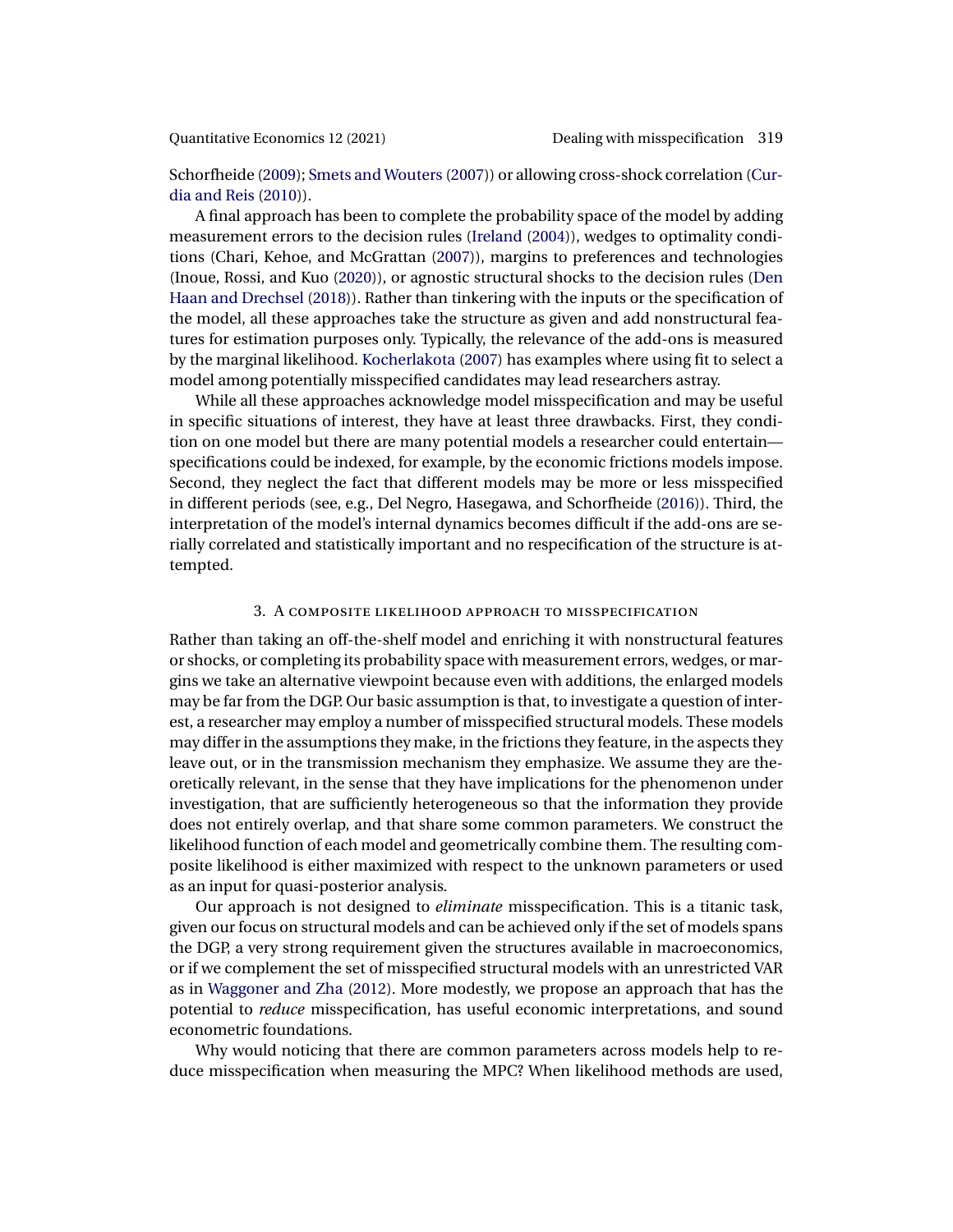<span id="page-7-0"></span>estimated parameters adjust to reduce the misspecification in the direction that it is largest. If different models are estimated separately, biases will tend to be heterogeneous and likely to reflect the worst misspecification "direction" each model displays. When models are jointly estimated, however, common parameters are not as free to adjust, because they are constrained by the cross equations restrictions present in all models. Thus, if models which are misspecified in different directions are combined in estimation, biases in the common parameters may be reduced and the quality of inference may improve. We show in Section [3.4](#page-15-0) that this intuition works in a Monte Carlo setting.

Let the DGP for a vector of variables  $y_t$  be represented by a density  $F(y_t|\psi)$ , where  $\psi$  is a parameter vector. The available models are indexed by  $i = 1, \ldots, K$  and each produces a density  $f_i(y_{it}|\phi_i)$  for the observables  $y_{it}$ , which we assume it is of length  $T_i$ .  $y_{it}$  need not be the same for each i: there may be common and model specific variables. The sample size  $T_i$  could also be different and the frequency of the observations may vary with i. Let  $\phi_i = [\theta', \eta'_i]'$ , where  $\theta$  are common across specifications and  $\eta_i$  are model specific. Investigators are typically free to choose what goes in  $\theta$  and  $\eta_i$ . Even though a parameter may appear in all models, a researcher may decide to treat it as model specific because, for example, models are too incompatible with each other. We assume that the K models are misspecified, that is, there is no  $\phi_i$  such that  $f(y_{it}|\phi_i) = F(y_t, \psi)$ ,  $\forall i$ . Given a vector of weights,  $0 < \omega_i < 1$ ,  $\sum_i \omega_i = 1$ , the composite likelihood is

$$
CL(\theta, \eta_1, \dots, \eta_K, y_{1t}, \dots, y_{KT}) = \Pi_{i=1}^K f(y_{it} | \theta, \eta_i)^{\omega_i} \equiv \Pi_{i=1}^K \mathcal{L}(\theta, \eta_i | y_{it})^{\omega_i}
$$
(9)

### 3.1 *A taxonomy of misspecified DSGE models*

Let the data be generated by a (linear) Gaussian state space model:

$$
x_t = A(\psi)x_{t-1} + B(\psi)e_t,
$$
 (10)

$$
z_t = C(\psi)x_{t-1} + D(\psi)e_t, \qquad (11)
$$

where  $x_t$  is a  $k \times 1$  vector of endogenous and exogenous states,  $z_t$  is a  $m \times 1$  vector of endogenous controls,  $e_t \sim N(0, \Sigma(\psi))$  is a  $q \times 1$  vector of disturbances,  $\Sigma(\psi)$  a diagonal matrix, and  $\psi$  a vector of structural parameters;  $A(\psi)$  is  $k \times k$ ,  $B(\psi)$  is  $k \times q$ ,  $C(\psi)$  is  $m \times k$ ,  $D(\psi)$  is  $m \times q$ . For convenience, let the eigenvalues of  $A(\psi)$  all be less than one in absolute value. We assume that a researcher observes  $y_t = [x'_t, z'_t]'$ . If there are latent variables and only a subset of variables  $y_{1t} \subset y_t$  is observed, the equations below apply replacing  $y_t$  with  $y_{1t}$ . There are three possible types of misspecification a DSGE model may display: it may feature the wrong disturbances, the wrong structure, or the wrong observable variables.

*Misspecifying the disturbances* Assume that a researcher has the correct  $A(\psi)$ ,  $B(\psi)$ ,  $C(\psi)$ ,  $D(\psi)$  matrices and the correct  $y_t$  but specifies only a subset of the disturbances present in the DGP, say  $e_{1t}$ . Thus, the researcher uses

$$
x_t = A(\psi)x_{t-1} + \bar{B}_1(\psi)e_{1t},
$$
\n(12)

$$
z_t = C(\psi)x_{t-1} + \bar{D}_1(\psi)e_{1t},
$$
\n(13)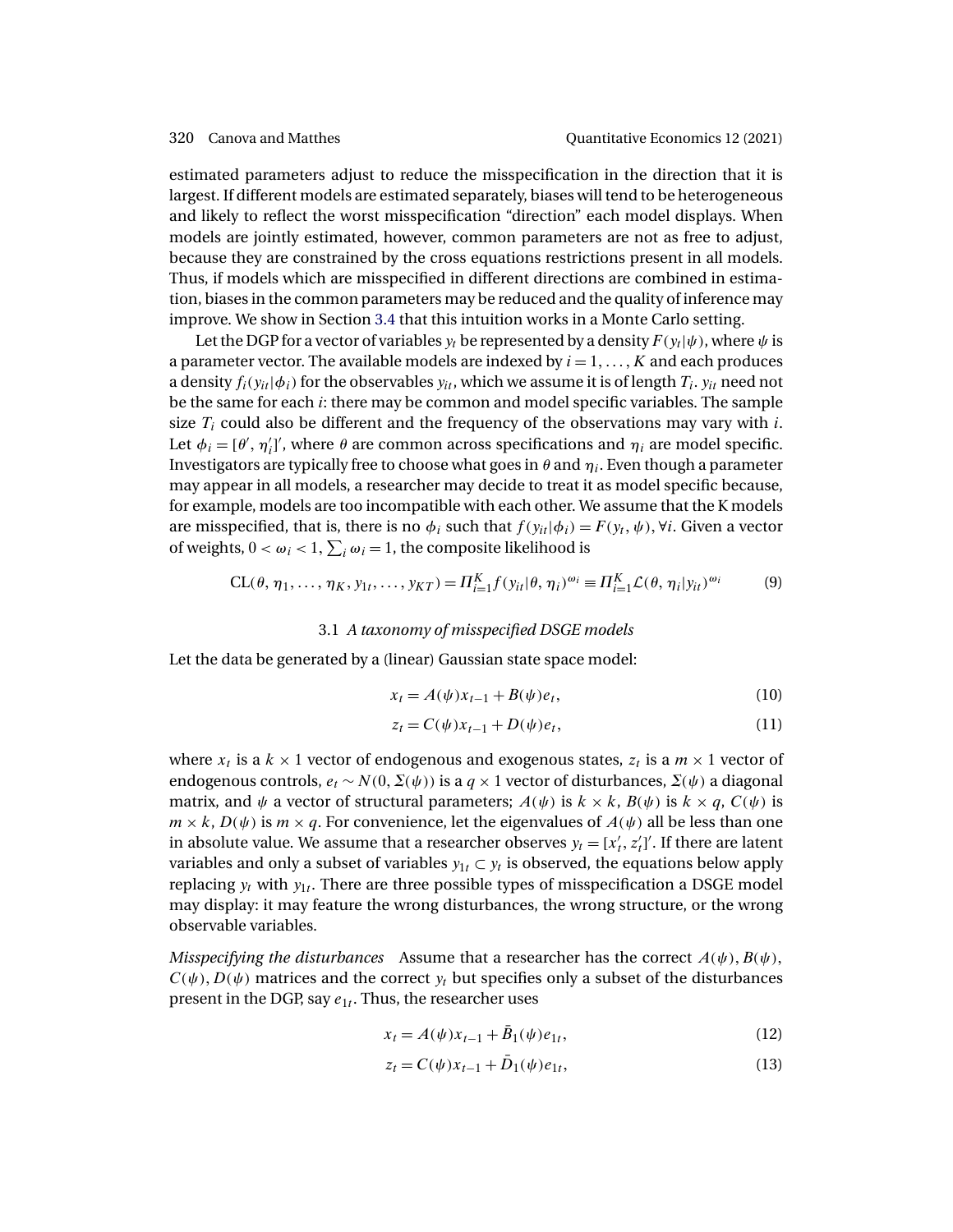<span id="page-8-0"></span>

to estimate the parameters  $\psi$ . The log-likelihood of [\(10\)](#page-7-0)–[\(11\)](#page-7-0) is proportional to ( $y_t$  –  $M(\psi)y_{t-1}$ ) $N(\psi)$ 

 $\Sigma_e N(\psi)'(y_t - M(\psi)y_{t-1})'$ , where  $M(\psi) = \begin{bmatrix} A(\psi) & 0 \\ C(\psi) & 0 \end{bmatrix}$ ,  $N(\psi) = [B(\psi), D(\psi)]'$ . The log-likelihood of [\(12\)](#page-7-0)–[\(13\)](#page-7-0) is proportional to  $(y_t - M(\psi)y_{t-1})\overline{N}(\theta, \eta) \Sigma_{e_1}\overline{N}(\theta, \eta)'(y_t M(\psi) y_{t-1}$ ', where  $\bar{N}(\psi) = [\bar{B}_1(\psi), \bar{D}_1(\psi)]'$  and  $\Sigma_{e_1} = \Sigma(\theta, \eta)$ , where  $\theta$  and  $\eta$  are parameter vectors such that  $\theta$  belongs to  $\psi$ , while  $\eta$  may not. While  $M(\psi)$  could be consistently estimated as long as the omitted shocks are uncorrelated with  $y_{t-1}$ , the fact that  $\bar{N}(\psi)$ is forced to capture the effect of omitted disturbances implies that  $\psi$  cannot be consistently estimated from [\(12\)](#page-7-0)–[\(13\)](#page-7-0).

*Misspecifying the structure* Assume that the researcher has the correct endogenous variables  $y_t$ , the correct number and the right sources of disturbances  $e_t$ , that is, if there is a monetary disturbances in the data-generating process the misspecified structure also features a monetary shock, but employs the wrong model for the analysis, meaning either that the mapping between  $A(\psi), B(\psi), C(\psi), D(\psi)$ , and  $\psi$  is incorrect or that  $(\theta, \eta)$  are used in place of  $\psi$  as structural parameters. Suppose, the researcher uses:

$$
x_t = \tilde{A}(\theta, \eta) x_{t-1} + \tilde{B}(\theta, \eta) e_t,
$$
\n(14)

$$
z_t = \tilde{C}(\theta, \eta) x_{t-1} + \tilde{D}(\theta, \eta) e_t.
$$
 (15)

The log-likelihood of the estimated model is proportional to  $(y_t - \tilde{M}(\theta, \eta)y_{t-1})\tilde{N}(\theta, \eta)\Sigma_e$  $\tilde{N}(\theta, \eta)'(y_t - \tilde{M}(\theta, \eta)y_{t-1})'$  where  $\tilde{M}(\theta, \eta)$  and  $\tilde{N}(\theta, \eta)$  have the same format as  $M(\psi)$ and  $N(\psi)$ . Estimates of  $\tilde{M}(\theta, \eta)$  and  $\tilde{N}(\theta, \eta)$  will not asymptotically converge to  $M(\psi)$ . and  $N(\psi)$ , making it impossible to consistently estimate the structural parameters. Note that the first type of misspecification could be nested in the second type if shocks are specific to the structure used, but we keep them separated for the sake of clarity.

*Misspecifying the observable variables* Here, a researcher has the correct model, and the correct disturbances  $e_t$ , but uses a subvector of the endogenous variables  $y_t$  for estimation. Partition  $x_t = [x_{1t}, x_{2t}], z_t = [z_{1t}, z_{2t}]$ ; partition  $A(\psi), B(\psi), C(\psi), D(\psi)$  accordingly and let  $w_t = [x_{1t}, z_{1t}]$  be the observables. In terms of  $w_t$ , the DGP is<sup>1</sup>

$$
x_{1t} = (A_{11}(\psi) + A_{22}(\psi))x_{1t-1} + (A_{11}(\psi)A_{22}(\psi) - A_{12}(\psi)A_{21}(\psi))x_{1t-2} + B_1(\psi)e_t - (A_{22}(\psi)B_1(\psi) - A_{21}(\psi)B_2(\psi))e_{t-1},
$$
(16)  

$$
z_{1t} = A_{22}(\psi)z_{1t-1} + C_{11}(\psi)x_{1t-1} + (A_{22}(\psi)C_{11}(\psi) + C_{12}(\psi)A_{21}(\psi))x_{1t-2}
$$

$$
+D_1(\psi)e_t + A_{22}D_1(\psi)e_{t-1} \tag{17}
$$

or

$$
\dot{x}_t = G(\psi)\dot{x}_{t-1} + F(\psi)\dot{e}_t, \tag{18}
$$

$$
\dot{z}_t = H(\psi)\dot{x}_{t-1} + L(\psi)\dot{e}_t, \tag{19}
$$

<sup>&</sup>lt;sup>1</sup>To derive this expression, we assume that  $x_{1t}$  and  $x_{2t}$  have the same dimension. If not the formulas are more complicated but the essence of the argument holds.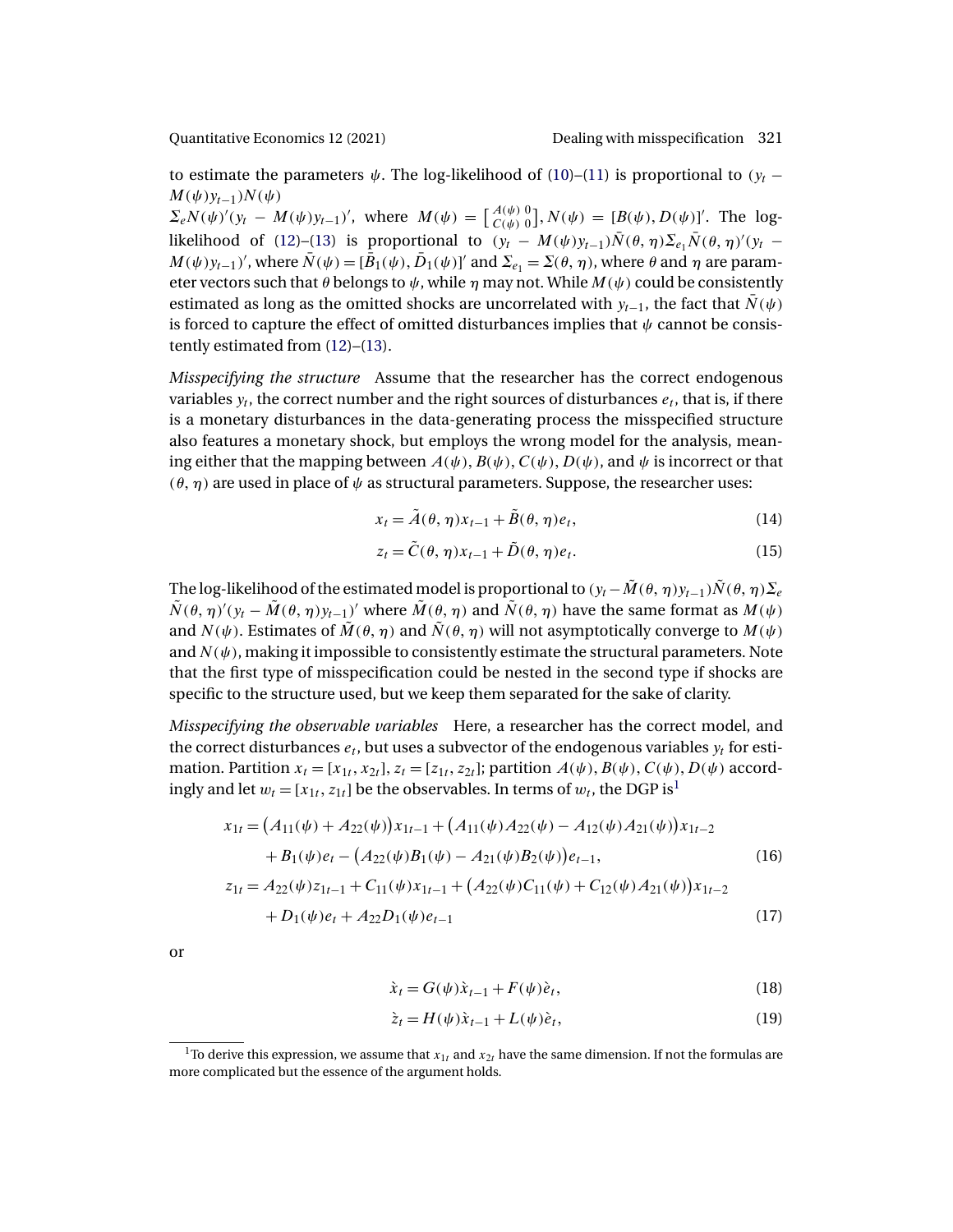<span id="page-9-0"></span>where  $\dot{x}_t = [x_{1t}, x_{1t-1}]', \dot{e}_t = [e_t, e_{t-1}]', \dot{z}_t = [z_{1t}, z'_{1t-1}]$ . Letting  $\dot{w}_t = [\dot{x}_t, \dot{z}_t]$ , the log likelihood of the correct model is proportional to  $(\hat{w}_t - R(\psi)\hat{w}_{t-1})S(\psi)\Sigma_{\hat{e}}S(\psi)^\prime(\hat{w}_t R(\psi)\dot{w}_{t-1}$ ' where  $R(\psi) = \begin{bmatrix} G(\psi) & 0 \\ H(\psi) & 0 \end{bmatrix}$ ,  $S(\psi) = [F(\psi), L(\psi)]'$ .

Misspecification may appear, for example, because the model used in the analysis features an insufficient number of lags of  $w_t$  to be able to capture the AR and the MA components present in [\(18\)](#page-8-0)–[\(19\)](#page-8-0). Let a researcher erroneously use

$$
x_{1t} = A_1(\theta, \eta) x_{1t-1} + B_1(\theta, \eta) e_t, \tag{20}
$$

$$
z_{1t} = C_1(\theta, \eta) x_{1t-1} + D_1(\theta, \eta) e_t.
$$
 (21)

The log likelihood of the estimated model is proportional to  $(w_t - R_1(\theta, \eta)w_{t-1}) \times$  $S_1(\theta, \eta) \Sigma_e S_1(\theta, \eta)'(w_t - R_1(\theta, \eta) w_{t-1})'$  where  $R_1(\theta, \eta) = \begin{bmatrix} A_1(\theta, \eta) & 0 \\ C_1(\theta, \eta) & 0 \end{bmatrix}$ ,  $S_1(\theta, \eta) =$  $[B_1(\theta, \eta), D_1(\theta, \eta)]'$ . Clearly,  $R_1(\theta, \eta)$ ,  $S_1(\theta, \eta)$  are generally inconsistent estimators of the relevant elements of  $R(\psi)$ ,  $S(\psi)$ , and thus  $\psi$  cannot be consistently estimated even when  $\psi = (\theta, \eta)$ .

The paper focuses on the second type of misspecification, which is the most severe and the most common when estimating structural models. However, other types of misspecification can be analyzed with composite methods; [Qu](#page-37-0) [\(2018\)](#page-37-0), for example, focuses on the first form of misspecification; and [Canova and Matthes](#page-34-0) [\(2019\)](#page-34-0) on situations where different types of misspecification may be simultaneously present.

### 3.2 *Why are composite estimators preferable under misspecification? An example*

In this example, we employ partial equilibrium dynamic models as it is possible to derive a simple, closed form representation for the optimality conditions that allows the reader to understand the properties of our composite estimator. The intuition we discuss also applies, although with considerable complications, to numerical solutions obtained from general equilibrium models.

The first model is an asset pricing model which gives the following Euler equation:

$$
1 + R_{t,t+1} = \beta E_t \left(\frac{c_{t+1}}{c_t}\right)^{\gamma},
$$
\n(22)

where  $R_{t,t+1}$  is the exogenous, and known at t, one period real rate on safe bonds,  $\beta$ is the discount factor and  $\gamma$  is the risk aversion coefficient of the investor' utility. The second is a labor market model which gives the following labor supply equation:

$$
N_t^{\eta} = c_t^{-\gamma} \frac{Y_t}{N_t} (1 - \alpha) v_t,
$$
\n(23)

where  $\eta$  is the inverse of the Frisch elasticity,  $1 - \alpha$  the labor share,  $(1 - \alpha) \frac{Y_t}{N_t} v_t = w_t$  is the competitive real wage and  $v_t$  is a log-normal i.i.d. shock to the real wage, which we assume is realized at each t after production and hiring decisions are made. We assume that output and hours are exogenous with respect to the consumption process.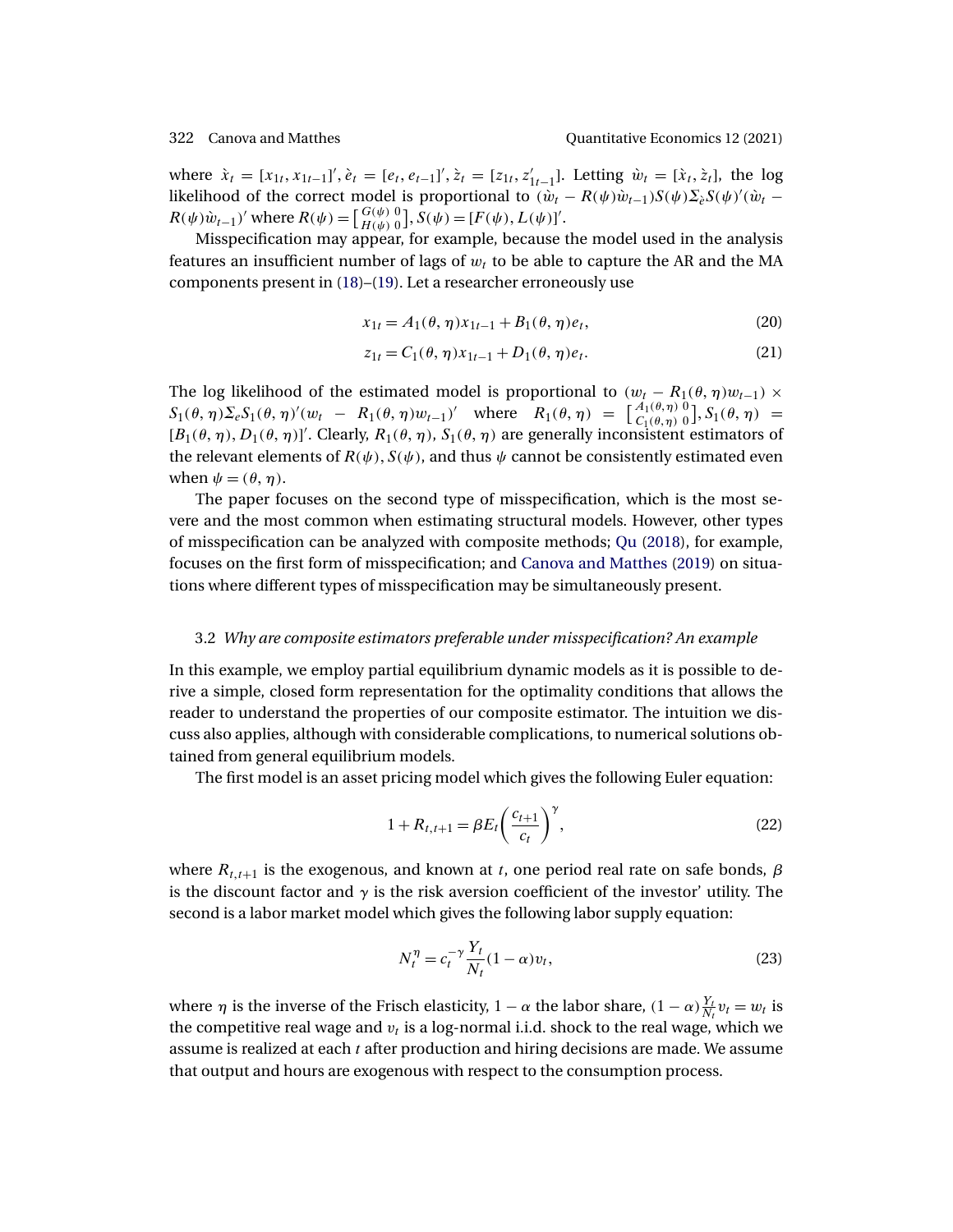<span id="page-10-0"></span>

Suppose one want to estimate the risk aversion  $\gamma$ . Log linearizing [\(22\)](#page-9-0)–[\(23\)](#page-9-0), we have

$$
0 = -\ln \beta + \ln(1 + R_{t-1,t}) - \gamma \Delta c_t + u_{1t},
$$
\n(24)

$$
0 = \ln(1 - \alpha) - \gamma c_t - (1 + \eta) \ln N_t + \ln Y_t + u_{2t},
$$
\n(25)

where  $u_{1t}$  captures the expectational consumption growth error and  $u_{2t} \equiv v_t$ .

Equations (24)–(25) can be compactly written as

$$
y_{1t} = A + \rho x_{1t} + v_{1t},\tag{26}
$$

$$
y_{2t} = B + \rho x_{2t} + \delta x_{3t} + v_{2t},
$$
\n(27)

where  $y_{1t} = \Delta \ln c_t$   $A = -\frac{\ln \beta}{\gamma}$   $B = \ln(1 - \alpha)$   $x_{1t} = \ln(1 + R_{t-1,t})$ ,  $\rho = \frac{1}{\gamma}$ ,  $y_{2t} = c_t$ ,  $x_{2t} =$  $\ln Y_t$ ,  $x_{3t} = -\ln N_t$ ,  $\delta = \frac{1+\eta}{\gamma} v_{1t} = \frac{u_{1t}}{\gamma}$ ,  $v_{2t} = \frac{u_{2t}}{\gamma}$  Here,  $\theta = \rho = \frac{1}{\gamma}$  is common to the two models; while  $\eta_1 = (A, \sigma_1^2), \eta_2 = (B, \delta, \sigma_2^2)$  are (nuisance) parameters specific to each model.

Suppose we have  $T_1$  observations pertaining to the first model and  $T_2$  observations to the second model. The (normal) log-likelihood functions, conditional on  $x_t$ , are

$$
\log L_1 \propto -T_1 \log \sigma_1 - \frac{1}{2\sigma_1^2} \sum_{t=1}^{T_1} (y_{1t} - A - \rho x_{1t})^2, \tag{28}
$$

$$
\log L_2 \propto -T_2 \log \sigma_2 - \frac{1}{2\sigma_2^2} \sum_{t=1}^{T_2} (y_{2t} - \rho x_{1t} - \delta x_{2t})^2
$$
 (29)

and for a given  $0 < \omega < 1$ , the log composite likelihood is

$$
\log CL = \omega \log L_A + (1 - \omega) \log L_B \tag{30}
$$

For simplicity, let  $\beta = 1$ . The maximizers of (30) are

$$
\rho_{\text{CL}} = \left(\sum_{t=1}^{T_1} x_{1t}^2 + \zeta_{1,\text{CL}} \sum_{t=1}^{T_1} x_{2t}^2\right)^{-1} \left(\sum_{t=1}^{T_1} y_{1t} x_{1t} + \zeta_{1,\text{CL}} \sum_{t=1}^{T_1} (y_{2t} - \delta_{\text{CL}} x_{3t}) x_{2t}\right),\tag{31}
$$

$$
\sigma_{1,CL}^2 = \frac{1}{T_1} \left( \sum_{t=1}^{T_1} (y_{1t} - \rho_{CL} x_{1t})^2 \right),\tag{32}
$$

$$
\sigma_{2,CL}^2 = \frac{1}{T_2} \left( \sum_{t=1}^{T_2} (y_{2t} - \rho_{CL} x_{2t} - \delta_{CL} x_{3t})^2 \right),\tag{33}
$$

$$
\delta_{\text{CL}} = \left(\sum_{t=1}^{T_2} x_{3t}^2\right)^{-1} \left(\sum_{t=1}^{T_2} (y_{2t} - \rho_{\text{CL}} x_{2t}) x_{3t}\right),\tag{34}
$$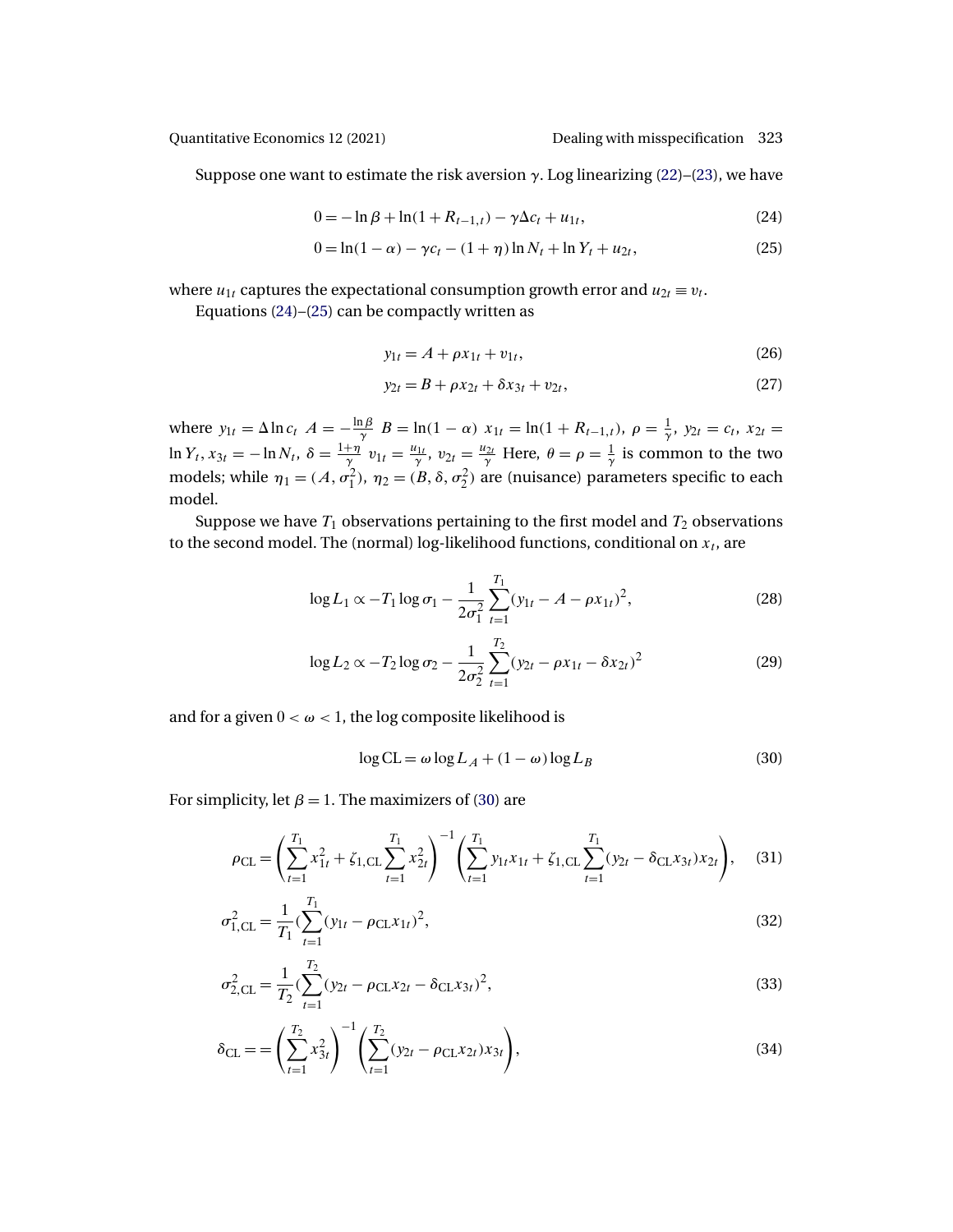<span id="page-11-0"></span>where  $\zeta_{1,\text{CL}} = \frac{1-\omega}{\omega}$  $\frac{\sigma_{1,\text{CL}}^2}{\sigma_{2,\text{CL}}^2}$  measures the relative importance of the two types of information for composite estimation. Instead, the Maximum Likelihood (ML) estimates are

$$
\rho_{1,\text{ML}} = \left(\sum_{t=1}^{T_1} x_{1t}^2\right)^{-1} \left(\sum_{t=1}^{T_1} y_{1t} x_{1t}\right),\tag{35}
$$

$$
\rho_{2,\text{ML}} = \left(\sum_{t=1}^{T_2} x_{2t}^2\right)^{-1} \left(\sum_{t=1}^{T_2} (y_{2t} - \delta_{\text{ML}} x_{3t}) x_{2t}\right),\tag{36}
$$

$$
\sigma_{1,\text{ML}}^2 = \frac{1}{T_1} \left( \sum_{t=1}^{T_1} (y_{1t} - \rho_{1,\text{ML}} x_{1t})^2 \right),\tag{37}
$$

$$
\sigma_{2,CL}^2 = \frac{1}{T_2} \left( \sum_{t=1}^{T_2} (y_{2t} - \rho_{2,ML} x_{2t} - \delta_{ML} x_{3t})^2 \right),
$$
\n(38)

$$
\delta_{\rm ML} = \left(\sum_{t=1}^{T_2} x_{3t}^2\right)^{-1} \left(\sum_{t=1}^{T_2} (y_{2t} - \rho_{2, \rm ML} x_{2t}) x_{3t}\right).
$$
 (39)

The formula in [\(31\)](#page-10-0) is similar to those (i) obtained in least square problems with uncertain linear restrictions [\(Canova](#page-34-0) [\(2007\)](#page-34-0), Chapter 10); (ii) derived using a priorlikelihood approach; see, e.g., [Lee and Griffith](#page-36-0) [\(1979\)](#page-36-0); and (iii) implicitly produced by a DSGE-VAR setup (see [Del Negro and Schorfheide](#page-35-0) [\(2004\)](#page-35-0)), where  $T_2$  observations are added to the original  $T_1$  data points. As [\(31\)](#page-10-0) indicates, the composite estimator shrinks the information present in  $(y_{1t}, x_{1t})$  toward the information present in  $(y_{2t}, x_{2t}, x_{3t})$  and the amount of shrinkage depends on  $(\sigma_1^2, \sigma_2^2, \omega)$ , all of which enter  $\zeta_1$ . The higher  $\omega$ and  $\sigma_2^2$  are, the less important  $(y_{2t}, x_{2t}, x_{3t})$  information is. Thus, when estimating common parameters, the composite likelihood gives more importance to data generated by a model with a larger weight and lower relative standard deviation. As [\(32\)](#page-10-0)–[\(33\)](#page-10-0)–[\(34\)](#page-10-0) indicate, model specific parameters are estimated using the information that only that model provides. Although the formulas are similar, these estimates differ from those computed with the likelihood function of each model, see equations (37)–(39), because  $\rho_{CL} \neq \rho_{i,ML}$ ,  $i = 1, 2$ . When  $\theta = \emptyset$ , that is, there are no common parameters, composite estimates are simply likelihood estimates, model by model.

When an array of models is available, composite likelihood estimates of  $\rho$  will be constrained by the structure present in all models. For example, when an additional K-1 models have two regressors, equation [\(31\)](#page-10-0) becomes

$$
\rho_{\text{CL}} = \left(\sum_{t=1}^{T_1} x_{1t}^2 + \sum_{i=2}^K \zeta_{i,\text{CL}} \sum_{t=1}^{T_i} x_{i2t}^2\right)^{-1} \left(\sum_{t=1}^{T_1} y_{1t} x_{1t} + \sum_{i=2}^K \zeta_{i,\text{CL}} \sum_{t=1}^{T_i} \left((y_{it} - \delta_{i,\text{CL}} x_{i3t}) x_{i2t}\right), (40)
$$

where  $\zeta_{i,\text{CL}} = \frac{\omega_i}{\omega_1}$  $\frac{\sigma_{1,\text{CL}}^2}{\sigma_{i,\text{CL}}^2}$ . Hence, the composite likelihood robustifies estimation, because  $\rho = \frac{1}{\gamma}$  estimates are required to be consistent with the cross-equation restrictions present in all models.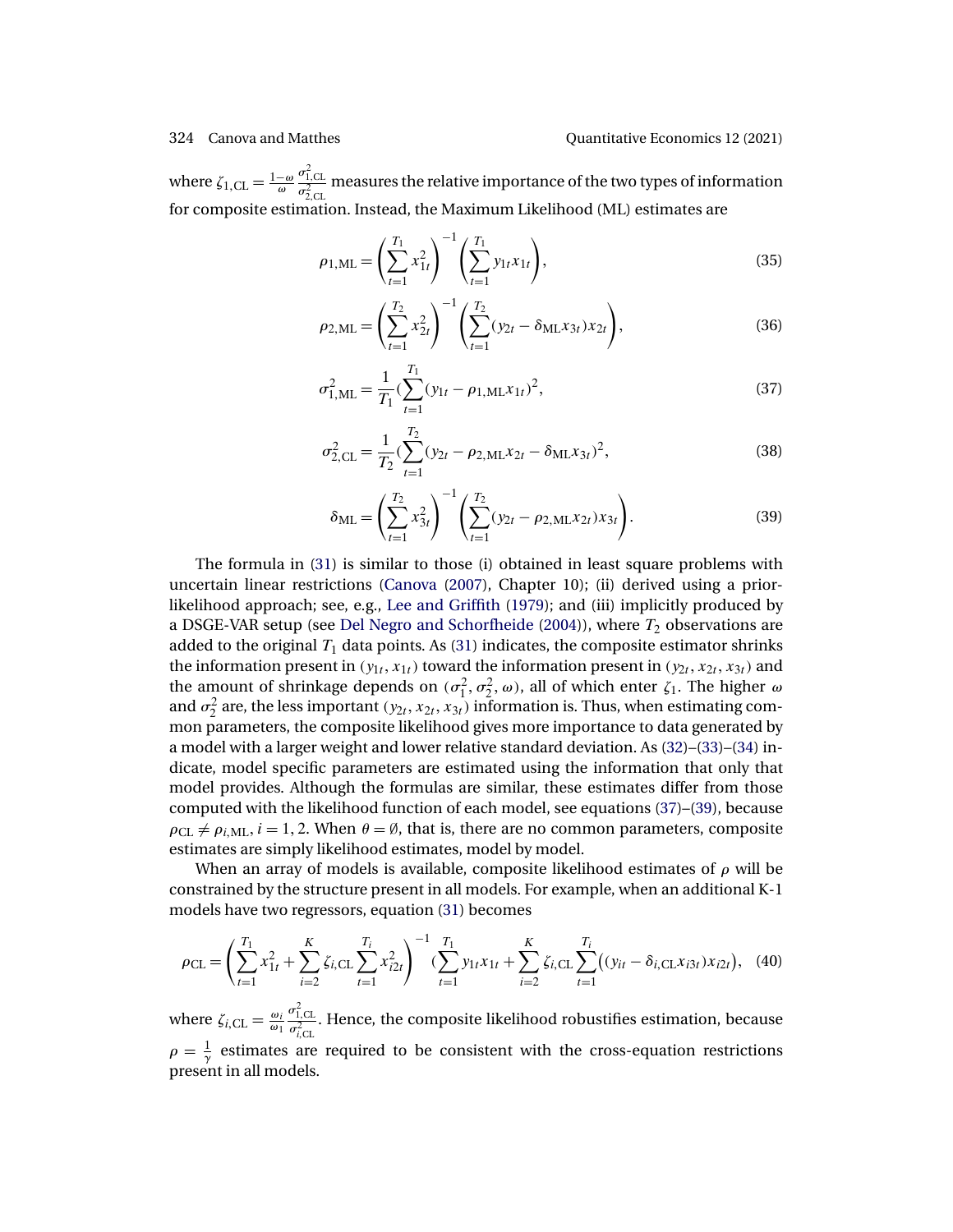<span id="page-12-0"></span>

As the example indicates,  $y_{1t}$  and  $y_{2t}$  could be different series. The setup we use is also consistent with the possibility that there a single model and  $(y_{1t}, x_{1t}) (y_{2t}, x_{2t})$  are the same series but with different levels of aggregation (say, aggregate vs. individual consumption). Furthermore, since  $T_1$  and  $T_2$  may be different, the procedure can be used to combine data of various length or the information available at different frequencies (e.g., a quarterly and an annual model).  $T_1$  and  $T_2$  may also represent two samples for the same vector of observables (e.g., before and after a financial crisis). [Baumeister and](#page-34-0) [Hamilton](#page-34-0) [\(2019\)](#page-34-0) downweight older information when conducting posterior inference. Their procedure mimics a composite estimator where data for the earlier part of the sample, say  $(y_{1t}, x_{1t})$ , is more noisy, and thus given less weight than more recent data.

Given the shrinkage nature of composite estimators, we expect them to do well in mean square error (MSE) relative to maximum likelihood estimators. Algebraic manip-ulations of [\(31\)](#page-10-0) gives  $\rho_{A,CL} = \chi \rho_{1,ML} + (1 - \chi) \rho_{2,ML} = \chi \rho_1 + (1 - \chi) \rho_2 + \chi B_1 + (1 - \chi) B_2$ where  $\chi = \frac{1}{1 + \frac{\omega_2 \text{var}(\rho_{1, \text{ML}})}{\omega_1 \text{var}(\rho_{2, \text{ML}})}}$ , var( $\rho_{i,ML}$ ) are the variances of the ML estimators,  $i = 1, 2$ ;  $\rho_1 =$ 

 $E(\rho_{1,ML})$  and  $\rho_2 = E(\rho_{2,ML});$   $B_1 = \frac{\sum_t x_{1t} (y_{1t} - \rho_{1,ML} x_{1t})}{\sum_{x} x_{1x}^2}$  $\frac{y_{1t} - \rho_{1,\text{ML}}x_{1t}}{\sum_t x_{1t}^2}$  and  $B_2 = \frac{\sum_t x_{2t}[(y_{2t} - \delta_{\text{ML}}x_{3t} - \rho_{2,\text{ML}}x_{2t})]}{\sum_t x_{2t}^2}$  $\frac{\sum_{t} x_{2t}^2 - p_{2, \text{ML}} x_{2t}^2}{\sum_{t} x_{2t}^2}$ .

Let  $\rho^*$  be the expected value of the CL estimator and assume that  $\rho^* = \chi \rho_1 + (1 - \rho^*)^2$  $\chi$ ) $\rho_2$ .<sup>2</sup> To insure that MSE<sub>CL</sub> is less, say, of MSE<sub>1,ML</sub>, we need  $(1 - \chi^2)E(B_1^2) - (1 - \chi^2)E(B_2^2)$  $\chi$ )<sup>2</sup> $E(B_2^2)$  – 2 $\chi$ (1 –  $\chi$ ) $EB_1B_2$  > 0, where E denotes the expectation operator. Suppose  $EB_1B_2 = 0$ , that is, the biases in  $\rho_{1,ML}$ ,  $\rho_{2,ML}$  are independent. Then the composite estimator is preferable if

$$
1 > \frac{EB_2^2}{EB_1^2} - 2\frac{\omega}{(1-\omega)} \frac{\text{var}(\rho_{2,\text{ML}})}{\text{var}(\rho_{1,\text{ML}})}
$$
(41)

(41) links the relative weights, the relative biases, and the relative variances of the maximum likelihood estimators of two models. Other things being equal, the higher is the bias of the maximum likelihood estimator obtained with  $(y_{2t}, x_{2t}, x_{3t})$ , the higher should  $\omega$  be for the CL estimator to be MSE superior. Similarly, the higher is the variability of the ML estimator constructed with  $(y_{1t}, x_{1t})$ , the lower needs to be  $1 - \omega$  for the CL estimator to dominate. When the ML estimators have similar biases,  $\frac{1-\omega}{\omega} > 1 - 2\frac{\text{var}(\rho_{2,ML})}{\text{var}(\rho_{1,ML})}$  is sufficient for the CL estimator to be MSE superior, a condition easy to check in practice.

When the biases are negatively correlated, as in the experimental design of Section [3.4,](#page-15-0) MSE improvements can be obtained under milder restrictions. For example, a CL estimator is preferable as long as the bias of the second ML estimator is not too large:

$$
EB_2^2 < \frac{1 - \chi}{1 + \chi} EB_1^2 - \frac{\chi}{1 + \chi} EB_1B_2 \tag{42}
$$

Thus, as intuition would suggest, whenever individual estimators have negatively correlated biases, we expect the CL estimator to produce MSE improvements.

When  $y_t$  has been generated by a density  $F(y_t, \psi)$  but a researcher uses the density  $f_i(y_t, \phi_i)$ ,  $i = 1, \ldots, K$  for the analysis, one can define the Kullback–Leibler (KL) diver-

 $2$ This is a valid assumption in our setup because the models have no common equations.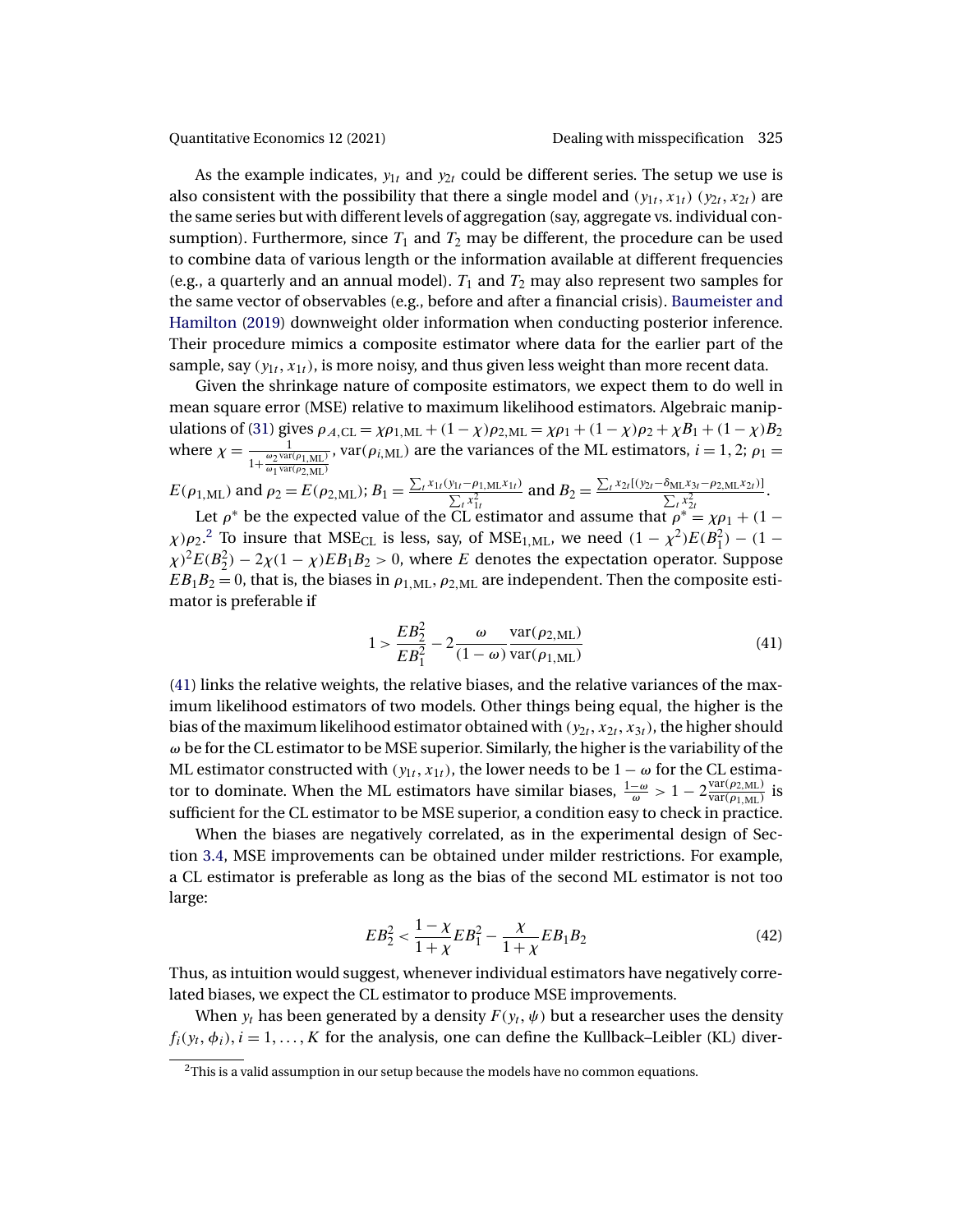gence as

KL<sub>i</sub>(y, 
$$
\psi
$$
,  $\phi$ <sub>i</sub>) =  $\sum_{j=1}^{N} F(y_j, \psi) * \log \left( \frac{f_i(y_j, \phi_i)}{F(y_j, \psi)} \right)$ , (43)

which it is interpreted as the bits of information lost in characterizing  $y_t$  using  $f_i$  rather than F. The KL divergence has appealing decision theory foundations and can be used to rank misspecified models. In fact, if  $f_1$  and  $f_2$  are available and KL<sub>1</sub>(y,  $\phi_1$ ,  $\psi$ ) >  $KL_2(y, \phi_2, \psi)$ , then  $f_2$  is less misspecified than  $f_1$ . Because the composite model averages different misspecified structural models, we expect it to reduce the misspecification of the original models. To examine if this is the case, one could compute  $\tilde{KL}_i = \int KL_i(y, \phi_i, \psi) p(\phi_i|y) d\phi_i$  where  $KL_i(y, \phi_i, \psi)$  is the KL divergence of model *i* and  $p(\phi_i|y)$  is the (asymptotic or posterior) distribution of  $\phi_i$  computed in model i and compare it with  $\tilde{KL}_g = \int KL_g(y, \chi, \psi) p(\chi|y) d\chi$ , where  $g(y, \chi, \psi) = \sum_i f_i(y, \phi_i)^{\omega_i}$  is the density of the composite model, and  $p(\chi|y)$  the composite (asymptotic or posterior) distribution of  $\chi = (\phi_1, \ldots, \phi_K, \omega_1, \ldots, \omega_K)$ . Section 3.4 provides evidence on the performance of composite estimators and composite models for some DGPs. To approximate  $F(y_t, \psi)$ , one can use the histogram of the data or a VAR as long as standard regularity conditions are met.

In a traditional composite likelihood approach,  $\omega_i$  are fixed quantities, chosen by the investigator. When  $\omega_i$  is a random variable, its quasi-posterior mode informs us about the relative misspecification of the models entering the composite likelihood. To illustrate this property, let  $p(\omega) \propto \omega^{\alpha_1-1}(1-\omega)^{\alpha_2-1}$ , where  $\alpha_1, \alpha_2$  are known, and let the prior for  $(\rho, \sigma_1^2, \delta, \sigma^2)$  be diffuse. The composite posterior kernel of  $\omega$ , conditional on  $(\rho, \sigma_1^2, \delta, \sigma^2)$  is  $CP(\omega|\rho, \sigma_1^2, \delta, \sigma^2) = (L_1^{\omega} L_2^{1-\omega}) \omega^{\alpha_1-1} (1-\omega)^{\alpha_2-1}$ . Taking logs and maximizing, we have

$$
\log L_1 - \log L_2 + \frac{(\alpha_1 - 1)}{\omega} - \frac{(\alpha_1 - 1)}{1 - \omega} = 0
$$
\n(44)

This is a quadratic equation in  $\omega$  and the relevant solution is  $0 < \omega_1 < 1$ . Totally differentiating (44), one finds that  $\omega_1$  is increasing in log  $L_1 - \log L_2$ . Completing the square terms of the likelihoods, and conditioning on the mode estimators of  $(\rho, \sigma_1^2, \delta, \sigma_2^2)$ , one obtains

$$
\log L_1 - \log L_2 \propto -\frac{1}{2\sigma_1^2} \sum_{t=1}^{T_1} (y_{1t|t-1} - \rho x_{1t})^2 + \frac{1}{2\sigma_2^2} \sum_{t=1}^{T_2} (y_{2t|t-1} - \rho x_{2t} - \delta x_{3t})^2 |,
$$
 (45)

where  $y_{it|t-1}$  is the optimal predictor of  $y_{it}$ . Thus, log  $L_1 - \log L_2$  reflects relative misspecification (how far the predictions of each model are from the optimal predictor for each  $y_{it}$ ) and the mode of  $\omega$  is higher when model 1 is less misspecified.<sup>3</sup> In finite samples,

<sup>&</sup>lt;sup>3</sup>When ( $y_{1t}$ ,  $X_{1t}$ ) and ( $y_{2t}$ ,  $X_{2t}$ ) are vectors the equations should be adjusted accordingly. When  $y_{1t}$  is a  $m \times 1$  vector and  $y_{2t}$  is, for example, a scalar or when  $y_{1t}$  is different from  $y_{2t}$ , log  $L_1 - \log L_2$  reflects, apart from differences in the variances, the average misspecification in all the equations of model 1 relative to the misspecification of the single equation of model 2. Thus, if model 1 has some very poorly specified equations, it may have low a posteriori  $\omega$ , even though certain equations are correctly specified (and  $\rho$ appears in those equations).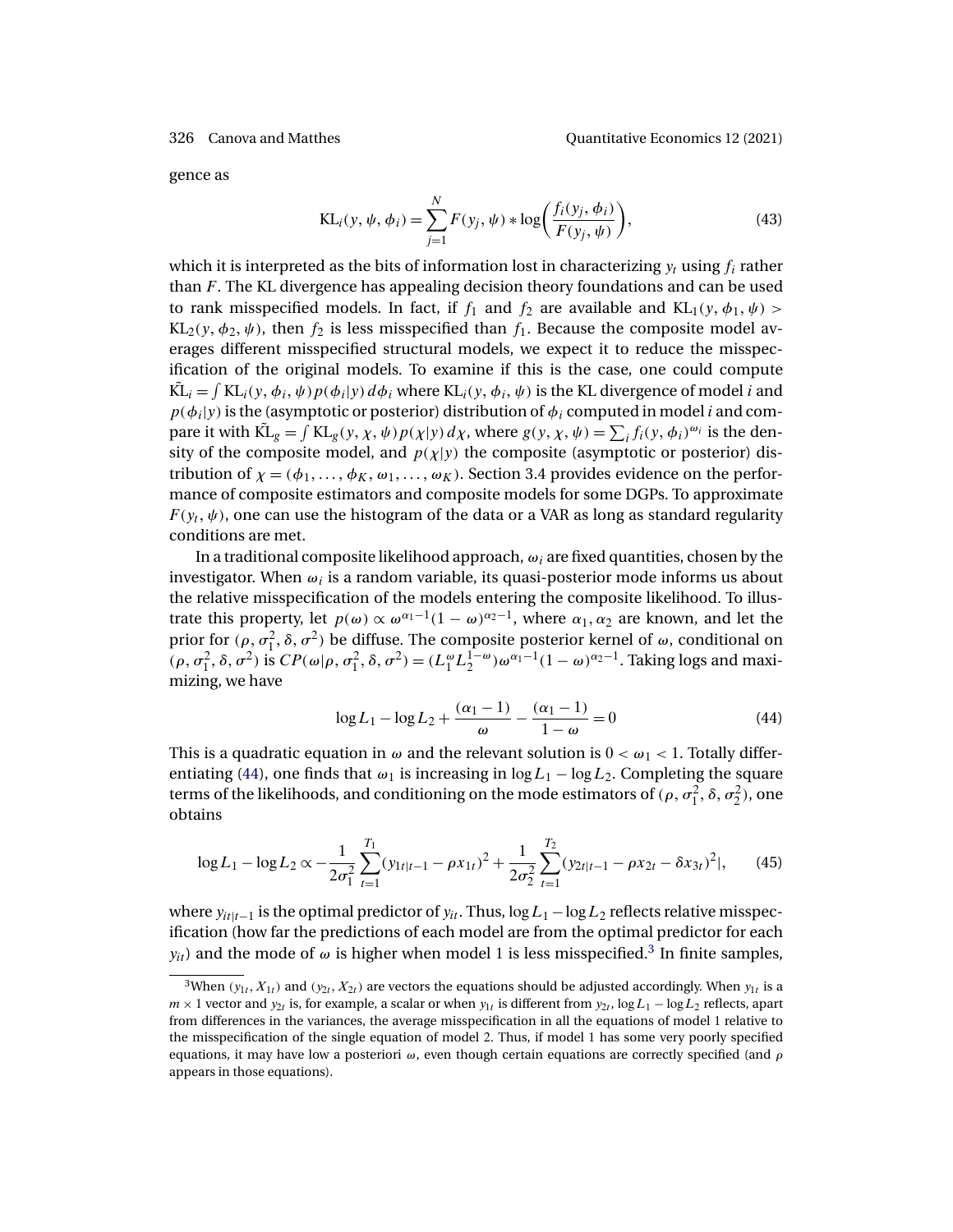<span id="page-14-0"></span>

 $0 < \omega < 1$ . The same will hold in large samples, if  $y_{1t} \neq y_{2t}$ , and the models are equally poor in characterizing  $y_{1t}$  and  $y_{2t}$ .

While we work under the assumption that all models are misspecified, one may like to know what happens to our estimation approach when one model is close to best in a KL sense. When  $y_{1t} \neq y_{2t}$ , no general conclusions can be drawn, even though we expect the model close to the best to receive larger weight. When  $y_{1t} = y_{2t}$  and as sample size grows to infinity,  $\omega_i \rightarrow 1$  for the model closest to the best in a KL sense. Thus, our composite estimates will be close to those obtained by minimizing the KL distance. We provide some evidence on these issues in samples of moderate size in Section [3.4.](#page-15-0)

# 3.3 *Relationship with the literature*

Researchers often use Bayes factors to rank models and Bayesian model averaging (BMA) to combine their predictions. Asymptotically, when models are misspecified the Bayes factor selects the model closest to the data in a KL sense, regardless of the prior, and BMA puts all weight on that model (see, e.g., [Fernandez Villaverde and Rubio](#page-35-0) [Ramirez](#page-35-0) [\(2004\)](#page-35-0)). Because the quasi-posterior mode of  $\omega$  measures the relative misspecification of the available models, we expect it to provide similar ranking information when the data used by each model is the same. However, Bayes factors and BMA weights can only be computed when  $y_{1t} = y_{2t}$  and  $T_1 = T_2$ ; the posterior of  $\omega$  can be computed even without these restrictions. Also, our analysis provides a measure of uncertainty for ω. No such measure is generally available for BMA weights. Finally, BMA only gives an ex-post combination of individual model estimates. Some experimental evidence on the performance of the two ranking devices is in Section [3.4.](#page-15-0)

It is useful to highlight how a composite setup relates to the mixture procedure of [Waggoner and Zha](#page-37-0) [\(2012\)](#page-37-0) and to robustness approaches [\(Hansen and Sargent](#page-36-0) [\(2008\)](#page-36-0), Giacomini and Kitagawa [\(2017\)](#page-36-0)). In Waggoner and Zha, the estimated model linearly (rather than geometrically) combines the likelihoods of a structural model and a VAR (rather than K structural models), but the weights have a Markov switching structure. Their objective function is

$$
\log L = \sum_{t=1}^{\min\{T_1, T_2\}} \log(w_t L(\rho, \sigma_1^2 | y_{1t}, x_{1t}) + (1 - w_t) L(\rho, \sigma_2^2, \delta | y_{2t}, x_{2t}, x_{3t})) \tag{46}
$$

Simple manipulations reveal that (46) and the log of [\(9\)](#page-7-0) differ by Jensen's inequality terms.

While a priori both composite and finite mixture devices are appealing, a composite likelihood has three advantages. From a computational point of view, when the model' decision rules have a linear structure, estimators for  $\theta$  have a closed form expression in the composite likelihood case, but not in the finite mixture case. In addition, in a finite mixture it must be the case that  $y_{1t} = y_{2t}$ , and  $T_1 = T_2$ , since the models represent alternatives that could have generated the same data. These restrictions are unnecessary in the composite likelihood formulation. Finally, in Waggoner and Zha the composite model is the DGP; here the composite model could still be misspecified, hopefully less than the individual models.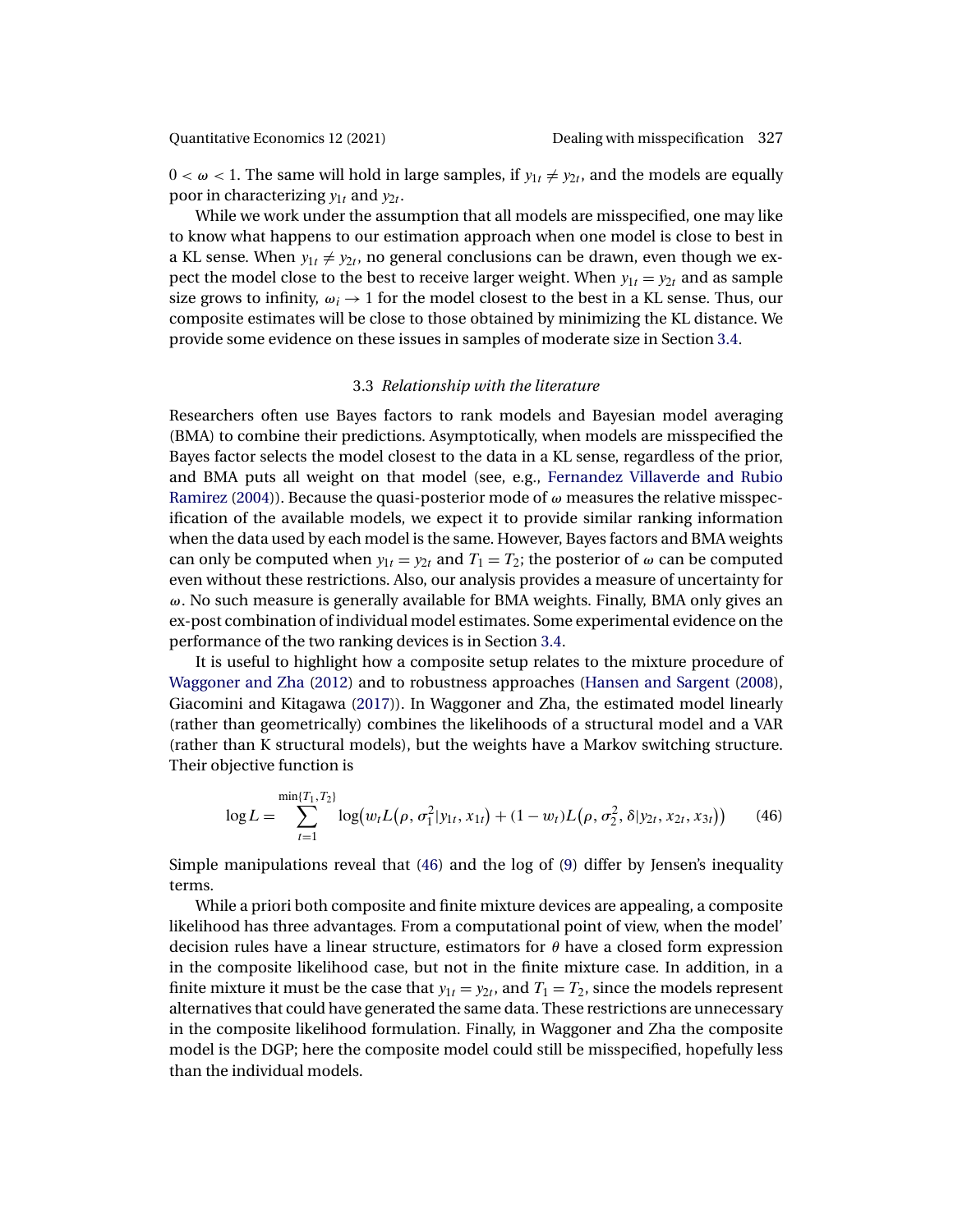<span id="page-15-0"></span>Hansen and Sargent [\(2008\)](#page-36-0) robustified decisions and counterfactuals using a density for the parameters which is a tilted version of the posterior distribution. Let  $p(\phi_i) \equiv$  $p(\phi_i|y_i)$  be the posterior of  $\phi_i$ , computed using the information in  $y_i$ . Hansen and Sargent's density is  $\pi(\phi_i) = \frac{\exp{\{\lambda L(\phi_i)\}} p(\phi_i)}{\int \exp{\{\lambda L(\phi_i)\}} p(\phi_i) d\phi_i}$ , where  $L(\phi_i)$  is a loss function and  $\lambda$  is the ray of a ball around  $p(\phi_i)$  in which we seek robustness. Two differences between Hansen and Sargent's and our approach are immediately evident. In the latter, robustness is sought for all parameters within a model; we seek robust estimators of a subset of the parameters across models. Moreover, Hansen and Sargent's approach protects a researcher from the worst possible outcome but it is not suited to deal with instabilities or time variations in the DGP, if the ball is small. In our approach, the weights are endogenously adaptable to the features of the sample.

Giacomini and Kitagawa [\(2017\)](#page-36-0) proposed a method to conduct posterior inference on the impulse responses of partially identified SVARs that is robust to prior choices for the rotation matrices. They summarize the class of posteriors generated by alternative priors by reporting a posterior mean bounds interval, interpreted as an estimator of the identified set, and a robustified credible region, measuring the uncertainty about the identified set. Once again, two differences with our approach are evident. First, they seek robustness with respect to prior rotations; we are looking for estimators which are robust across structural models. Second, they care about impulse responses in SVARs; we care about (common) parameters in structural models.

It is also useful to relate composite and GMM estimators. A composite likelihood estimator with fixed model weights solves moment conditions of the form  $\sum_i \omega_i \frac{\partial L(\phi_i|y)}{\partial \phi_i} =$ 0. Thus, composite likelihood estimators are over-identified GMM estimators, where the orthogonality conditions are a weighted average of the scores of each structural model with fixed weights. The larger is the set of models considered, the more overidentified the estimators are. When  $\omega_i$  are optimized, the moment conditions are similar to those of generalized empirical likelihood (GEL) methods (see [Newey and Smith](#page-37-0) [\(2004\)](#page-37-0)) and of minimum distance estimators (see [Ragusa](#page-37-0) [\(2011\)](#page-37-0)).

### 3.4 *Some experimental evidence*

To understand the kind of gains, one should expect from composite estimators and the situations when these are more likely to materialize, we perform an experiment where the DGP is a univariate ARMA(1,1):  $\log y_t = \rho \log y_{t-1} + \theta \log e_{t-1} + \log e_t$ ,  $\log e_t \sim (0, \sigma^2)$ , and the models used in estimation are an AR(1):  $\log y_t = \rho_1 \log y_{t-1} + \log u_t$  and an MA(1):  $\log y_t = \log \epsilon_t + \beta_1 \log \epsilon_{t-1}$ . Thus, the example fits case 2 of Section [3.1:](#page-7-0) both models use the incorrect decision rules. We present results for four different combinations of  $(\rho, \theta)$ : two generating proper ARMA processes (DGP1:  $\beta = 0.6$ ,  $\theta = 0.5$  and DPG2:  $\beta = 0.6$ ,  $\theta = 0.8$ , which produces larger first-order autocorrelation in log  $y_t$ ); one close to an AR(1) (DGP3:  $\beta = 0.9$ ,  $\theta = 0.2$ ); and one close to an MA(1) (DGP4:  $\beta = 0.3$ ,  $\theta = 0.8$ ). For DGP1, we present results varying  $\sigma = 0.2, 0.5, 0.8, 1.0, 1.5$  and for DGP3 and DGP4 results varying  $T = 50, 100, 250$ . Since DGP3 and DGP4 are close to one of the estimated models, one should expect the sample size to be more important for the conclusions one draws about composite estimators in these cases.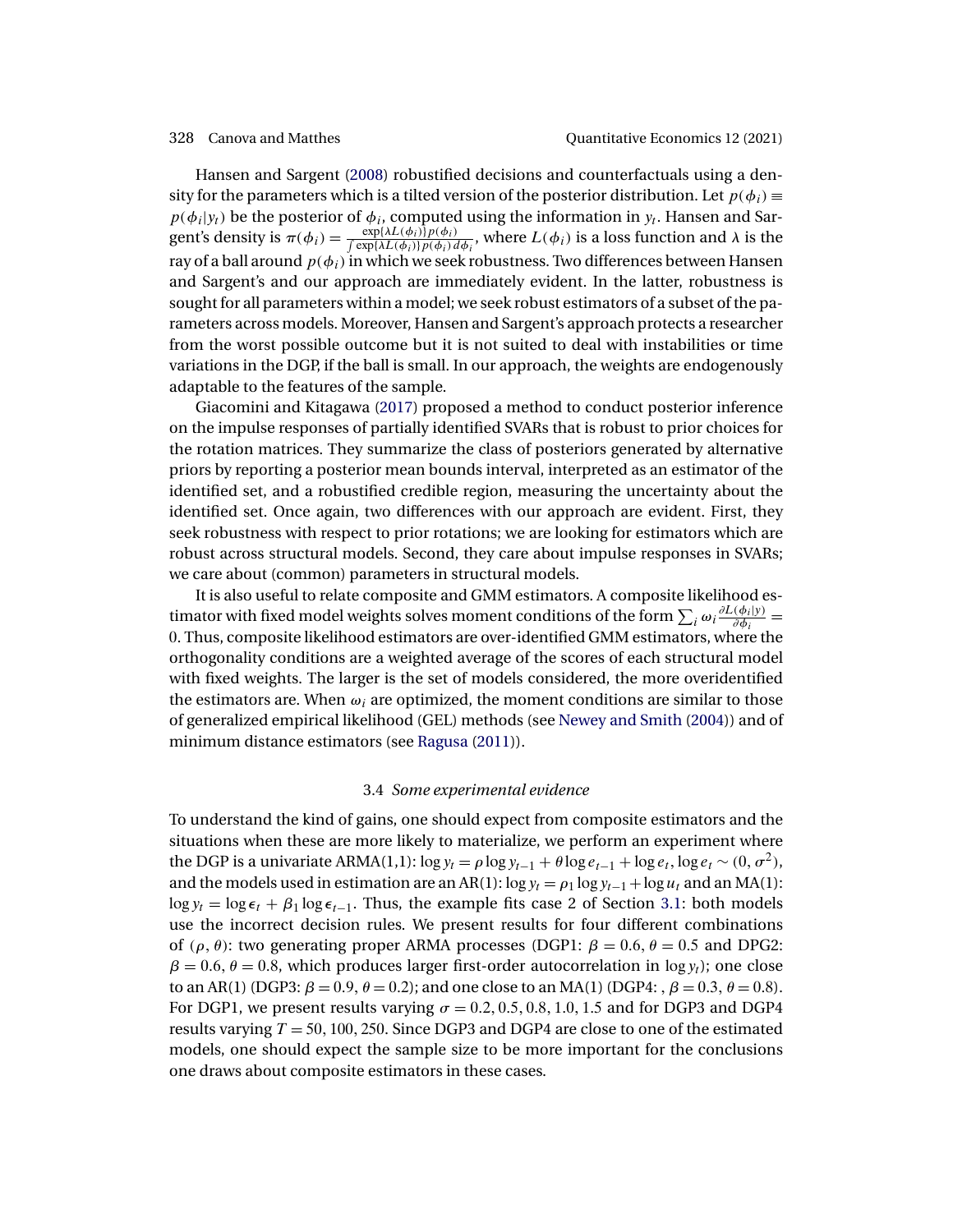We focus attention on the relationship between the true and the estimated  $\sigma$ , which is common across models.<sup>4</sup> Because both models disregard part of the serial correlation of the DGP,  $\sigma_{\mu}$ ,  $\sigma_{\epsilon}$  are upward biased. Would geometrically combining the likelihoods give a better estimate of  $\sigma$ ? Would a composite model be less misspecified than both the AR(1) and the MA(1)? Do the conclusions depend on the DGP or the sample size? How do the posterior mode of ω and a BMA weight relate?

We set  $\omega_2 = 1 - \omega_1$  and treat  $\omega = \omega_1$  either as fixed or as random. When it is fixed, we construct composite estimates equally weighting the two models ( $\omega = 0.50$ ) or using weights that reflect the relative mean square error (MSE) in a training sample with 100 observations. In the baseline specifications,  $T = 50$ . Since there are only two parameters in the  $AR(1)$  and  $MA(1)$ , and three in the composite models, this is actually a mediumsized sample.

We estimate the three composite specifications, the AR(1), and the MA(1) models with Bayesian methods. The prior for the AR (MA) parameter is truncated normal with mean zero and variance 0.2 and the prior for  $\sigma$  is flat in the positive orthant. The prior for  $\omega$  is Beta(1, 1). We draw sequences with 50000 elements and keep 1 out of every 5 of the last 25 000 draws for inference. The scale parameter of the Metropolis random walk is optimized using an adaptive scheme and the Hessian at the mode is used for the proposal density.

Table [1](#page-17-0) presents the mean square error of  $\sigma$ , computed using posterior (composite posterior) draws (MSE<sub>i</sub>) and the KL divergence (KL<sub>i</sub>), computed averaging over posterior (composite posterior) draws of the parameters,  $j = 1, \ldots, 5$ .

Composite specifications produce better estimates of  $\sigma$  and at least one of the composite models has lower MSE than both the AR(1) and the MA(1). The magnitude of the gains depends on the DGP and the persistence of the data, but not on the true  $\sigma$  or the sample size T. Furthermore, there is a composite model which reduces the misspecification of both the AR(1) and the MA(1) models—the equally weighted specification for DGP1 and DGP2 and the random  $\omega$  specification for DGP3 and DGP4—and for many of the cases examined more than one composite model has smaller KL divergence. The superiority of composite models is unaffected by T. The random  $\omega$  specification performs well in the KL metric for several parameter configurations and seems preferable for highly persistent data or when the DGP is "close" to one of the two basic models.

Table [2](#page-18-0) has the posterior mode of  $\omega$  (which is our estimated weight on the AR(1) model), the posterior standard deviation of  $\omega$ , and the BMA weight on the AR(1) model. Because the two models share the same observable, a comparison between BMA and the posterior mode of  $\omega$  is possible. The mode of  $\omega$  and a BMA weight have similar information in the majority of cases we consider. However, when the DGP is close to an MA(1) and T is short, the two measures disagree regarding the likelihood of the AR(1) model. This divergence disappears when  $T \geq 100$  and both models put smaller weight on such a model. Note that the posterior of  $\omega$  is updated in the direction of the model with smaller KL divergence, even when  $T = 50$ .

 $4\sigma$  may not be the most natural parameter one would focus attention on to perform joint estimation. We have decided to measure the improvements of composite approaches looking just at  $\sigma$  to keep the design as simple as possible.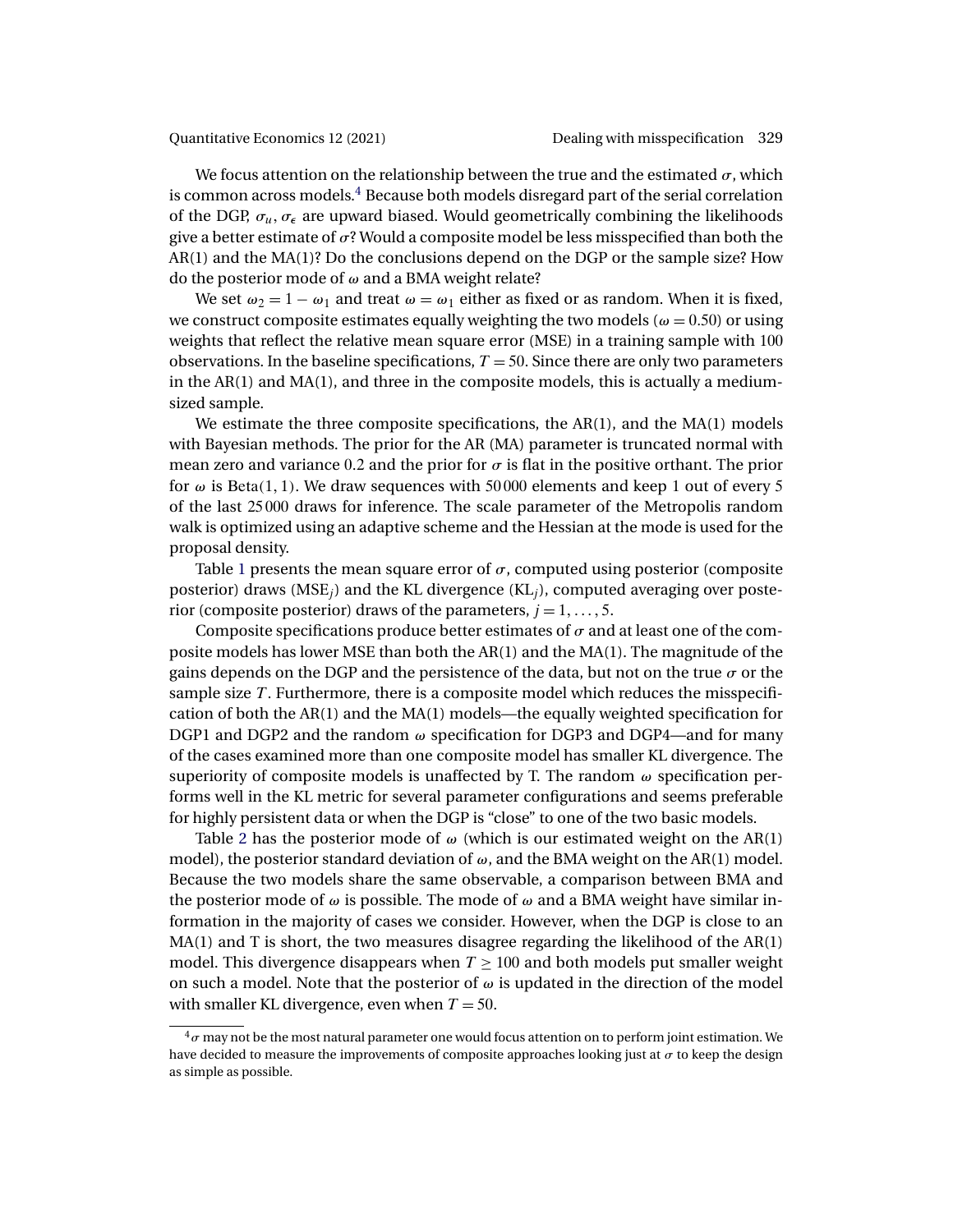<span id="page-17-0"></span>

| $\log y_t = \rho \log y_{t-1} + \beta \log e_{t-1} + \log e_t, \log e_t \sim N(0, \sigma^2)$<br>$\sigma^2 = 0.2$ , $\rho = 0.6$ , $\beta = 0.5$<br>$T = 50$<br><b>MSE</b><br>0.173<br>0.202<br>0.167<br>0.176<br>KL<br>14.99<br>8.13<br>13.26<br>13.94<br>$\sigma^2 = 0.5$ , $\rho = 0.6$ , $\beta = 0.5$<br>$T = 50$<br><b>MSE</b><br>0.075<br>0.058<br>0.066<br>0.061<br>KL<br>13.91<br>7.89<br>13.22<br>13.77<br>$\sigma^2 = 0.8, \rho = 0.6, \beta = 0.5$<br>$T = 50$<br><b>MSE</b><br>0.021<br>0.027<br>0.019<br>0.026<br>KL<br>12.55<br>5.87<br>11.46<br>12.17<br>$\sigma^2 = 1.0, \rho = 0.6, \beta = 0.5$<br>$T = 50$<br><b>MSE</b><br>0.008<br>0.011<br>0.007<br>0.012 | 0.253<br>4.70<br>0.107<br>6.06<br>0.050<br>5.98<br>0.030<br>7.77<br>0.017<br>9.10<br>0.292 |
|---------------------------------------------------------------------------------------------------------------------------------------------------------------------------------------------------------------------------------------------------------------------------------------------------------------------------------------------------------------------------------------------------------------------------------------------------------------------------------------------------------------------------------------------------------------------------------------------------------------------------------------------------------------------------------|--------------------------------------------------------------------------------------------|
|                                                                                                                                                                                                                                                                                                                                                                                                                                                                                                                                                                                                                                                                                 |                                                                                            |
|                                                                                                                                                                                                                                                                                                                                                                                                                                                                                                                                                                                                                                                                                 |                                                                                            |
|                                                                                                                                                                                                                                                                                                                                                                                                                                                                                                                                                                                                                                                                                 |                                                                                            |
|                                                                                                                                                                                                                                                                                                                                                                                                                                                                                                                                                                                                                                                                                 |                                                                                            |
|                                                                                                                                                                                                                                                                                                                                                                                                                                                                                                                                                                                                                                                                                 |                                                                                            |
|                                                                                                                                                                                                                                                                                                                                                                                                                                                                                                                                                                                                                                                                                 |                                                                                            |
|                                                                                                                                                                                                                                                                                                                                                                                                                                                                                                                                                                                                                                                                                 |                                                                                            |
|                                                                                                                                                                                                                                                                                                                                                                                                                                                                                                                                                                                                                                                                                 |                                                                                            |
| KL<br>11.83<br>5.32<br>10.63<br>11.70                                                                                                                                                                                                                                                                                                                                                                                                                                                                                                                                                                                                                                           |                                                                                            |
| $\sigma^2 = 1.2$ , $\rho = 0.6$ , $\beta = 0.5$<br>$T = 50$<br><b>MSE</b><br>0.006<br>0.007<br>0.005<br>0.007                                                                                                                                                                                                                                                                                                                                                                                                                                                                                                                                                                   |                                                                                            |
| KL<br>9.34<br>4.49<br>8.03<br>9.07                                                                                                                                                                                                                                                                                                                                                                                                                                                                                                                                                                                                                                              |                                                                                            |
| <b>MSE</b><br>$\sigma^2 = 0.5$ , $\rho = 0.6$ , $\beta = 0.8$<br>$T = 50$<br>0.148<br>0.168<br>0.205<br>0.204                                                                                                                                                                                                                                                                                                                                                                                                                                                                                                                                                                   |                                                                                            |
| KL<br>11.00<br>5.02<br>10.53<br>11.41                                                                                                                                                                                                                                                                                                                                                                                                                                                                                                                                                                                                                                           | 4.93                                                                                       |
| <b>MSE</b><br>$\sigma^2 = 1.0$ , $\rho = 0.6$ , $\beta = 0.8$<br>$T = 50$<br>0.009<br>0.036<br>0.035<br>0.011                                                                                                                                                                                                                                                                                                                                                                                                                                                                                                                                                                   | 0.060                                                                                      |
| KL<br>9.54<br>8.90<br>5.33<br>10.41                                                                                                                                                                                                                                                                                                                                                                                                                                                                                                                                                                                                                                             | 9.07                                                                                       |
| $\sigma^2 = 0.5$ , $\rho = 0.9$ , $\beta = 0.2$<br>$T = 50$<br><b>MSE</b><br>0.028<br>0.169<br>0.020<br>0.021                                                                                                                                                                                                                                                                                                                                                                                                                                                                                                                                                                   | 0.429                                                                                      |
| KL<br>11.25<br>16.93<br>13.21<br>12.40                                                                                                                                                                                                                                                                                                                                                                                                                                                                                                                                                                                                                                          | 7.78                                                                                       |
| $\sigma^2 = 1.0, \rho = 0.9, \beta = 0.2$<br>0.008<br>$T = 50$<br><b>MSE</b><br>0.077<br>0.005<br>0.008                                                                                                                                                                                                                                                                                                                                                                                                                                                                                                                                                                         | 0.368                                                                                      |
| KL<br>9.90<br>19.27<br>10.93<br>11.32                                                                                                                                                                                                                                                                                                                                                                                                                                                                                                                                                                                                                                           | 14.61                                                                                      |
| $\sigma^2 = 1.0, \rho = 0.9, \beta = 0.2$<br>$T = 100$<br><b>MSE</b><br>0.006<br>0.152<br>0.005<br>0.007                                                                                                                                                                                                                                                                                                                                                                                                                                                                                                                                                                        | 0.173                                                                                      |
| KL<br>29.60<br>22.83<br>20.91<br>17.07                                                                                                                                                                                                                                                                                                                                                                                                                                                                                                                                                                                                                                          | 36.75                                                                                      |
| $\sigma^2 = 1.0, \rho = 0.9, \beta = 0.2$<br>$T = 250$<br><b>MSE</b><br>0.002<br>0.136<br>0.002<br>0.002                                                                                                                                                                                                                                                                                                                                                                                                                                                                                                                                                                        | 0.414                                                                                      |
| KL<br>5.93<br>16.66<br>9.48<br>9.07                                                                                                                                                                                                                                                                                                                                                                                                                                                                                                                                                                                                                                             | 21.33                                                                                      |
| $\sigma^2 = 0.5$ , $\rho = 0.3$ , $\beta = 0.8$<br><b>MSE</b><br>$T = 50$<br>0.131<br>0.152<br>0.171<br>0.189                                                                                                                                                                                                                                                                                                                                                                                                                                                                                                                                                                   | 0.179                                                                                      |
| KL<br>5.91<br>7.11<br>4.73<br>11.74                                                                                                                                                                                                                                                                                                                                                                                                                                                                                                                                                                                                                                             | 3.74                                                                                       |
| $\sigma^2 = 1.0, \rho = 0.3, \beta = 0.8$<br><b>MSE</b><br>$T = 50$<br>0.006<br>0.009<br>0.017<br>0.027                                                                                                                                                                                                                                                                                                                                                                                                                                                                                                                                                                         | 0.009                                                                                      |
| KL<br>4.88<br>5.32<br>6.11<br>9.62                                                                                                                                                                                                                                                                                                                                                                                                                                                                                                                                                                                                                                              | 5.94                                                                                       |
| $\sigma^2 = 1.0, \rho = 0.3, \beta = 0.8$<br>$T = 100$<br><b>MSE</b><br>0.007<br>0.011<br>0.033<br>0.023                                                                                                                                                                                                                                                                                                                                                                                                                                                                                                                                                                        | 0.011                                                                                      |
| KL<br>4.45<br>4.14<br>7.02<br>7.73                                                                                                                                                                                                                                                                                                                                                                                                                                                                                                                                                                                                                                              | 5.06                                                                                       |
| 0.032<br>$\sigma^2 = 1.0$ , $\rho = 0.3$ , $\beta = 0.8$<br>$T = 250$<br><b>MSE</b><br>0.003<br>0.012<br>0.024                                                                                                                                                                                                                                                                                                                                                                                                                                                                                                                                                                  | 0.004                                                                                      |
| KL<br>6.20<br>8.11<br>9.25<br>10.89                                                                                                                                                                                                                                                                                                                                                                                                                                                                                                                                                                                                                                             | 6.06                                                                                       |

TABLE 1. Monte Carlo results.

*Note*: The MSE weights for the AR(1) and the MA(1) are computed in a presample with  $T = 100$ . MSE is the mean square error of the estimated  $\sigma$ ; KL measures the divergence with respect to the DGP on average using the posterior (composite posterior) distribution of the parameters.

Although our approach is not designed for situations where one of the models in the pool is the DGP, it works well also in these cases. Table [3,](#page-18-0) which presents the evolution of the posterior of the weights as sample size increases, shows that the posterior of  $\omega$ asymptotically concentrates at the corner solution corresponding to the correct model, although at a somewhat slower rate than a BMA weight. Furthermore, when  $T$  is small our approach gives more conservative estimates of the weights than BMA.

In sum, our simulations show that estimation outcomes can be improved and misspecification reduced with composite methods. Furthermore, the posterior mode of  $\omega$  gives a model ranking device with useful properties: its modal value agrees with a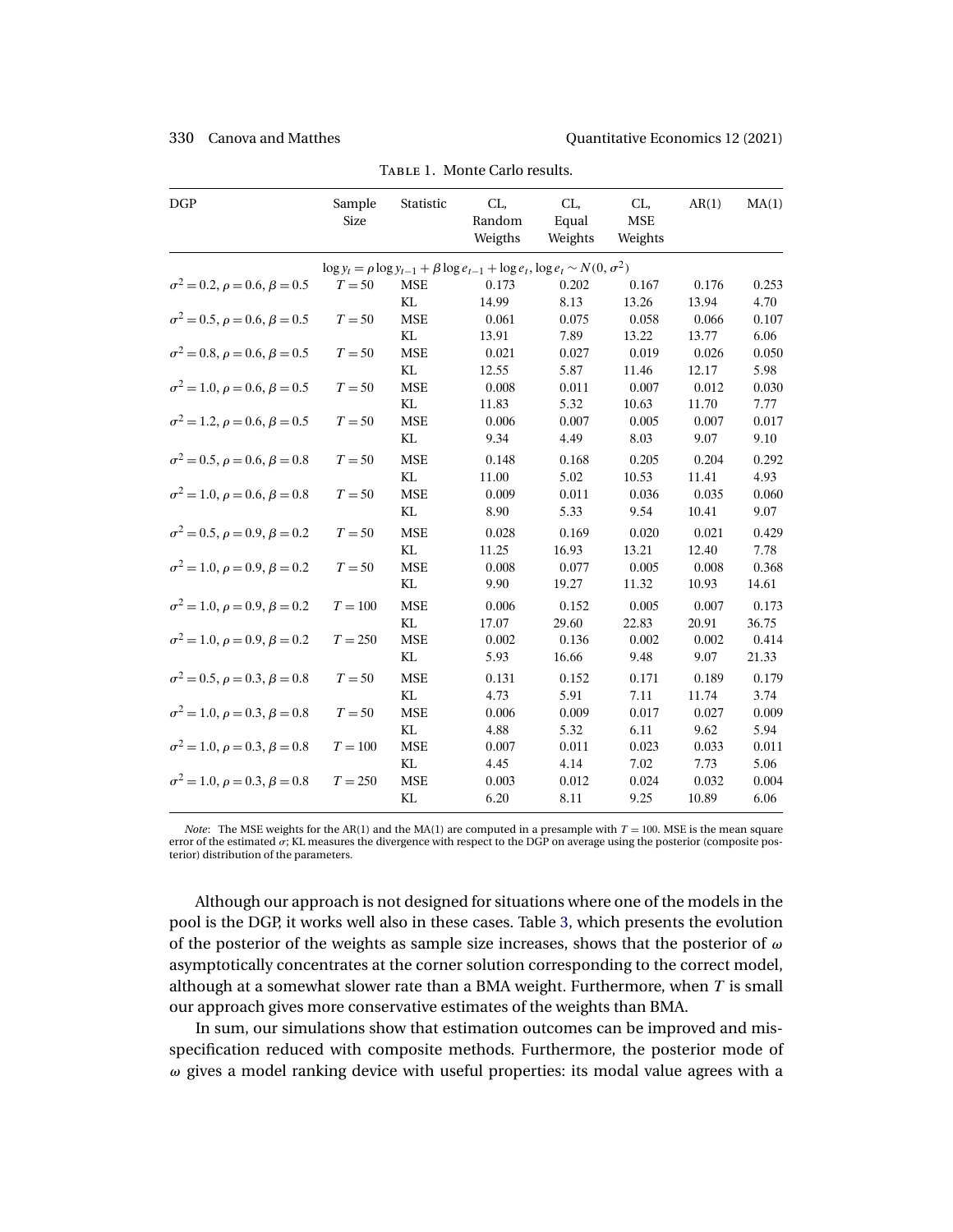<span id="page-18-0"></span>

| DGP                                             | Sample Size                                                                                  | $\omega$ Estimate (s.d) | <b>BMA</b> Weight |  |  |  |
|-------------------------------------------------|----------------------------------------------------------------------------------------------|-------------------------|-------------------|--|--|--|
|                                                 | $\log y_t = \rho \log y_{t-1} + \beta \log e_{t-1} + \log e_t, \log e_t \sim N(0, \sigma^2)$ |                         |                   |  |  |  |
| $\sigma^2 = 0.2$ , $\rho = 0.6$ , $\beta = 0.5$ | $T = 50$                                                                                     | 0.984(0.03)             | 1.00              |  |  |  |
| $\sigma^2 = 0.5$ , $\rho = 0.6$ , $\beta = 0.5$ | $T = 50$                                                                                     | 0.984(0.03)             | 1.00              |  |  |  |
| $\sigma^2 = 0.8$ , $\rho = 0.6$ , $\beta = 0.5$ | $T = 50$                                                                                     | 0.992(0.03)             | 1.00              |  |  |  |
| $\sigma^2 = 1.0, \rho = 0.6, \beta = 0.5$       | $T = 50$                                                                                     | 0.992(0.03)             | 1.00              |  |  |  |
| $\sigma^2 = 1.2$ , $\rho = 0.6$ , $\beta = 0.5$ | $T = 50$                                                                                     | 0.994(0.03)             | 1.00              |  |  |  |
| $\sigma^2 = 0.5$ , $\rho = 0.6$ , $\beta = 0.8$ | $T = 50$                                                                                     | 0.984(0.03)             | 1.00              |  |  |  |
| $\sigma^2 = 1.0$ , $\rho = 0.6$ , $\beta = 0.8$ | $T = 50$                                                                                     | 0.990(0.03)             | 1.00              |  |  |  |
| $\sigma^2 = 0.5$ , $\rho = 0.9$ , $\beta = 0.2$ | $T = 50$                                                                                     | 0.999(0.004)            | 1.00              |  |  |  |
| $\sigma^2 = 1.0, \rho = 0.9, \beta = 0.2$       | $T = 50$                                                                                     | 0.999(0.008)            | 1.00              |  |  |  |
| $\sigma^2 = 1.0, \rho = 0.9, \beta = 0.2$       | $T=100$                                                                                      | 1.000(0.007)            | 1.00              |  |  |  |
| $\sigma^2 = 1.0$ , $\rho = 0.9$ , $\beta = 0.2$ | $T = 250$                                                                                    | 0.999(0.004)            | 1.00              |  |  |  |
| $\sigma^2 = 0.5$ , $\rho = 0.3$ , $\beta = 0.8$ | $T = 50$                                                                                     | 0.014(0.103)            | 0.994             |  |  |  |
| $\sigma^2 = 1.0, \rho = 0.3, \beta = 0.8$       | $T = 50$                                                                                     | 0.012(0.057)            | 0.946             |  |  |  |
| $\sigma^2 = 1.0, \rho = 0.3, \beta = 0.8$       | $T=100$                                                                                      | 0.008(0.044)            | 0.105             |  |  |  |
| $\sigma^2 = 1.0, \rho = 0.3, \beta = 0.8$       | $T = 250$                                                                                    | 0.002(0.02)             | 0.002             |  |  |  |

TABLE 2. Posterior of  $\omega$  and BMA weight.

*Note*: The table reports the posterior mode and the standard deviation of ω and the BMA weight on the AR(1).

BMA weight in many specifications and it is superior when T is small and MA components dominate. Finally, the quasi-posterior standard deviation of  $\omega$  gives us a way measure the credibility of the rankings—no uncertainty can be generally attached to a BMA weight.

# 4. Estimation and inference

In a traditional setting, where the models entering the composite likelihood are marginal or conditional versions of the true DGP, composite likelihood estimators are consistent

|           | Mode  | Mean  | Median                                           | <b>Std Deviation</b> | <b>BMA</b> Weight |
|-----------|-------|-------|--------------------------------------------------|----------------------|-------------------|
|           |       |       | $DGP = y_t = 0.8y_{t-1} + e_t, e_t \sim N(0, 1)$ |                      |                   |
| Prior     |       | 0.5   | 0.5                                              | 0.288                |                   |
| $T = 50$  | 0.994 | 0.978 | 0.985                                            | 0.023                | 0.991             |
| $T = 100$ | 0.997 | 0.983 | 0.986                                            | 0.018                | 1.000             |
| $T = 250$ | 0.998 | 0.990 | 0.993                                            | 0.010                | 1.000             |
| $T = 500$ | 0.999 | 0.993 | 0.995                                            | 0.006                | 1.000             |
|           |       |       | $DGP = y_t = 0.7e_{t-1} + e_t, e_t \sim N(0, 1)$ |                      |                   |
| Prior     |       | 0.5   | 0.5                                              | 0.288                |                   |
| $T = 50$  | 0.356 | 0.468 | 0.432                                            | 0.187                | 0.024             |
| $T = 100$ | 0.007 | 0.220 | 0.147                                            | 0.177                | 0.015             |
| $T = 250$ | 0.003 | 0.048 | 0.030                                            | 0.050                | 0.006             |
| $T = 500$ | 0.002 | 0.034 | 0.021                                            | 0.030                | 0.002             |

TABLE 3. Posterior estimates of  $\omega$ .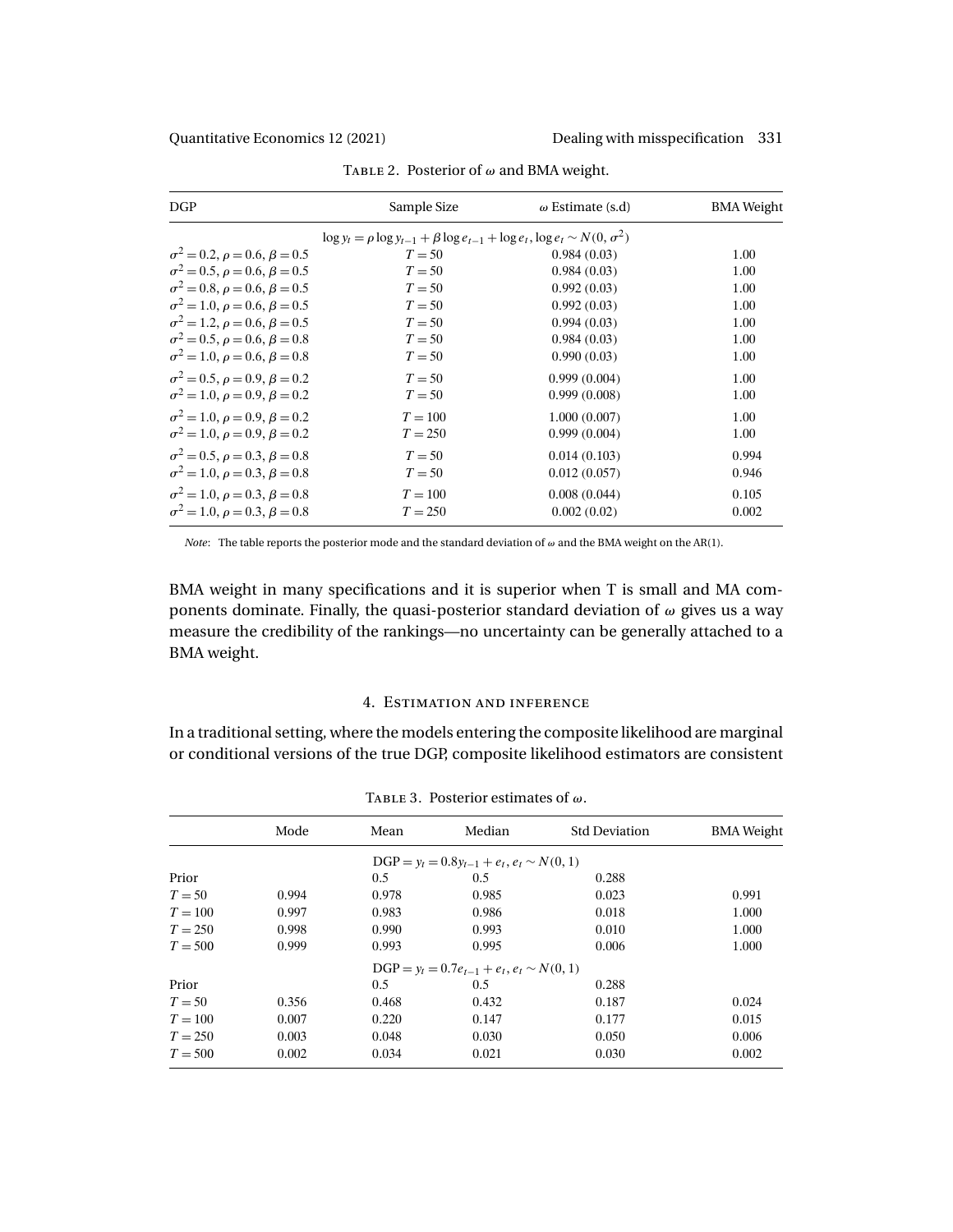<span id="page-19-0"></span>and asymptotically normal (see, e.g., Varin, Read, and Firth [\(2011\)](#page-37-0)) but are inefficient, because information about the DGP is disregarded, and  $\omega_i$  can be selected to minimize their inefficiency.

Our setup differs from the traditional one in four respects. First,  $F(y_t, \psi)$  is unavailable— the process generating the data is unknown. Second,  $f(y_{it} \in A_i, \phi_i)$  are neither marginal nor conditional densities, but misspecified approximations of the unknown DGP. Thus, for all  $(\phi_i)$ , the KL divergence between  $F(y_t, \psi)$  and  $f(y_{it} \in A_i, \phi_i)$ is positive,  $\forall i$ . Third,  $f(y_{it} \in A_i, \phi_i)$  need not be independent (models may share equations) nor compatible, in the sense that the likelihood estimator  $\phi_{i,ML}$  asymptotically converges to the same value. Finally, we treat  $\omega_i$  as a random variable and wish to construct estimators for the common parameters  $\theta$ , the nuisance parameters  $\eta_i$ , and the weights  $\omega_i$ ,  $i = 1, 2, ..., K$ .

Because all available models are misspecified, maximum likelihood estimators obtained from each  $f(y_{it} \in A_i, \phi_i)$  are inconsistent and, as a consequence, the composite likelihood estimator obtained for given  $\omega_i$  is also inconsistent. As earlier work by [White](#page-37-0) [\(1982\)](#page-37-0) and [Domowitz and White](#page-35-0) [\(1982\)](#page-35-0) shows, as the sample size grows and under regularity conditions,  $\phi_{i,ML}$  converges to  $\phi_0$ , the pseudo-parameter vector minithe Fregularity conditions,  $φ_{i,ML}$  converges to  $φ_0$ , the pseudo-parameter vector mini-<br>mizing the KL divergence from the DGP. Moreover,  $\sqrt{T}$ ( $φ_{i,ML}$  –  $φ_0$ ) ∼  $N(0, G_i^{-1})$ , where  $G_i = H_i J_i^{-1} H_i$  is the Godambe information matrix for model *i*,  $J_i$  the variability matrix and  $H_i$  the sensitivity matrix. Thus, with model misspecification the pivot of the asymptotic distribution is the minimizer of the KL divergence, rather than the true parameter vector; and the Godambe (sandwich) information matrix is evaluated at the minimizer of the KL divergence, rather than the true parameter vector.

The composite pool defines a density for a different misspecified model (a weighted average of the K models). When  $w_i$  are fixed,  $\phi_{CL}$  asymptotically approaches the pseudoparameter value, say  $\phi_{0,\text{CL}}$ , minimizing the KL divergence between the density of the composite pool and the DGP.  $\phi_{0,\text{CL}}$  is not, in general, a weighted average of  $\phi_{0,i}$  because composite poor and the DGP.  $\varphi_{0,CL}$  is not, in general, a weighted average or  $\varphi_{0,i}$  because models are not necessarily independent. Furthermore,  $\sqrt{T}(\phi_{CL} - \phi_{0,CL}) \sim N(0, G^{-1}),$ where  $G = HJ^{-1}H$  and H and J evaluated at the composite likelihood estimator (see Appendix A for details).

We work in a Bayesian framework rather than a classical likelihood setup. There is a growing literature examining the properties of Bayesian estimator under model misspecification. For example, [Fernandez Villaverde and Rubio Ramirez](#page-35-0) [\(2004\)](#page-35-0) showed that under mild regularity conditions—the most important ones being that the support of the prior includes the KL optimizer and that the likelihood function can be computed the prior asymptotically vanishes; the posterior mode convergences in probability to the KL optimizer; and that Bayes factor of any model over the best model under KL distance approaches zero asymptotically. These results have been refined in a number of papers using weaker or alternative assumptions (see, e.g., Clydec and Iversen [\(2013\)](#page-35-0)). Furthermore, Kleijn and Van der Vaart [\(2012\)](#page-36-0) have shown that the Bernstein–Von Mises theorem holds under misspecification; and Bissiri, Holmes, and Walker [\(2016\)](#page-34-0) provided a general framework for updating prior beliefs when the data is represented with a general loss function. Thus, valid posterior inference can be performed, even when the model is misspecified.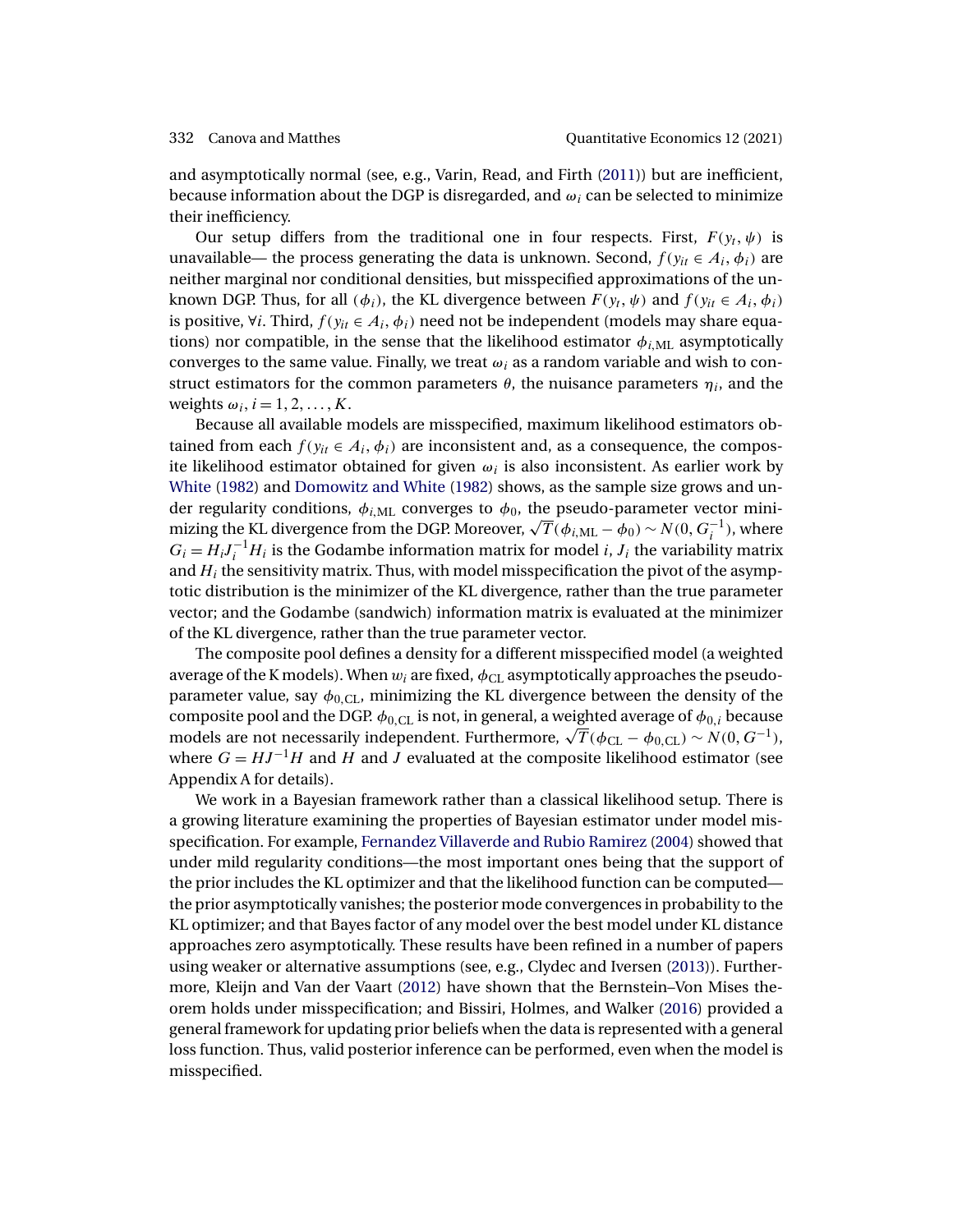<span id="page-20-0"></span>Our analysis treats  $\omega$  as a random variable, and thus seeks to construct the quasiposterior distributions for the structural parameters and for the  $\omega$  vector. As long as  $0 < \omega < 1$ , standard asymptotic results derived in the literature hold. When this is not the case, we conjecture that results similar to those of Andrews [\(1999\)](#page-33-0) could be established.

# 4.1 *Bayesian quasi-posteriors*

In this paper, we do not rely on asymptotic results. We combine the composite likelihood [\(9\)](#page-7-0) with a prior for  $\chi = (\theta, \eta_1, \dots, \eta_K, \omega_1, \dots, \omega_K)$ , compute the joint quasi-posterior, which we then integrate with respect to the nuisance parameters to obtain the marginals of  $\theta$  and  $\omega$ . We employ a multiple block Metropolis–Hastings approach to numerically compute sequences from this joint quasi-posterior distribution.

Given  $(y_{it}, T_i)$ , we assume that  $\sup_{\{\phi_i\}} f(y_{it} \in A_i, \phi_i) < b_i \leq B < \infty$ , a condition generally satisfied for structural macroeconometric models, that  $\mathcal{L}(\theta, \eta_i | y_{i,T_i})$  can be constructed for each *i*, and that the composite likelihood  $CL(\chi|y_{1,T_1},...,y_{K,T_k})$  exists for  $0 < \omega_i < 1$ ,  $\sum_i \omega_i = 1$ . Let the priors for  $\phi_i$  be of the form:

$$
p(\theta, \eta_i) = p(\theta) p(\eta_i | \theta, y_{i0}), \qquad (47)
$$

where  $y_{i0}$  is a training sample. In (47), we allow for a data-based prior specification for  $\eta_i$ , as in [Del Negro and Schorfheide](#page-35-0) [\(2008\)](#page-35-0), which is advisable to put models on the same ground as far as matching certain statistics of the data. Making the prior of  $\eta_i$  data-based also helps to avoid identification problems when  $\omega_i$  is close to zero and to make it more likely that the minimizer of the KL divergence belongs to the support of the prior; see, for example, [Walker](#page-37-0) [\(2012\)](#page-37-0).

The composite posterior kernel is

$$
\check{p}(\chi|y_{1,T_1},\ldots,y_{k,T_k})=\Pi_i\mathcal{L}(\theta,\eta_i|y_{i,T_i})^{\omega_i}p(\eta_i|\theta,y_{i0})^{\omega_i}p(\theta)p(\omega_i),\qquad(48)
$$

which can be used to estimate  $\chi$  as described, for example, in Chernozukov and Hong [\(2003\)](#page-34-0). For computational and efficiency reasons, we employ a  $K + 1$  block Metropolis– Hastings algorithm. [Herbst and Schorfheide](#page-36-0) [\(2015\)](#page-36-0) also suggested drawing parameters in blocks. While they randomly split the parameter vector in blocks at each iteration, the blocks here are predetermined by the K models of interest. In the applications of Section [5,](#page-25-0) the prior for  $\omega$  we employ is subjective. However, one can also consider using a training sample to calibrate it, that ism use  $p(\omega|y_{io})$ . This could help to obtain faster convergence of the algorithm described below under standard stationarity assumptions.

When K is large, the parameter space will also be large and computations may be demanding. Hence, one may want to preliminarily obtain the posterior of  $\eta_i$  using  $(y_i, T_i)$ , condition on these posterior distributions when estimating  $(\theta, \omega)$ , and iterate. Since only the information contained in model *i* is used to estimate  $\eta_i$ , the approach seems sensible and practical.

### 4.2 *MCMC algorithm*

The algorithm consists of four steps: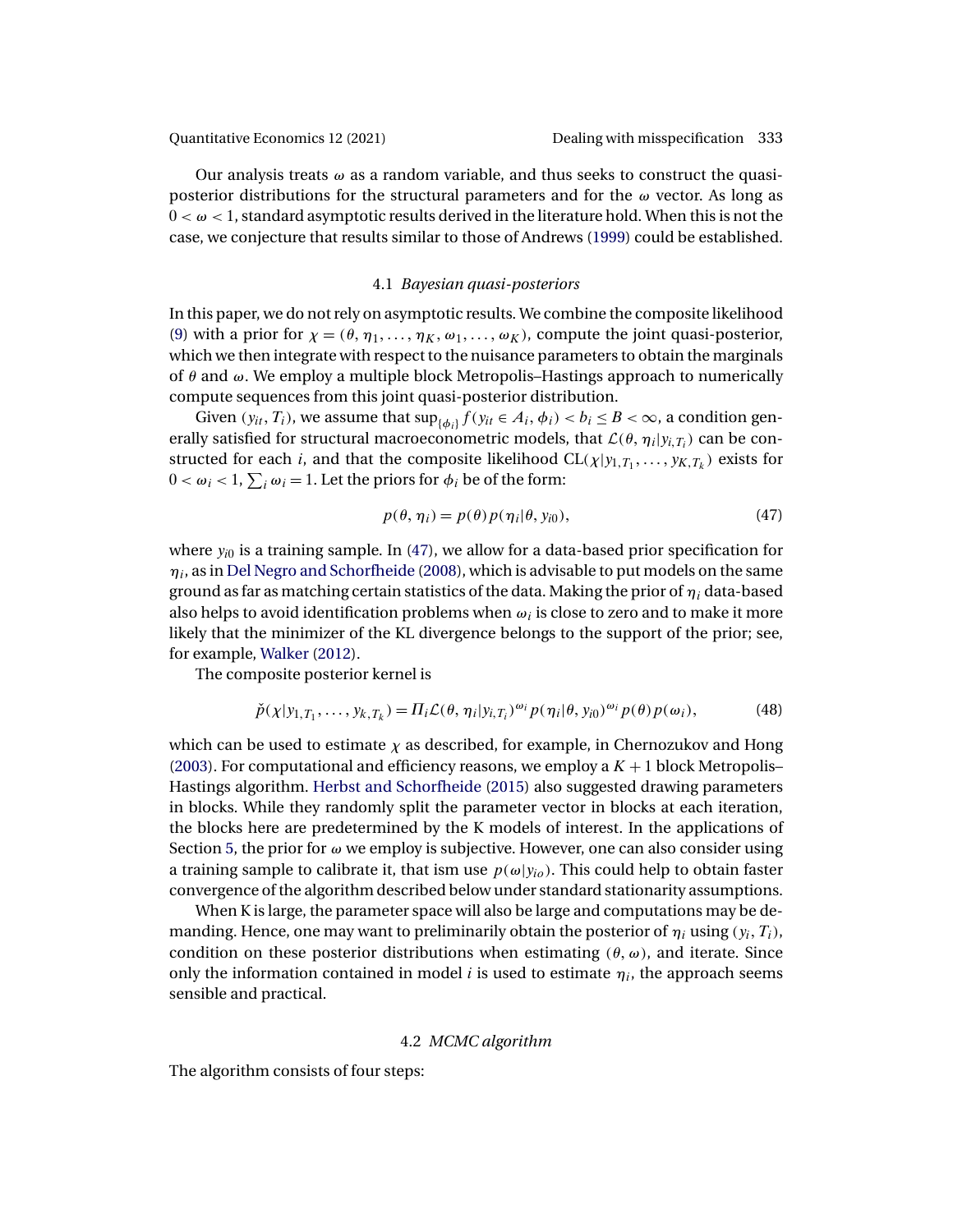<span id="page-21-0"></span>1. Start with some  $\chi_0 = [\eta_1^0 \cdots \eta_K^0, \theta^0, \omega_1^0 \cdots \omega_K^0]$ . For iter  $= 1$ : *draws* do steps 2–4.

2. For  $i = 1: K$ , draw  $\eta_i^*$  from a symmetric proposal  $P^{\eta_i}$ . Set  $\eta^{iter} = \eta_i^*$  with probability

$$
\min\left(1,\frac{\mathcal{L}(\left[\eta_i^*,\theta^{\text{iter}-1}\right]|y_{i,T_i})^{\omega_i^{\text{iter}-1}}p(\eta_i^*|\theta^{\text{iter}-1},y_{i0})^{\omega_i^{\text{iter}-1}}}{\mathcal{L}(\left[\eta_i^{\text{iter}-1},\theta^{\text{iter}-1}\right]|y_{i,T_i})^{\omega_i^{\text{iter}-1}}p(\eta_i^{\text{iter}-1}|\theta^{\text{iter}-1},y_{i0})^{\omega_i^{\text{iter}-1}}}\right) \tag{49}
$$

3. Draw  $\theta^*$  from a symmetric proposal  $P^{\theta}$ . Set  $\theta^{iter} = \theta^*$  with probability

$$
\min\bigg(1,\frac{\mathcal{L}(\big[\eta_1^{\text{iter}},\theta^*\big][y_{1,T_1}\big)^{\omega_1^{\text{iter}-1}}\cdots\mathcal{L}(\big[\eta_K^{\text{iter}}\theta^*\big][y_{K,T_K}\big)^{\omega_K^{\text{iter}-1}}p(\theta^*)}{\mathcal{L}(\big[\eta_1^{\text{iter}},\theta^{\text{iter}-1}\big][y_{1,T_1}\big)^{\omega_1^{\text{iter}-1}}\cdots\mathcal{L}(\big[\eta_K^{\text{iter}},\theta^{\text{iter}-1}\big][y_{K,T_K}\big)^{\omega_K^{\text{iter}-1}}p(\theta^{\text{iter}-1})}\bigg)}{(50)}
$$

4. Draw  $\omega_i^*$  from a symmetric proposal  $P^{\omega}$ . Set  $\omega^{\text{iter}} = \omega^* = (\omega_1^* \cdots \omega_k^*)$  with probability

$$
\min\left(1,\frac{\mathcal{L}([n_1^{\text{iter}},\theta^{\text{iter}}]|y_{1,T_1})^{\omega_1^*}\cdots\mathcal{L}([n_K^{\text{iter}}\theta^{\text{iter}}]|y_{K,T_K})^{\omega_K^*}p(\omega^*)}{\mathcal{L}([n_1^{\text{iter}},\theta^{\text{iter}}]y_{1,T_1})^{\omega_1^{\text{iter}-1}}\cdots\mathcal{L}([n_K^{\text{iter}},\theta^{\text{iter}}]|y_{K,T_K})^{\omega_K^{\text{iter}-1}}p(\omega^{\text{iter}-1})}\right) \tag{51}
$$

When the proposals are asymmetric, the acceptance probability should be adjusted appropriately. Note that in (49) only the likelihood of model i matters. When the K models feature no nuisance parameters, steps 2–3 can be combined in a single step. Similarly, when  $\theta = \emptyset$  steps 3 and 4 can be eliminated. Also, when  $\omega_i$ 's are fixed, step 4 disappears. Finally, when  $\omega_i = 0$ ,  $i \neq k$ ,  $\omega_k = 1$ , the algorithm collapses into a standard Block– Metropolis MCMC. A random walk proposal for  $(\theta, \eta_i)$  works well in practice; a multivariate logistic proposal or an independent Dirichlet proposal are natural choices for  $\omega_i$  if K is small. For large K, a "random walk Dirichlet" proposal seems appropriate (see Appendix B).

Although  $\omega$ 's are time independent, adjusting the MCMC algorithm to allow for time varying ω's is easy. For example, one can accommodate time-varying weights nonparametrically, repeating the computations using a rolling window of fixed-size data. Alternatively, one could consider a parametric specification for the time variations and add a MCMC step which draws the innovations from a Dirichlet distribution. With time varying weights, one could look at their evolution to understand how the data is filtered. Thus, as in [Waggoner and Zha](#page-37-0) [\(2012\)](#page-37-0), the cross equation restrictions of different models could receive different weights in different portions of the sample.

### 4.3 *Computational costs*

It might be useful to highlight the computational costs of our approach. Given the structure of our algorithm, we can derive some bounds on the computation time needed in each loop. Suppose that in a standard MCMC setup, generating a draw from the proposal for the parameters, evaluating the associated priors, solving the model, and evaluating the likelihood takes x seconds for the "slowest" model. Then, if we study K models,  $K * x$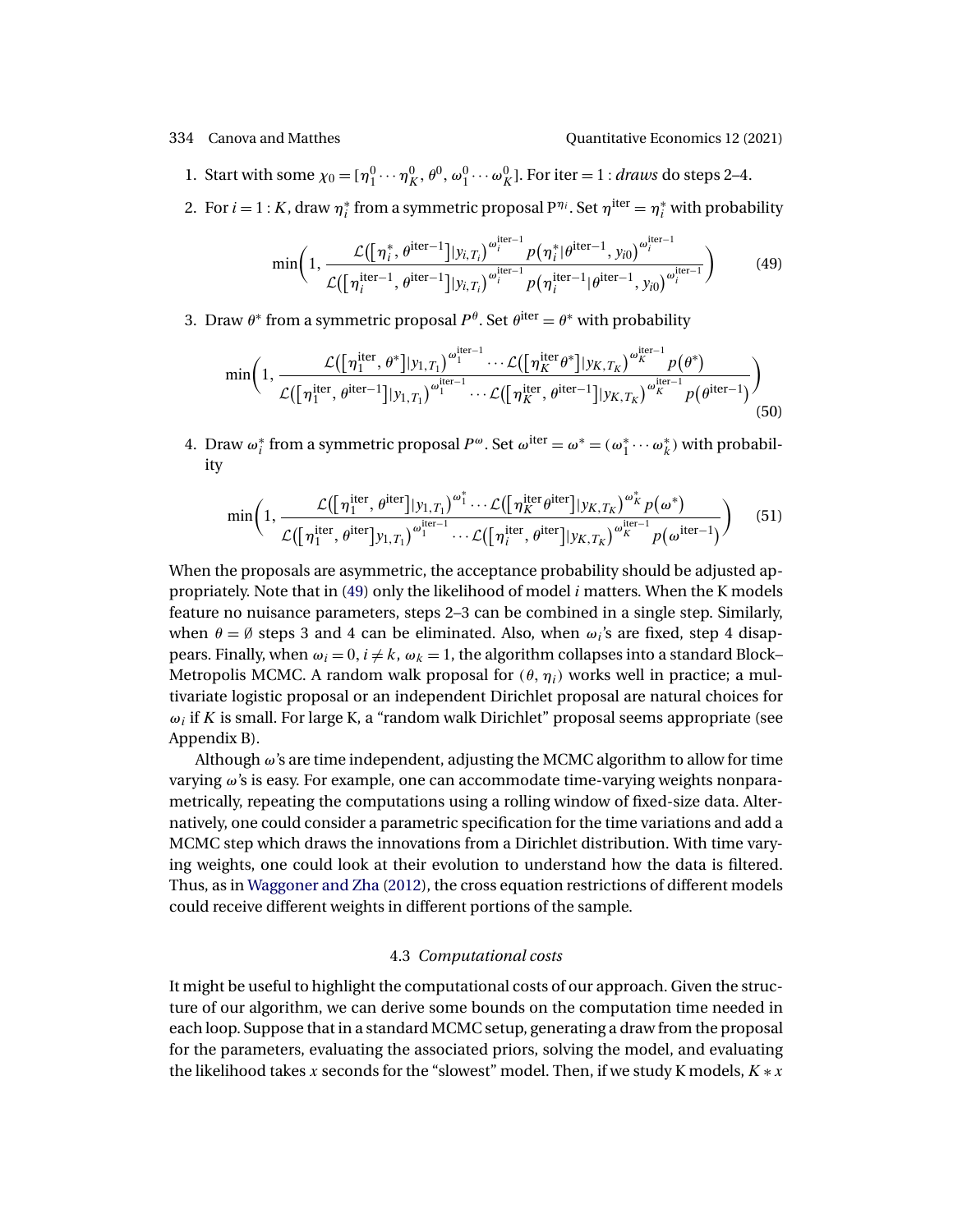<span id="page-22-0"></span>seconds is the upper bound for the time it takes to go through one loop of the MCMC for the K models. How does this number compare with the time needed to go through one loop in our MCMC algorithm?

In our sampler, we first need to generate a draw for the proposals for the common parameters, evaluate the associated priors, solve each model and compute the modelspecific likelihood functions. This will also take roughly  $K \times x$  seconds.<sup>5</sup> We also need to draw model-specific parameters, for which we have to generate a draw from the proposal, evaluate the associated priors, solve each model and compute the likelihood functions. In a brute force implementation, this would take  $K \times x$  seconds as well. But, conditional on the common parameters, these steps can be carried out in parallel. If we have access to  $K$  cores, this block of commands takes approximately  $x$  seconds. The final step of our algorithm is the updating of the weights. Here, we do not need to solve the models or compute likelihood values because neither model-specific nor common parameters are updated, which are the main costs in terms of time. Because the cost of this final step is negligible, the computational cost of one loop in our algorithm is roughly  $(K + 1) * x$ seconds.

# 4.4 *Adjusting percentiles of the MCMC distribution*

Our estimation problem is nonstandard since  $y_{it}$  are not necessarily mutually exclusive across i. Thus, for example, if all models feature a nominal interest rate, that series may be used K times. Naive implementations of a MCMC approach produce marginal posterior percentiles for  $\theta$  which are too concentrated, because the procedure treats  $y_{it}$  as if it was independent across  $i$  (see [Mueller](#page-36-0) [\(2013\)](#page-36-0)). In Appendix B, we show that, under regularity conditions, the composite posterior has an asymptotically normal shape, but the covariance matrix is the sensitivity matrix  $H$ , rather than the Godambe matrix  $G$ .

To obtain the correct asymptotic coverage one could use a normal posterior with sandwich covariance matrix. Following Ribatet, Cooley, and Davison [\(2012\)](#page-37-0) and [Qu](#page-37-0) [\(2018\)](#page-37-0), we directly add two steps to the MCMC algorithm to take care of the problem. In the first, we compute the "sandwich" matrix,  $H(\chi)J(\chi)^{-1}H(\chi)$ , where  $H(\chi)$  =  $-E(\nabla_2 p(\chi|Y))$  and  $J(\chi) = \text{Var}[\nabla p(\chi|Y)]$  are obtained maximizing the composite posterior  $p(\chi|Y)$ . In the second, we adjust draws as

$$
\tilde{\chi}^j = \hat{\chi} + V^{-1}(\chi^j - \hat{\chi}),\tag{52}
$$

where  $\hat{\chi}$  is the posterior mode,  $V = C^{T}HC$  and  $C = M^{-1}M_{A}$  is a semidefinite square matrix;  $M_A^T M_A = HJ^{-1}H, M^T M = H$ ;  $M_A$  and  $M$  are obtained via a singular value decomposition.<sup>6</sup>

<sup>&</sup>lt;sup>5</sup>Since we only need to generate the common parameters, the proposal might be slightly faster than in the case of generating a draw for each model separately. In practice, this difference is negligible. In this calculation, we also do not explicitly consider the cost of computing the acceptance probability in each Metropolis step which is very fast.

 $6R_6$ Rather than finding H and J once, prior to running the algorithm, one could perform the adjustment adaptively, using  $C(\phi^j|\phi^{j-1}, y)C(\phi|y)$  (see Ribatet, Cooley, and Davison [\(2012\)](#page-37-0), p. 826). Because MCMC draws are recursively centered, faster convergence is likely to occur, but at the costs of needing a numerical optimization at each iteration.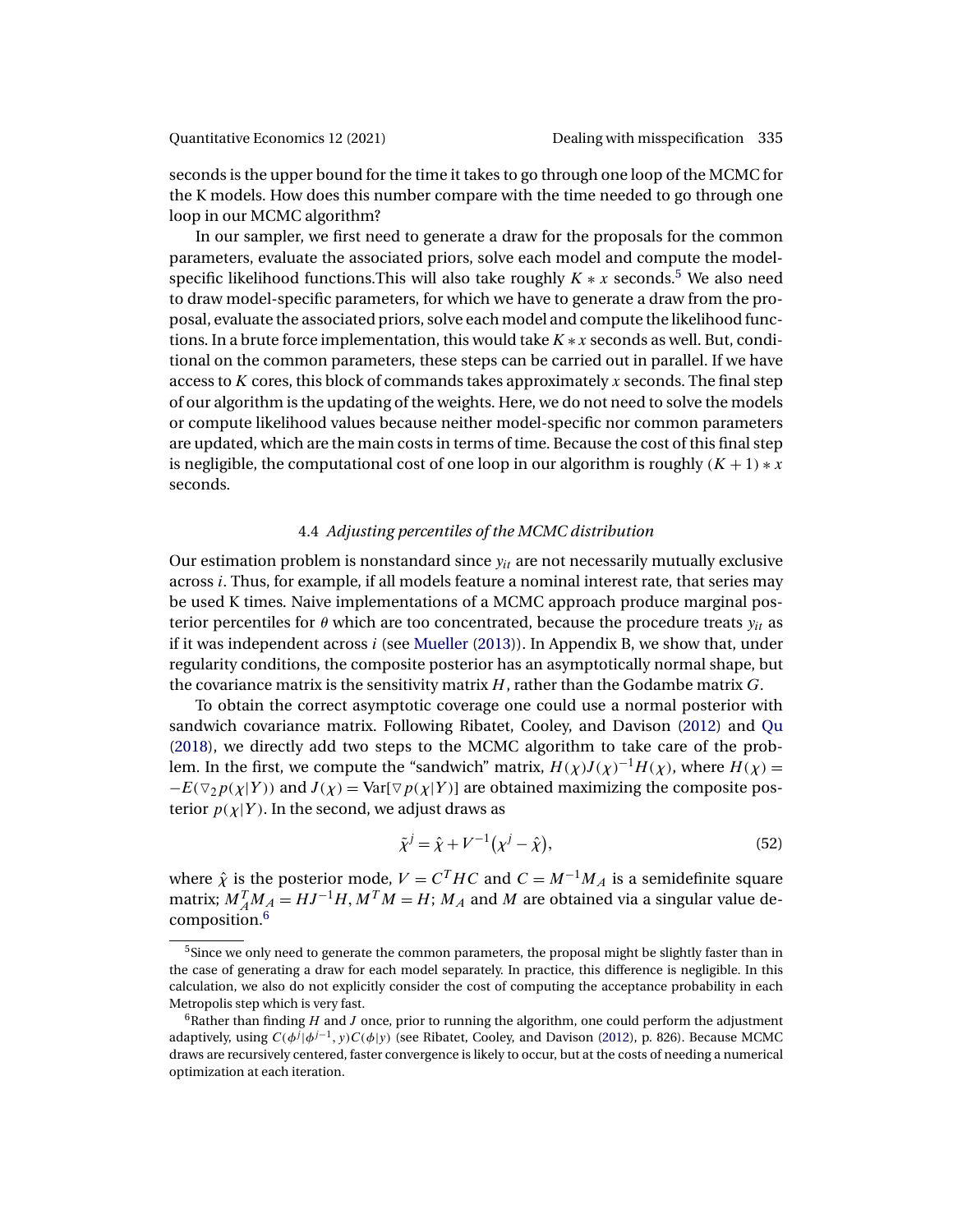<span id="page-23-0"></span>The adjustment works well when the composite posterior has a unique maximizer and  $\chi$  is well identified from the composite likelihood. As [Canova and Sala](#page-34-0) [\(2009\)](#page-34-0) have shown, uniqueness and identificability may fail in a number of structural models. Although identification problems may be eased with a composite approach (see, e.g., [Canova and Matthes](#page-34-0) [\(2019\)](#page-34-0), multiple composite posterior modes cannot be ruled out). Thus, we recommend users to report both standard and adjusted percentiles.

### 4.5 *Composite posterior statistics*

Once composite estimates of the common parameters are available, one can proceed with standard analysis using the "best" model as selected by the posterior of  $\omega$ . Since  $\omega_i$ measures the relative misspecification of model  $i$  and since the experimental evidence suggests that  $\omega_i$  has properties similar to BMA when  $y_{it} = y_{it}$ , for all i,j, such an approach is equivalent to comparing the marginal data densities, when one of the models is the minimizer KL divergence.

Because of the instabilities present in economic data and our Bayesian philosophy, we prefer to average the information contained in various models using posterior estimates and the posterior weights. Thus, rather than choosing one model, we pool them for inference. However, instead of using the posterior estimates based on each model being estimated individually, we use composite posterior estimates in the exercise.

Let  $\tilde{y}_{t+l}$  be future values of the variables appearing in all models. Let  $f(\tilde{y}_{t+l}|y_{it}, \phi_i)$ be the prediction of  $\tilde{y}_{t+l}$ ,  $l = 1, 2, \ldots$  in model i, given  $\phi_i$  and let  $f^{cl}(\tilde{y}_{t+l}|y_{1t}, \ldots, y_{Kt}, \chi) =$  $\prod_{i=1}^K f(\tilde{y}_{t+i}|y_{it},\phi_i)^{\omega_i}$  be a geometric pool of predictions, given  $y_t$ , the K models, and the parameters  $\phi_i$ . Then

$$
p(\tilde{y}_{t+l}|y_{1t},\ldots,y_{Kt},\omega_1,\ldots,\omega_K)
$$
  
\n
$$
\propto \int \cdots \int f^{cl}(\tilde{y}_{t+l}|y_{1t},\ldots,y_{Kt},\chi)
$$
  
\n
$$
\times p(\theta,\eta_1,\ldots,\eta_K|y_{1t},\ldots,y_{Kt},\omega_1,\ldots,\omega_K) d\theta d\eta_1\cdots d\eta_K
$$
  
\n
$$
= \int \cdots \int \prod_i p(\tilde{y}_{t+l},\phi_i|y_{it})^{\omega_i} d\theta d\eta_1\cdots d\eta_K
$$
\n(53)

is the composite predictive density of  $\tilde{y}_{t+l}$ , given the data and the weights, and  $p(\tilde{y}_{t+l})$ ,  $\theta$ ,  $\eta_i|y_{it}\rangle^{\omega_i} \equiv (f(\tilde{y}_{t+1}|y_{it}, \theta, \eta_i)p(\theta, \eta_1, \dots, \eta_K|\omega, y_{1t}, \dots, y_{Kt}))^{\omega_i}$  is an "opinion" pool. In words, the composite prediction density is obtained by taking the joint density of future observations and of the parameters for each model, geometrically weighting them, and integrating the resulting expression with respect to the nuisance parameters' composite posterior. Note that the composite predictive density is not the true predictive density because the prediction function uses the composite prediction pool density rather than the true prediction density; and because the composite prediction density is integrated with respect to the composite posterior rather than the true posterior.

Depending on the investigator's loss function, one could compute (53) using the mode or the posterior mean of  $\omega_i$ . One could also integrate (53) with respect to the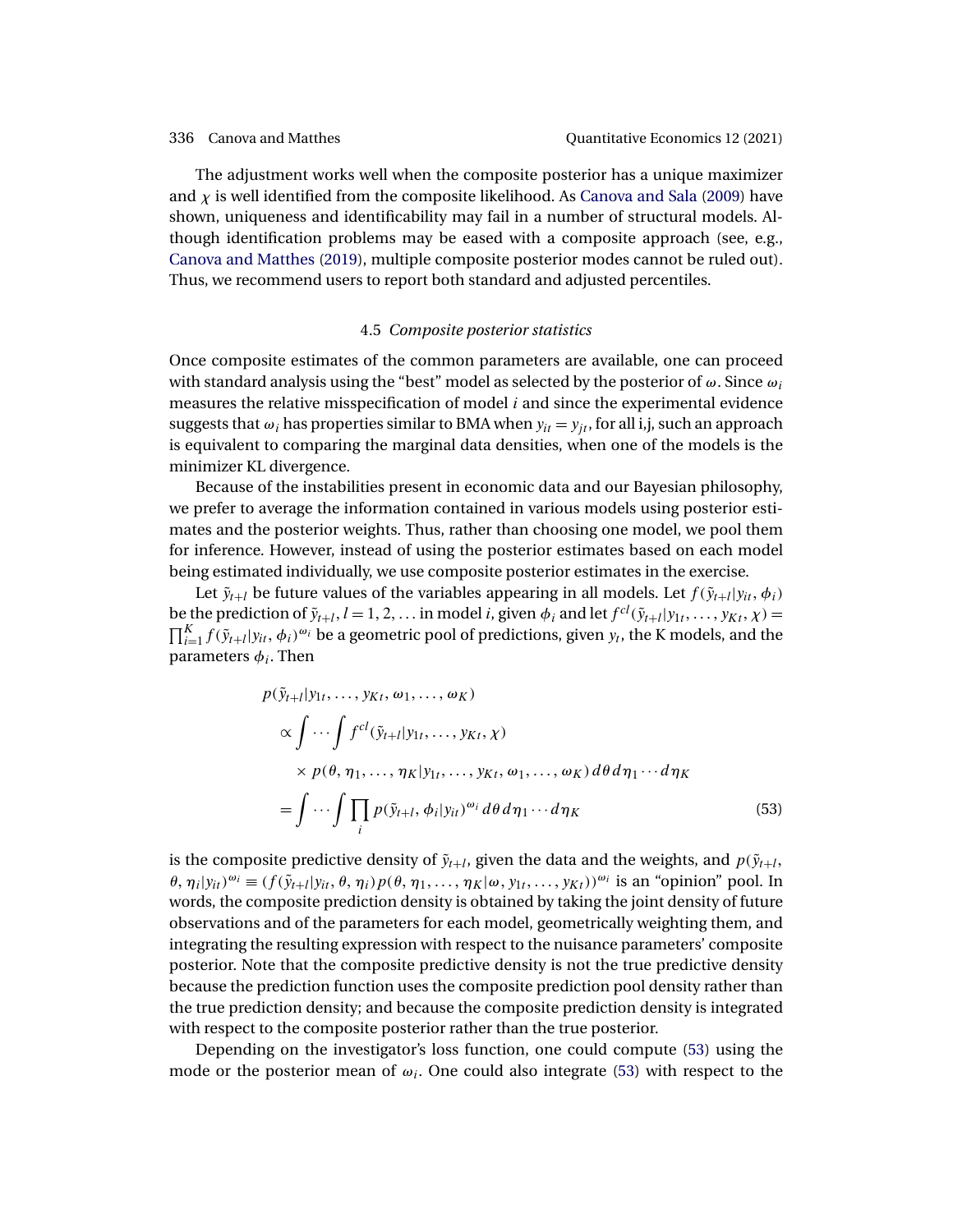<span id="page-24-0"></span>marginal of  $\omega$ , but given that in many applications it makes sense to condition on estimated ω's (which represent the posterior probability associated with each model), we believe [\(53\)](#page-23-0) has stronger appeal.

 $f(\tilde{y}_{t+l}|y_{it}, \phi_i)$  is straightforward to compute for each *i* since the models we consider have a linear (Gaussian) state space representation. Thus, [\(53\)](#page-23-0) can be approximated by first generating draws from the composite posterior, computing the predictive density for each draw in each  $i$ , geometrically combining the predictions and, finally, averaging across draws of ( $\theta$ ,  $\eta_1, \ldots, \eta_K$ ). The problem of combining prediction densities is well studied in the literature (see, e.g., [Geweke and Amisano](#page-36-0) [\(2011\)](#page-36-0) or Del Negro, Hasegawa, and Schorfheide [\(2016\)](#page-35-0)). Two approaches are typically suggested: linear pooling, which leads to finite mixtures predictive densities such as BMA or static pools, and logarithmic pooling, which is what a composite predictive density produces. Logarithmic pooling generates predictive densities which are generally unimodal and less dispersed than linear pooling; and satisfy external Bayesianity, the property of being invariant to the arrival of new information (updating the components of the composite likelihood commutes with the pooling operator). Relative to standard pools of predictive densities, the composite predictive density uses the information in all models for estimation and to compute weights.<sup>7</sup> This may lead to differences, especially when models are misspecified in different ways and when the models feature different observables. There is an expanding literature dealing with nonlinear model combinations (see, e.g., [Gneiting and Ra](#page-36-0)[jan](#page-36-0) [\(2010\)](#page-36-0) or Billio, Casarin, Ravazzolo, and van Dijk [\(2013\)](#page-34-0)). While such an approach is preferable if nonlinearities are suspected to exist, the logarithmic pooling implicit in [\(53\)](#page-23-0) generally suffices for the purposes of reducing the misspecification of linear macroeconometric models.

In analogy with the prediction problem, one can compute statistics of interest by geometrically weighting the densities of outcomes and the composite posterior for the parameters. Take, for illustration, the computation of the responses for the subset of variables present in all models to a shock also present in all models. Given  $\phi_i$ , responses to shock  $j$  for model  $i$  can be computed setting all other structural shocks to zero, which is reasonable given that the models considered are linear and shocks are uncorrelated. The density of outcome paths, computed randomizing  $\phi_i$  from their posterior, is the impulse response of interest. The kernel of the composite posterior responses can then be computed analogously to [\(53\)](#page-23-0), with the density of outcome paths replacing the predictive densities.

Counterfactuals are also easy to compute. Let  $\bar{y}_{kt+l}$  be a selected path for the future values in the k-th element of  $\tilde{y}_{t+l}.$  Using  $f(\bar{y}_{kt+l}|y_{it},\epsilon^j_{it+l},\phi_i)$  for submodel  $i$ , one can find the path of  $\epsilon^j_{it+l}$  consistent with the assumed  $\bar{y}_{kt+l}.$  With this path one can then compute  $f(\bar{y}_{k't+l}|y_{it}, \epsilon_{it+l}^j, \phi_i)$ , for  $k' \neq k$ . Composite counterfactuals can be computed as in [\(53\)](#page-23-0).

 $7$ Note that the logarithmic combination formula we present can be obtained as the solution to a wellknown constrained optimization problem in information theory (see [Cover and Thomas](#page-35-0) [\(2006\)](#page-35-0)), which leads to exponential tilting. Appendix C provides the link between the two approaches.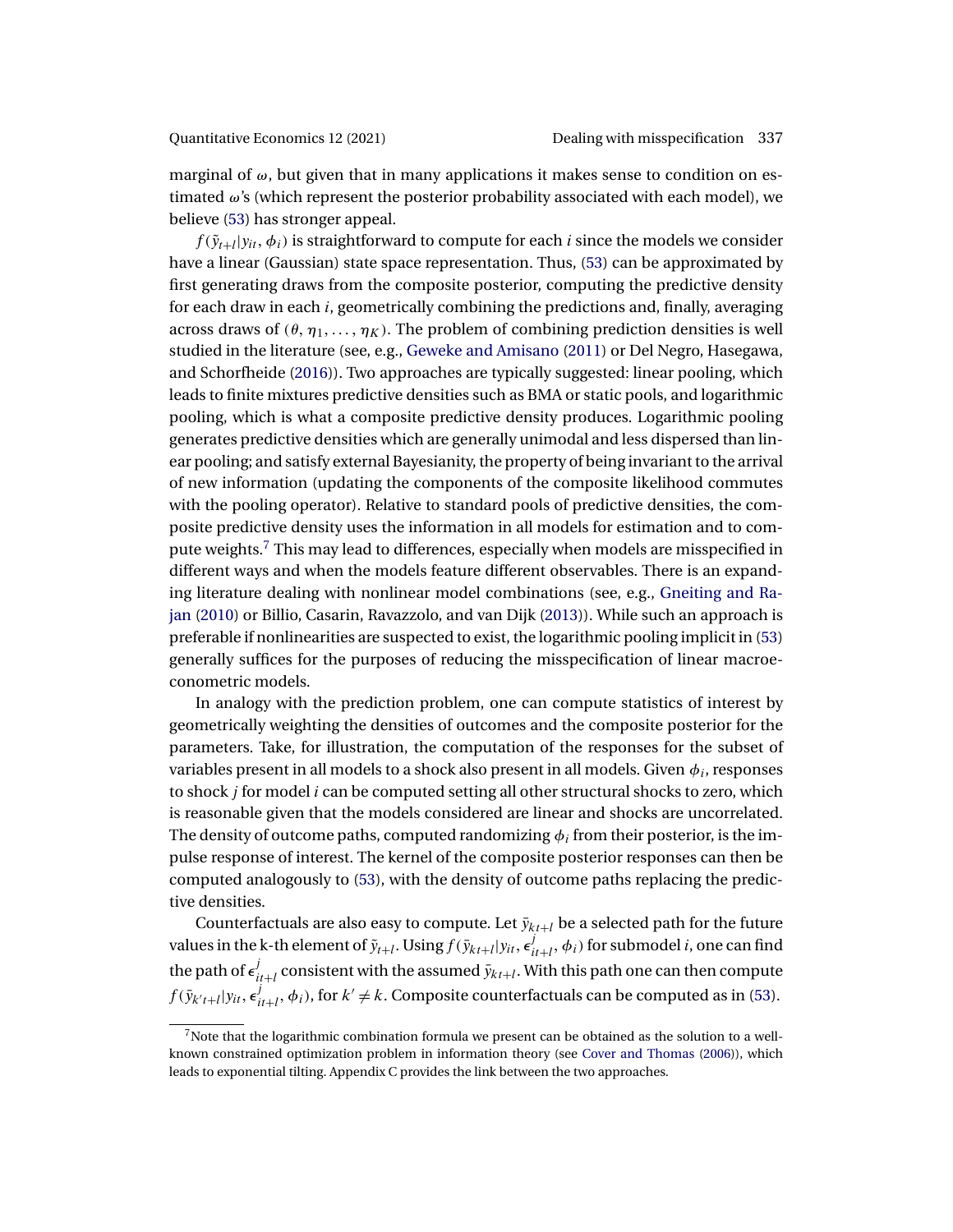### 4.6 *Interpretations*

<span id="page-25-0"></span>One can think of composite posterior analysis in at least three different ways. One is the sequential learning interpretation provided in [Canova and Matthes](#page-34-0) [\(2019\)](#page-34-0): the composite posterior kernel can be obtained in K stages via an adaptive sequential learning process, where the information contained in models whose density poorly relates to the observables is appropriately downweighted. The prior for  $\theta$  at each stage of the learning process depends on the relative weights assigned to the current and to all previous models and on their relative fit for  $\theta$ . Thus, by examining the posterior distribution at each stage, one can identify the inferential contribution of each model for the posterior of the common parameters, reduce the set of relevant models, if that is of interest. Furthermore, one robustifies estimates and inference since, at each stage, a change in estimates reflect the contribution the cross-equations restrictions present in that model.

An alternative interpretation comes from noting that since the composite likelihood describes an "opinion" pool, where agents/models construct their likelihood using different pieces of information and different structures. Hence, the composite quasiposterior distribution we construct and the composite statistics we consider can be interpreted as Bayesian pools of opinions, where each agent/model acts as a local Bayesian statistician expressing an opinion in the form of a posterior distribution on the unknown parameters, given a specific piece of information. The Bayesian pool weighs the posterior of each agents/models, based on their posterior weights. One can also show that the composite posterior is a "message" approximator, that is, it minimizes the KL divergence to the probabilistic opinions:  $p_{CL} = \operatorname{argmin}_p \sum_{i=1}^{K} \omega_i D(p||p_i)$  where  $p_i \propto \pi(\psi_i)L(\psi_i|\psi_i)$  is the posterior of the parameters of model *i*. In words, it provides the best possible way to extract consensus among differing agents/models; see [Roche](#page-37-0) [\(2016\)](#page-37-0).

A final interpretation of our composite posterior estimators comes from noticing that they are special cases of quasi-Bayesian estimators. In this literature (see, e.g., Marin et al. [\(2012\)](#page-36-0); Bissiri, Holmes, and Walker [\(2016\)](#page-34-0); [Scalone](#page-37-0) [\(2018\)](#page-37-0)), one updates prior beliefs using a loss function which downplays some undesirable features of the likelihood. Different loss functions can be used for different purposes. A moment-based or a zeroone loss function are typical, because they provide estimators which reduce the inconsistencies of likelihood-based methods when misspecification is present. Seen through these lenses, the composite likelihood is a moment-based loss function, weighting the average of each model's scores. As [Grunwald and van Ommen](#page-36-0) [\(2017\)](#page-36-0) or [Baumeister](#page-34-0) [and Hamilton](#page-34-0) [\(2019\)](#page-34-0) have noticed, a similar outcome can also be obtained by properly weighting different observations entering the likelihood. Rather than downweighting the likelihood of certain observations, our approach downweights the likelihood of models, while maintaining convexity of the composite objective function.

### 5. Two applications

We evaluate our framework of analysis in two applications. In the first, we show how to robustify inference about the marginal propensity to consume (MPC) out of transitory income. In the second, we show how to shed light on the role of technology shocks as drivers of output fluctuations.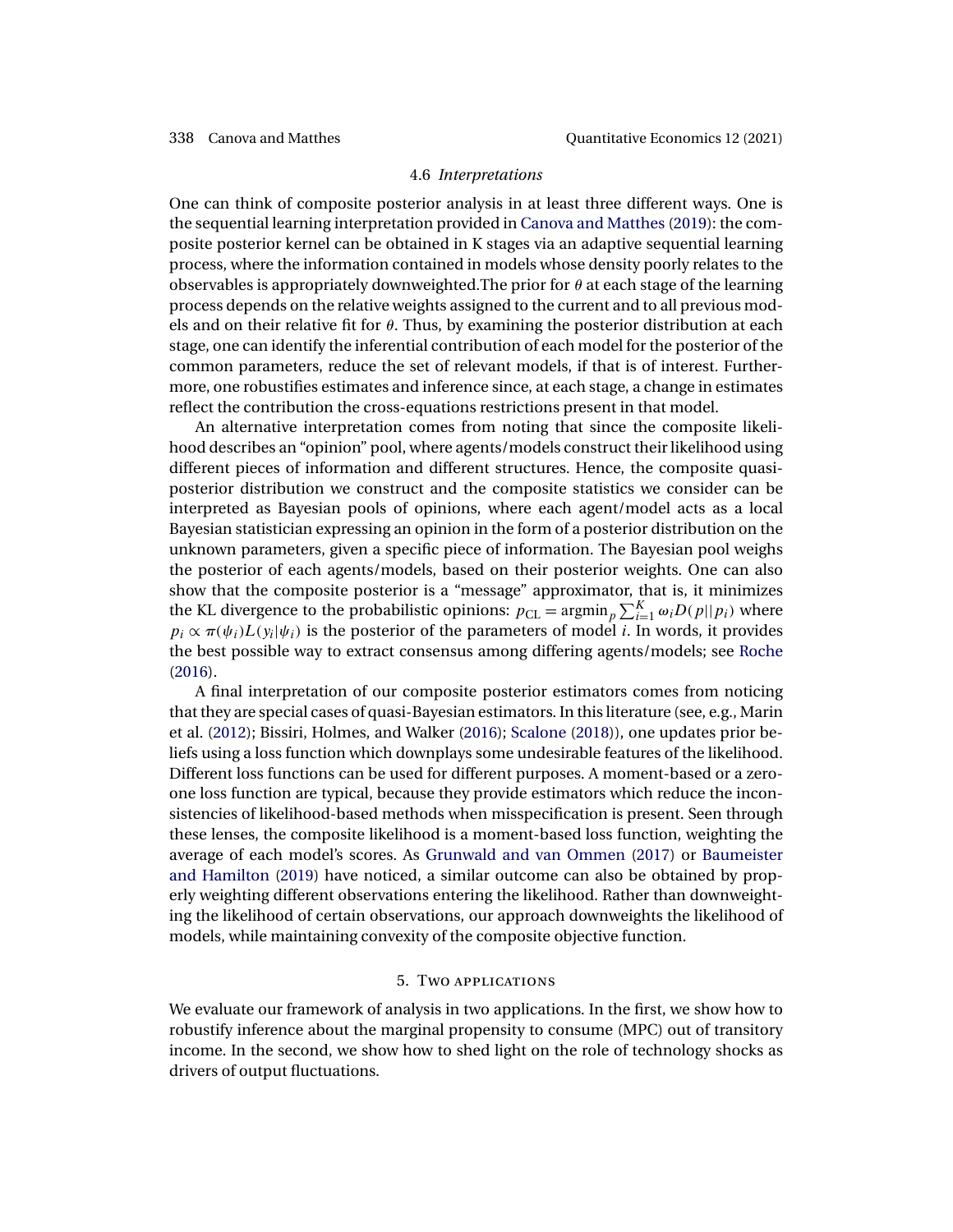<span id="page-26-0"></span>

| Model                   | 16th | 50th | 84th |
|-------------------------|------|------|------|
| <b>BASIC</b>            | 0.44 | 0.57 | 0.66 |
| PRECAUTIONARY           | 0.90 | 0.91 | 0.91 |
| <b>RBC</b>              | 0.41 | 0.52 | 0.63 |
| ROT                     | 0.46 | 0.56 | 0.65 |
| <b>LIQUIDITY</b>        | 0.70 | 0.77 | 0.84 |
| Unadjusted composite    | 0.85 | 0.90 | 0.96 |
| Adjusted composite      | 0.80 | 0.87 | 0.95 |
| Composite (without RBC) | 0.80 | 0.85 | 0.91 |

TABLE 4. Posterior distribution of  $\rho$ .

### 5.1 *Measuring the marginal propensity to consume*

We consider five models commonly used in the literature to explain the dynamics of the MPC: the first is a standard permanent income specification; the others add aspects left out of the workhorse model. In the baseline model, there is a representative agent with quadratic preferences, the real rate of interest is assumed to be constant,  $(1 + r)B = 1$ , income is exogeneous and features permanent and transitory components. The second model has similar features but preferences are exponential (in the spirit of Caballero [\(1990\)](#page-34-0)). Because the variance of income shocks affects consumption decisions, precautionary savings matter and consumption is no longer a random walk. To make the model empirically interesting, we allow the volatility of the two income components to be time dependent and assume a simple AR(1) for the log of the variance. In the third model, we make the real rate endogenous by considering a real business cycle structure featuring consumption-leisure choices, production requiring capital and labor, and a technological disturbance with transitory and permanent components. The representative agent has separable CRRA preferences. The fourth specification introduces agent heterogeneity: a fourth of the agents consume all of their current income, as in Gali, Lopez Salido, and Valles [\(2004\)](#page-35-0). Preferences and constraints for the optimizing agents are as in the basic specification. The last model also has two types of agents, but one is liquidity constrained (in the spirit of Chah et al. [\(1995\)](#page-34-0)). This model retains exogenous income, a constant real rate equal to the inverse of the rate of time preference of the non-liquidity constrained agent but features a nonseparable utility in nondurable and durable consumption goods (depreciating at the rate  $\delta$ ). Furthermore, constrained agents must finance a fraction of nondurable expenditure with accumulated assets. We make the liquidity constraint binding in the steady state by assuming that constrained agents are more impatient. We name the models: BASIC, PRECAUTIONARY, RBC, ROT, LIQUID-ITY, respectively; their log-linearized conditions are in Appendix D.

Although models feature different endogenous variables, we use aggregate real percapita non-durable consumption (FRED name: A796RX0Q048SBEA), real per-capita income, (FRED name: A067RO1Q156NBEA) and real per-capita value of assets (Household and nonprofit organization total financial assets, FRED name: TFAABSHNO) as observables in estimation for all specifications—in the RBC model we equate real per-capita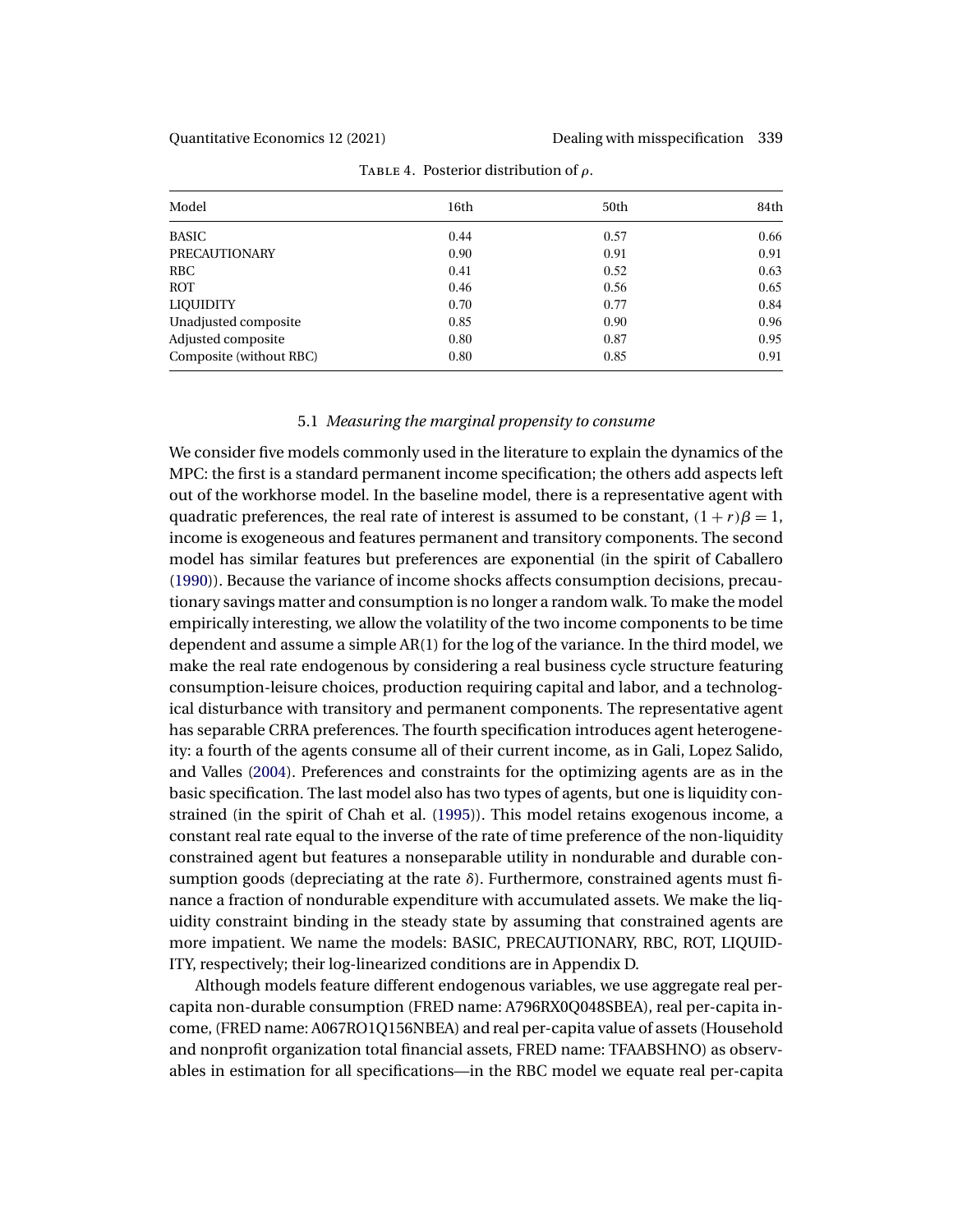<span id="page-27-0"></span>assets with per-capita capital of the representative agent. This choice of observables allows us to compare composite and BMA ranking of models and predictions. The sample size is 1980:1–2017:2 and all variables are quadratically detrended. Estimation is performed with MCMC techniques using the likelihood of each model or the composite likelihood. In the latter case, we restrict the persistence of the transitory income process  $\rho$ , which as seen in Section [2,](#page-3-0) matters for the MPC<sub>y</sub><sub>T</sub>, to be common across specifications. The prior for  $\omega_i$ ,  $i = 1, \ldots, 5$ , is Dirichlet with mean equal to 0.20. The priors for all other parameters are proper but loose and truncated, when needed, to the region with economic interpretation.

Table [4](#page-26-0) summarizes of the posterior features of  $\rho$ . The first five rows display single model percentiles; the sixth and seventh rows composite percentiles (unadjusted and adjusted). Although [Cogley and Nason](#page-35-0) [\(1995\)](#page-35-0) showed that income persistence in a RBC model is largely driven by TFP persistence, one may argue that TFP and exogenous income persistence are parameters with different economic interpretations. Thus, the eight row of Table [4](#page-26-0) presents composite percentiles when  $\rho$  is restricted to be common only across models featuring exogenous income.

For BASIC, ROT, and RBC models the median estimate is around 055 and the envelope of the 68 percent posterior ranges is  $[0.40-0.65]$ ; for the model with liquidity constraint the median estimate is 0.77 and significantly different from those of the first three models. Finally, in a model with precautionary motive, transitory income is highly persistent and very precisely estimated. The composite posterior estimate is also high: its median value  $(0.90)$  is close to the one obtain in the precautionary model  $(0.91)$ , but the posterior range is larger, reflecting the heterogeneity of single model estimates. Eliminating the RBC model from the composite estimation leaves the posterior percentiles of  $\rho$  practically unchanged.

Why is the composite posterior median of  $\rho$  high? Figure [1,](#page-28-0) which presents the prior and the posterior of  $\omega_i$ , shows that the precautionary model receives the highest weight in the composite pool. Thus, the fact that real rate is constant, that labor supply decision and heterogeneities are disregarded are less crucial when characterizing the MPC than leaving precautionary motives out. Since the weights are stable over time (estimates available on request), income uncertainty is not a dominant factor only in the post 2008 part of the sample.

Figure [2](#page-28-0) presents dynamic estimates of  $\text{MPC}_y$ , computed cumulating over horizons consumption and output responses to transitory shocks, that is,  $MPC_y^T(l) =$  $\frac{\sum_{j=1}^l c_{t+j}|e_t^T}{\sum_{j=1}^l y_{t+j}|e_t^T}$ ,  $l=1,2,\ldots,$  where  $c_{t+j}(y_{t+j})$  is the response of real per-capita consumption (transitory income) at  $t + j$ ,  $e_t^T$  is a transitory income shock, and l the horizon. In individual models, when  $\rho$  is estimated to be low, the profile of MPC<sub>vT</sub> is also low and, consistent with the discussion of Section [2,](#page-3-0) the instantaneous posterior estimates of  $MPC_{vT}$  obtained with BASIC, RBC, and LIQUIDITY models are only around 0.05. Estimates increase somewhat at longer horizons but after 2 years the 68 percent range is still below 010. The instantaneous MPC is slightly higher in the ROT model (the median value is 025). Still, after 2 years the representative agent cumulatively consumes only 30 percent of the cumulative transitory income. With the PRECAUTIONARY model, the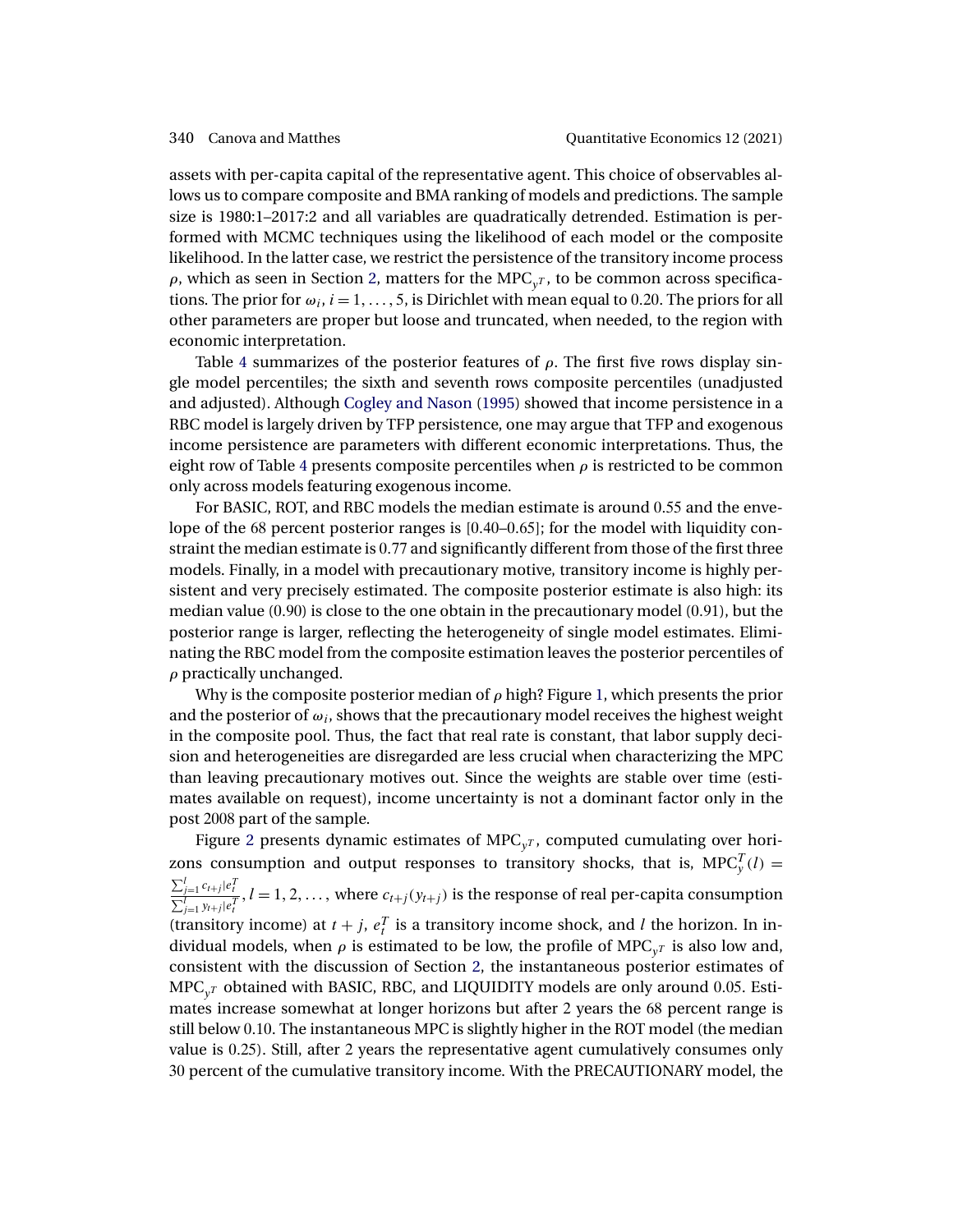<span id="page-28-0"></span>Quantitative Economics 12 (2021) Dealing with misspecification 341



FIGURE 1. Prior and posterior for  $\omega$ .

instantaneous posterior estimate of MPC $^T_{\rm y}$  is also higher. However, also with this specification, less than 25% of cumulatively transitory income is cumulatively consumed after 2 years. Hence, no matter what model one employs, MPC estimates suggest that at most 30% of cumulative income is cumulatively consumed at the 2 years horizon.



FIGURE 2. Likelihood and composite likelihood estimates of  $\text{MPC}_\text{v}$ .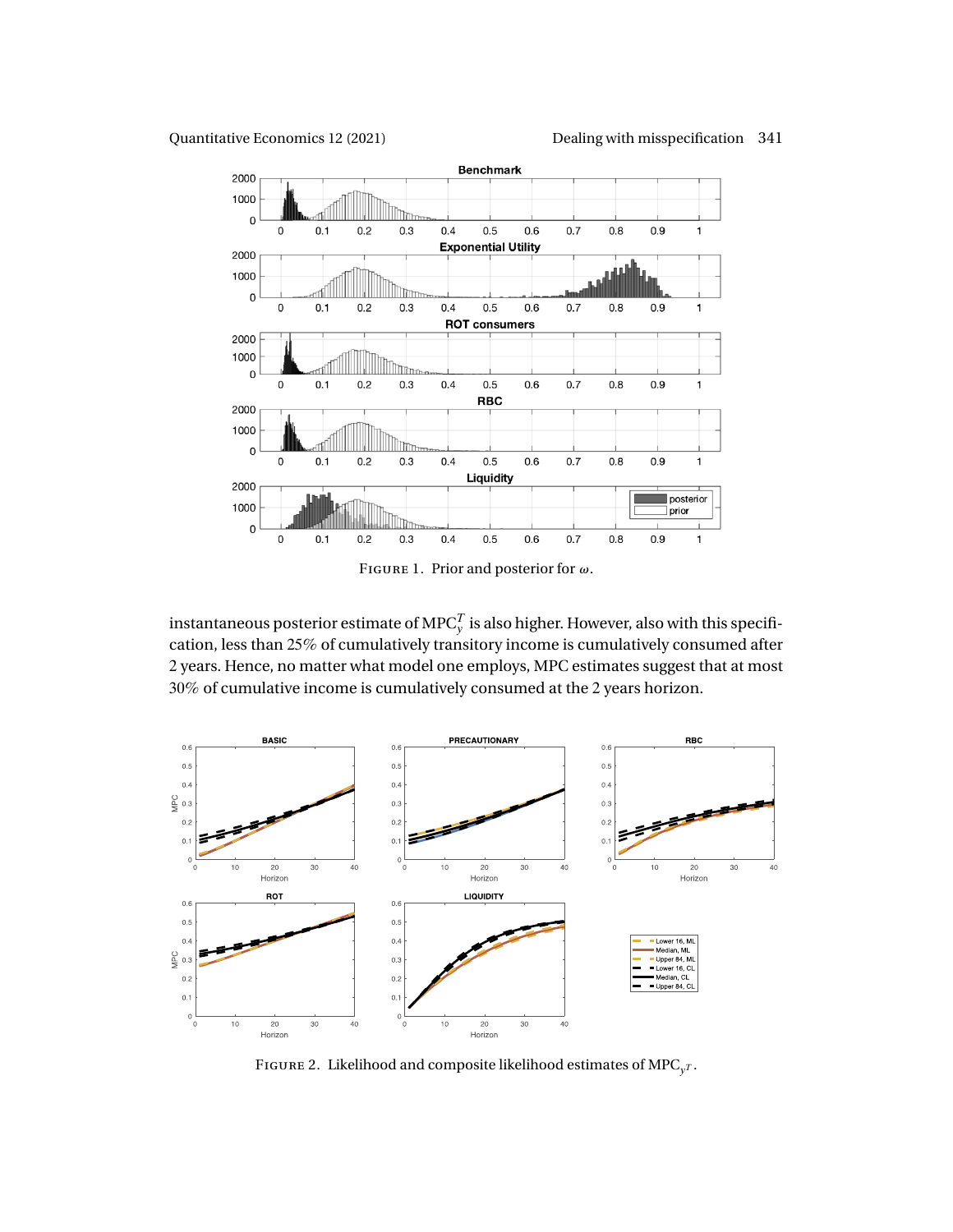

Figure 3. Composite, BMA and naive posterior estimates of the MPC.

When the composite posterior estimate of  $\rho$  is employed, the instantaneous value of MPC $_{\mathrm{y}}^{T}$  generally increases but, with the exception of the ROT model, MPC $_{\mathrm{y}^{T}}$  estimates are still below 30 percent at the 2 years horizon. Thus, even when income is relatively persistent, rational consumers save the majority of their transitory income. Perhaps more interesting from our point of view is the fact that, when composite estimates of  $\rho$ are used, cross model differences in MPC<sub>y</sub> $r$  estimates decrease considerably. For example, the time profile of MPC estimates in PRECAUTIONARY and RBC models (the models with the highest and the lowest median estimate of  $\omega$ ) are very similar and differences previously noted decrease substantially.

Rather than plugging composite posterior estimates in a model, one may choose to robustify inference by computing a composite MPC $_{\mathrm{y}}^{T}$  estimate, weighting the MPC $_{\mathrm{y}^{T}}$ of each model by the posterior  $\omega_i$ . Figure 3 presents such a measure together with two other standard combinations: one constructed using BMA weights and one using naive, equal weights.

Composite and BMA estimates of  $\text{MPC}_{vT}$  are similar, given that BMA puts all posterior weight on the PRECAUTIONARY model. Since posterior standard errors are also similar, the two measures give similar conclusions about the propensity to consume of US agents. The naive combination, instead, produces MPC $^T_y$  estimates which are almost twice as large for the first 2 years, because the ROT model gets a much larger weight than in the other two combinations.

It is instructive to compute the average Kullback–Leibler (KL) divergence for detrended real per-capita output to have a further sense of the misspecification of the various models we entertain. Recall that while  $\omega$  median estimates provide a small sample measure of relative misspecification, KL estimates are absolute measures and valid only in large samples. The PRECAUTIONARY model turns out to be the closest to the DGP (KL Divergence  $= 0.0041$ ) also according to this metric, and the other four models all feature KL divergence exceed 0.030. The composite model's KL divergence is larger than for the PRECAUTIONARY model (0.009), but substantially smaller than standard ad hoc specifications. To illustrate, we consider introduces habits in consumption and a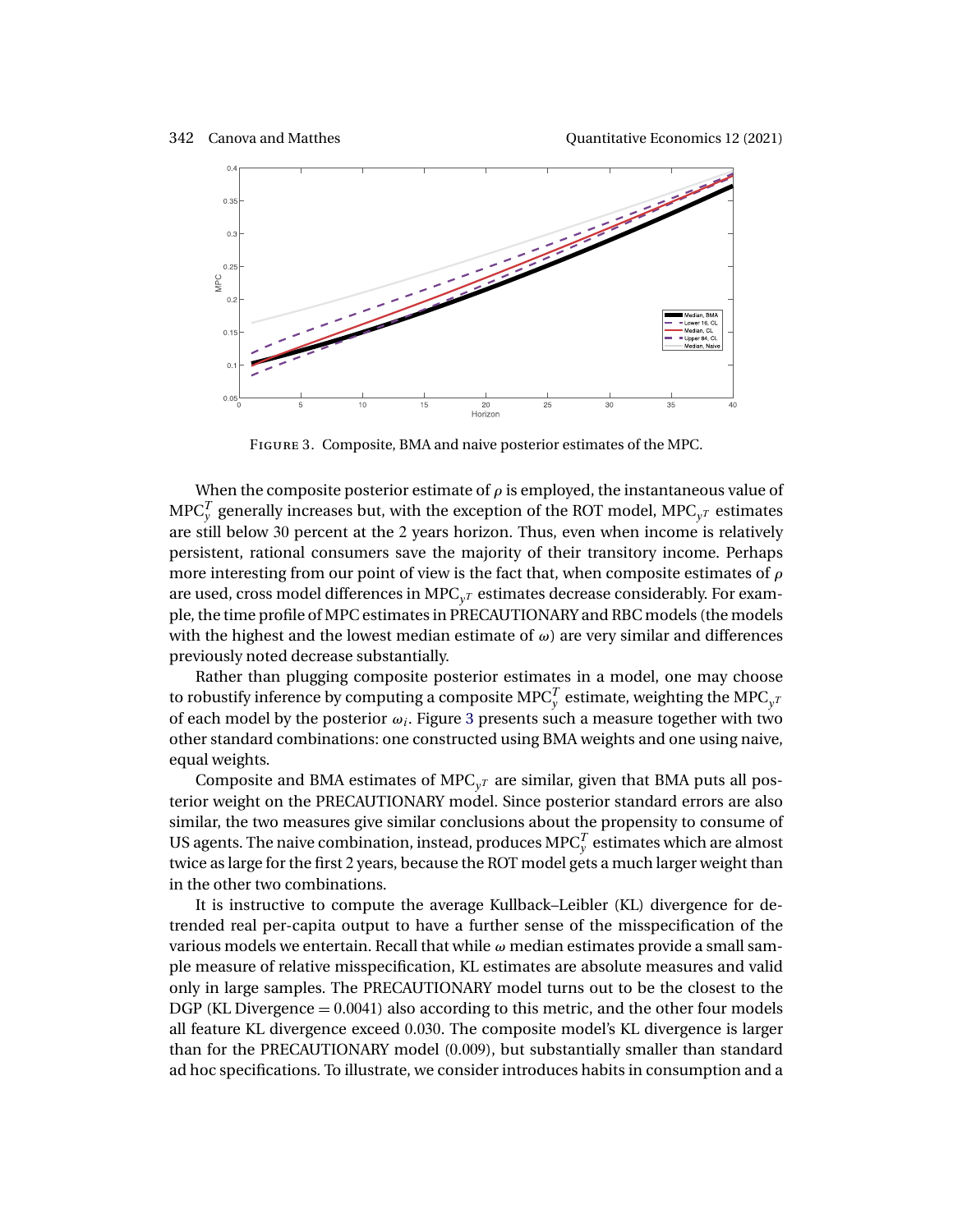<span id="page-30-0"></span>random disturbance to the budget constraint of consumers. In addition, measurement errors are added to all observables in estimation as this error drives a wedge between model implications and the dynamics of observable variables. The log-linearized conditions of this ad hoc model are in Appendix D. The KL divergence of the this habit persistence model is 0.323.

One may wonder whether the PRECAUTIONARY or the composite model should be employed for inference, given that the former is best in the KL metric. Our results indicate that once composite posterior estimates of  $\rho$  are used, MPC differences across models wash out. Thus, a good estimate of  $\rho$  is more important for thinking about MPC than the exact features a model displays. Nevertheless, one may worry about robustness to potential model switches and structural breaks. When this is a concern, composite posterior estimates of the MPC should be preferred.

In sum, our approach seems successful in many dimensions: it gives high posterior weight to the model with the lowest KL divergence; it reduces differences in MPC estimates across potentially misspecified models, making policy decisions less uncertain. Furthermore, composite inferences is close to BMA inference, despite the fact that the latter assumes that one of the models in the pool is the true one, and features lower KL divergence than an alternative ad hoc specification.

# 5.2 *The role of technology shocks for output fluctuations*

The importance of technology shocks in accounting output fluctuations has been discussed for over 35 years with contrasting conclusions (see, e.g., [Kydland and Prescott](#page-36-0) [\(1982\)](#page-36-0) or [Gali](#page-35-0) [\(1999\)](#page-35-0)). Differences in the conclusions are due, in part, to specification choices and, in part, to the sample used. In general, larger models featuring dynamic evolution for the capital stock find a smaller role than smaller models featuring no or constant capital.

To show how a composite approach can shed light on the role of technology shocks, we first estimate the medium scale New Keynesian (NK) model of Justiniano, Primicieri, and Tambalotti [\(2010\)](#page-36-0) (JPT henceforth) using post-1984 US data. We then pair it with the small NK model without capital of [Herbst and Schorfheide](#page-36-0) [\(2015\)](#page-36-0) (HS henceforth) and jointly estimate two models by composite methods, restricting the slope of the New Keynesian Phillips curve  $\kappa$  and the persistence of the stationary TFP shock  $\rho_z$  to be common. Clearly, there are other parameters which are common and could be restricted (e.g., Taylor rule coefficients). We chose to constrain only a few parameters to be common to highlight the stark differences obtained when estimating the JPT model in isolation or jointly with the HS model. The optimality conditions of the two models are in Appendix E. Note that both models feature permanent and transitory technological disturbances; and we can approximate a RBC framework through prior parameter restrictions in the HS model. Thus, one can also think of our exercise as combining NK and RBC frameworks without having to worry about the poor fit that RBC models have for nominal variables.

We estimate the weights assuming that the two models are a priori equally likely. Since we use different observable variables in estimation (output, inflation, and the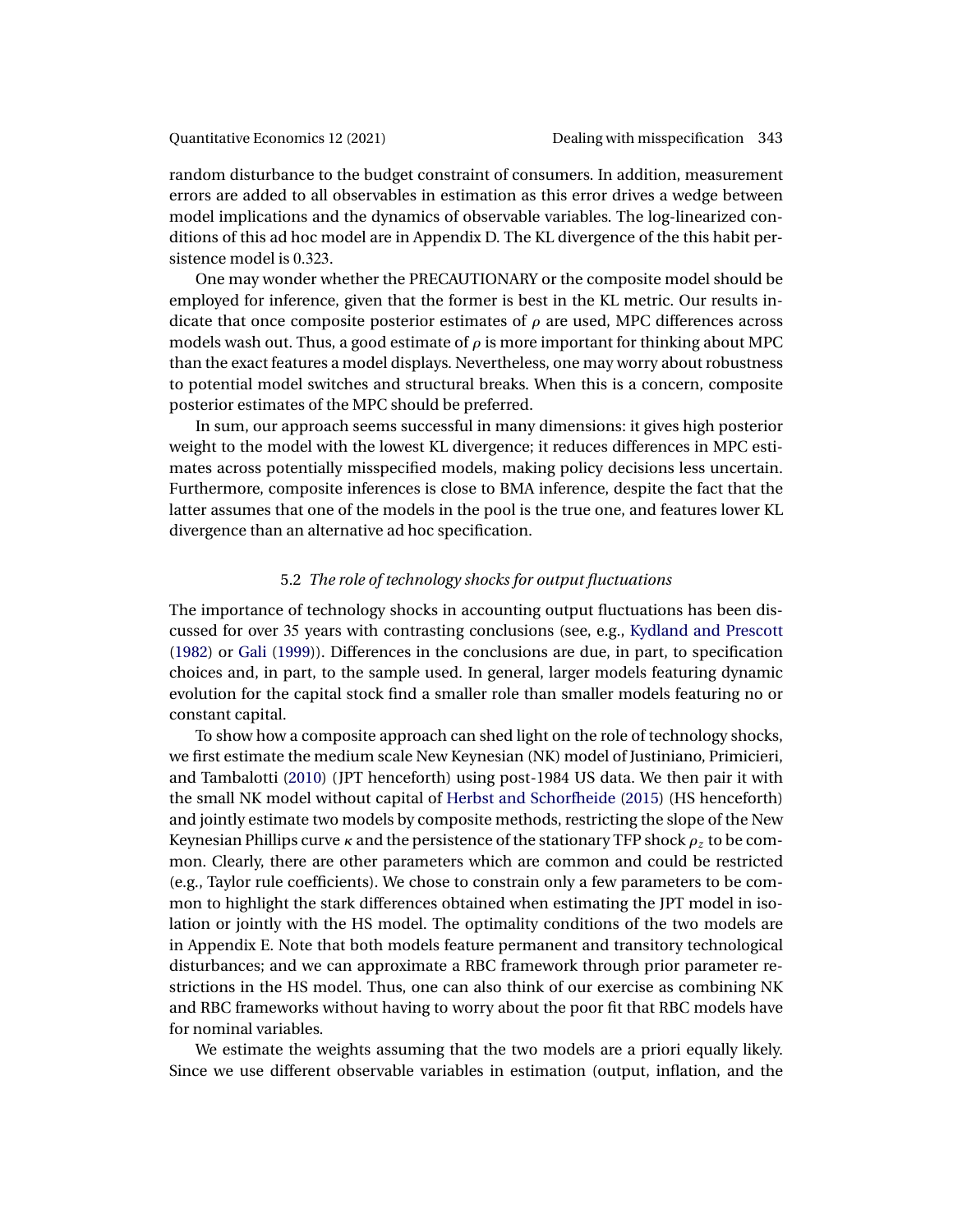

Figure 4. Fraction of output fluctuations due to TFP shocks, JPT model.

nominal rate for the HS model; output, inflation, the nominal rate, consumption, investment, hours, and real wages for the JPT model), no comparison with BMA is possible. When the JPT model is estimated in isolation, estimates of  $\kappa$  and  $\rho_z$  are low (posterior means 0.02 and 0.14, standard deviations 0.0001 and 0.0041, resp.). The mean estimates are close to the point estimates reported by JPT  $(0.10 \text{ and } 0.24)$ .<sup>8</sup> The quantitative differences are due to a different estimation sample. The posterior estimates obtained imply that technology shocks explain 30–40% of output fluctuations at typical business cycle horizons of 8–32 quarters (see Figure 4). Mean estimates increase to  $\kappa = 0.22$  and  $\rho_z = 0.93$  when composite methods are used (standard deviations are 0.0023 and 0.0002, resp.). With composite posterior estimates technology shocks become the major source of output fluctuations at horizons greater than 1 year.

How does one interpret these findings? First, notice that the HS model receives a posteriori higher weight (mean estimate for  $\omega$  is 0.63 and standard deviation 0.0003). Second, in the HS model technology shocks enter only the Euler equation, while in the JPT model they affect several equations. Thus, when the latter is estimated in isolation, technology shocks must propagate in a way that helps to fit well the dynamics of a number of endogenous variables. If the JPT model is misspecified, in particular, in equations other than the Euler equation, pairing it with the HS model relaxes incorrect cross equations restrictions the model imposes. Because the JPT model has been designed to give monetary shocks their best chance to explain output and inflation fluctuations, it is likely that the mechanics of transmission of other shocks are misspecified. The fact that the HS model has a higher  $\omega$  estimate and that potentially incorrect cross equation restrictions are relaxed imply that posterior estimation in the JPT model moves to a region of the parameter space where nominal rigidities are smaller (the price stickiness mean estimate drops from  $0.66$  to  $0.47$ ), real rigidities are larger (the investment adjustment cost parameter mean estimate increases from 154 to 257) and demand shocks less persistent (the mean value of the persistence of preference shocks drops from 0.76

<sup>&</sup>lt;sup>8</sup>The value of  $\kappa$  is obtained using estimates of the parameters they report.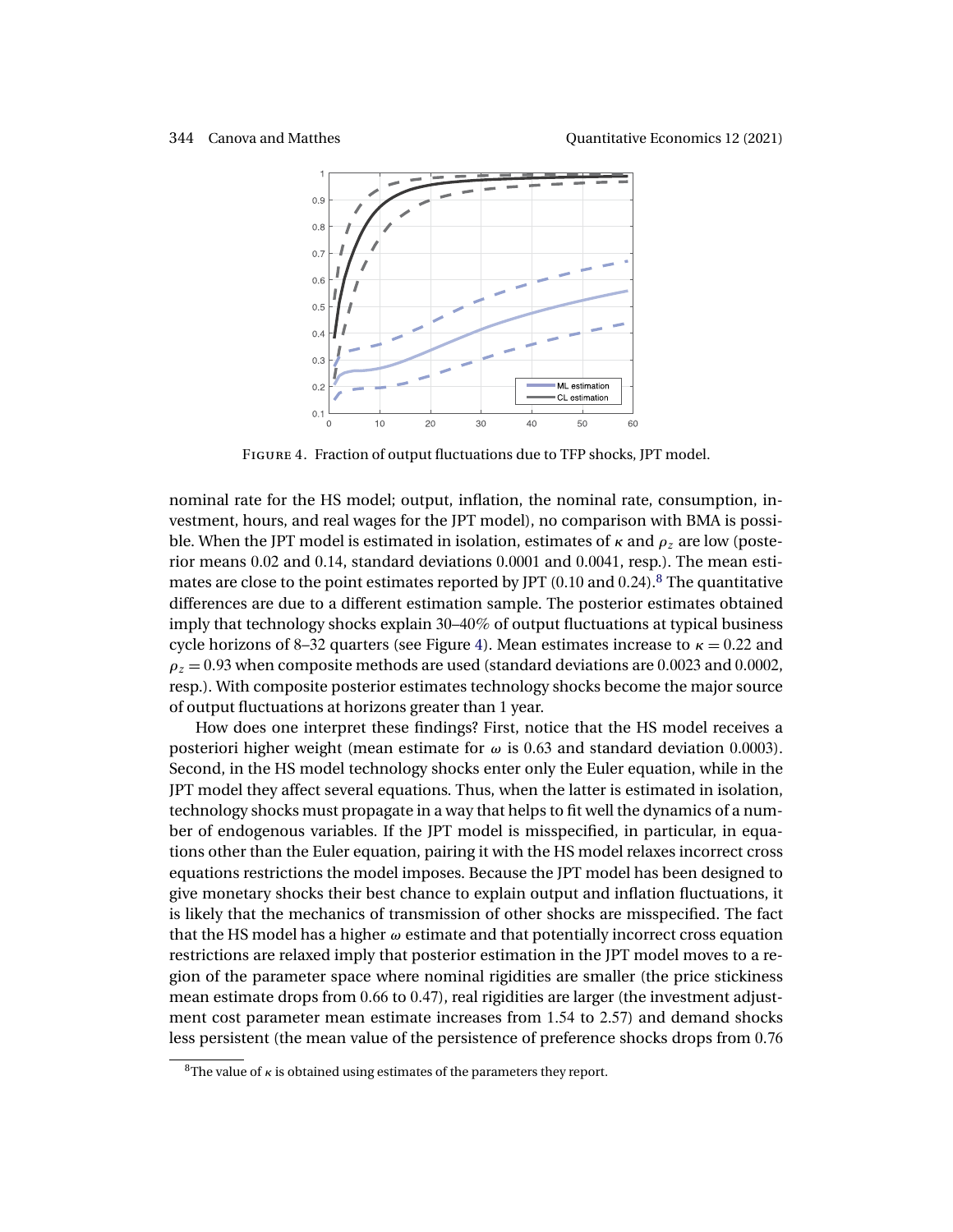<span id="page-32-0"></span>to 023), all of which make technology disturbances more important for output fluctuations. These conclusions remain valid when HS is restricted to mimic a RBC model.

To know whether composite inference should be trusted, we compute the KL divergence for output and inflation for the JPT model (using posterior estimates) and the composite pool. Because misspecification is roughly the same (average KL is 0025 for the composite model and 0021 for the JPT model), our results indicate the JPT model possesses multiple posterior modes featuring different mechanics of structural transmission but similar KL divergence.

Clearly, additional work is needed to more comprehensively explore the posterior of the JPT model but our evidence warns about dismissing technology shocks as major sources of output fluctuations in medium scale New Keynesian models.

# 6. Conclusions and implications for practice

This paper proposes a new approach to deal with the inherent misspecification of the current generation of DSGE models. We consider a set of potentially misspecified models, geometrically combine their likelihood functions, and perform posterior estimation using the composite likelihood. The composite likelihood shrinks individual likelihood estimates of the common parameters toward a weighted average of all other models' estimates, while leaving untouched estimates of idiosyncratic parameters. Thus, composite estimation guards against misspecification by requiring estimates of the common parameters to be consistent with the structure present in all models. We highlight the properties of our approach and relate it to existing methodologies.

We describe a MCMC approach to draw sequences from the composite posterior distribution, show how to adjust the MCMC percentiles to produce posterior credible sets with the right asymptotic coverage, highlight how to construct composite posterior statistics, such as impulse responses or counterfactuals, and discuss how posterior weights inform us about the relative misspecification of the models entering the pool.

We use the methodology to estimate the marginal propensity to consume out of transitory income, and to evaluate of the role of technology shocks for output fluctuations. MPC estimates are generally low when models are estimated separately but significantly increase when models are jointly estimated. Composite posterior and BMA MPC estimates are similar and lower than a naive combination of individual MPC estimates. Furthermore, the composite model is closer to the process generating the data than a standard ad-hoc model with habit in consumption. Technology shocks explain about one-third of output fluctuations in a standard medium scale NK model but their importance increases when such a model is paired with a less restricted and smaller scale model without capital.

We conclude with some practical suggestions to potential users and highlight a few issues which need be developed in future research. First, to make the approach meaningful the models entering the composite likelihood should capture different aspects disregarded (or misrepresented) in the baseline specification. Gains from composite estimators depend on a careful selection of models entering the pool. Second, when a researcher perceives that the models are economically incompatible, making parameters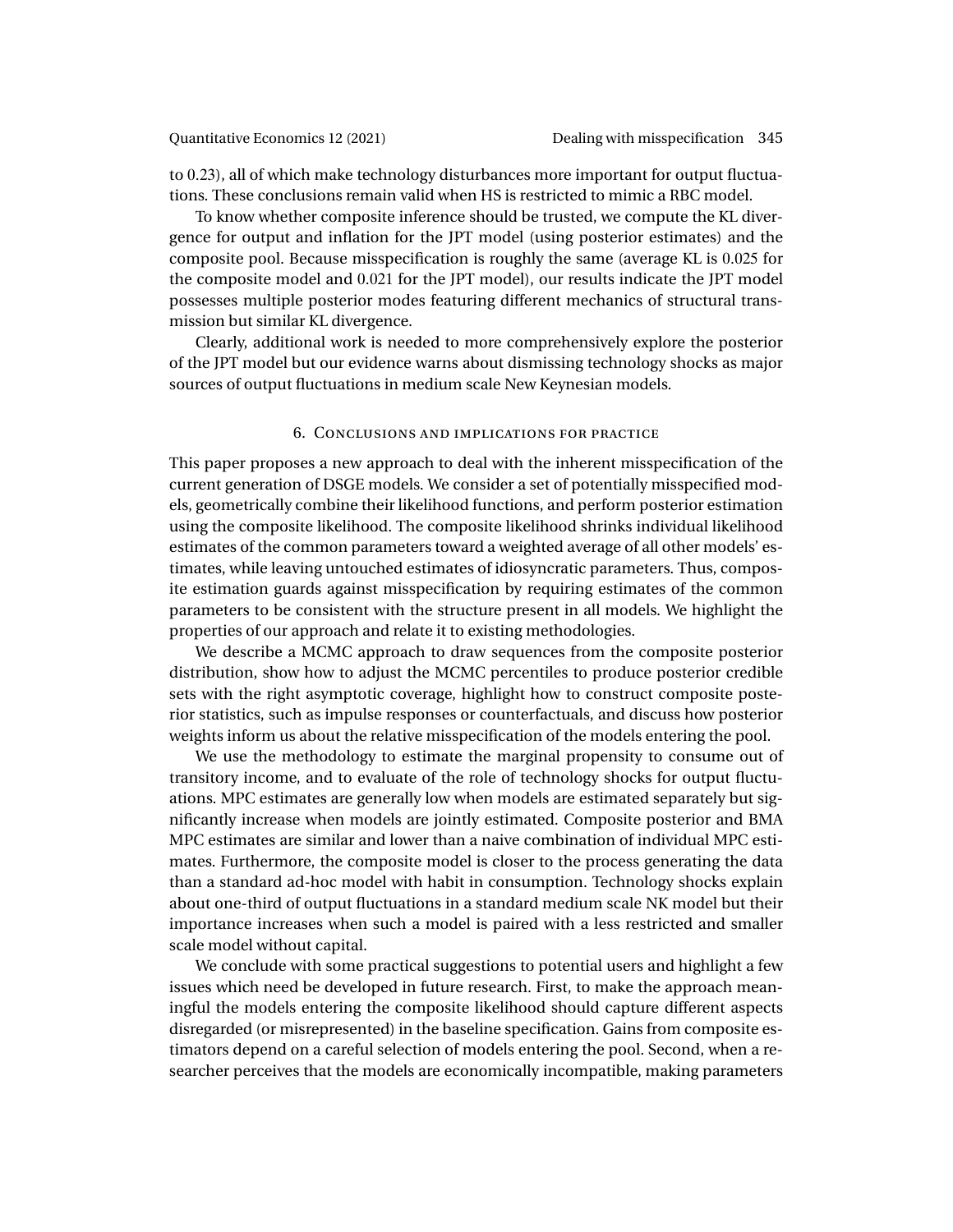<span id="page-33-0"></span>with the same name different economic objects, the composite likelihood can still be employed since if  $\theta = \emptyset$ , the approach produces likelihood estimates, model by model. Third, while the methodology has the potential to reduce misspecification and to improve inference, given existing models, it is not a substitute for having better models. Section [5](#page-25-0) shows how it can be used to gauge which missing features should be included in a benchmark model, and how conclusions could be altered when estimation is restricted in a meaningful way. Fourth, apart from misspecification issues, the approach has a number of other benefits relative to likelihood-based estimation of the structural parameters (see [Canova and Matthes](#page-34-0) [\(2019\)](#page-34-0)). For example, when a large scale model is available, the composite likelihood constructed using blocks of equations has shape and properties which are similar to those of the likelihood of the full model, without the numerical difficulties. Thus, the approach is not only useful to examine in which direction a model should be improved. It also provides a way to estimate the larger scale models one is likely to build after the initial experimentation. Fifth, although we focus on linearized models, one can also combine the likelihoods of models perturbed at higher order. We expect the gains to remain also in these more complicated frameworks. Finally, by treating data subsamples as different models that are combined for inference via the composite likelihood, the approach is suited to deal with structural time varying coefficients models, which are complicated to interpret with standard likelihood-based technology; see, for example, Canova, Ferroni, and Matthes [\(2020\)](#page-34-0).

One question that needs careful attention is one of overfitting. Standard models with ad hoc additions may lead to overfitting, making their out-of-sample performance poor. One relevant question is whether our approach faces a similar problem. While we have not performed out-of-sample checks, the literature on model combination suggests that it is unlikely to be the case because shrinkage estimates give superior performance to standard estimates; and model combinations dominate single model forecasts in the presence of even mild instabilities in the data generating process; see, for example, Aiolfi, Capistran, and Timmerman (2010). We plan to investigate the issue in future work.

# **REFERENCES**

Aiolfi, M., C. Capistran, and A. Timmerman (2010), "Forecast Combinations in Clements". In *Forecast Handbook* (D. Hendry, ed.). Oxford University Press, Oxford. [346]

[Alessi, R. and A. Lusardi \(1997\), "Consumption, savings and habit formation."](http://www.e-publications.org/srv/qe/linkserver/openurl?rft_dat=bib:2/AleLus1997&rfe_id=urn:sici%2F1759-7323%282021%2912%3A2%3C313%3ADWMISM%3E2.0.CO%3B2-A) *Economic Letters*[, 55, 103–108.](http://www.e-publications.org/srv/qe/linkserver/openurl?rft_dat=bib:2/AleLus1997&rfe_id=urn:sici%2F1759-7323%282021%2912%3A2%3C313%3ADWMISM%3E2.0.CO%3B2-A) [\[318\]](#page-5-0)

[Andrews, D. \(1999\), "Estimation when a parameter is on the boundary."](http://www.e-publications.org/srv/qe/linkserver/openurl?rft_dat=bib:3/And1999&rfe_id=urn:sici%2F1759-7323%282021%2912%3A2%3C313%3ADWMISM%3E2.0.CO%3B2-A) *Econometrica*, [67, 1341–1383.](http://www.e-publications.org/srv/qe/linkserver/openurl?rft_dat=bib:3/And1999&rfe_id=urn:sici%2F1759-7323%282021%2912%3A2%3C313%3ADWMISM%3E2.0.CO%3B2-A) [\[333\]](#page-20-0)

[Barnichon, R. and C. Brownlees \(2019\), "Impulse response estimation by smooth local](http://www.e-publications.org/srv/qe/linkserver/openurl?rft_dat=bib:4/BarBro2019&rfe_id=urn:sici%2F1759-7323%282021%2912%3A2%3C313%3ADWMISM%3E2.0.CO%3B2-A) projection." *[Review of Economics and Statistics](http://www.e-publications.org/srv/qe/linkserver/openurl?rft_dat=bib:4/BarBro2019&rfe_id=urn:sici%2F1759-7323%282021%2912%3A2%3C313%3ADWMISM%3E2.0.CO%3B2-A)*, 101, 522–530. [\[315\]](#page-2-0)

Batthacharya, A., D. Pati, N. Pillai, and D. Dunson (2012), "Bayesian shrinkage." Available at <https://arxiv.org/pdf/10212.6088.pdf>. [\[315\]](#page-2-0)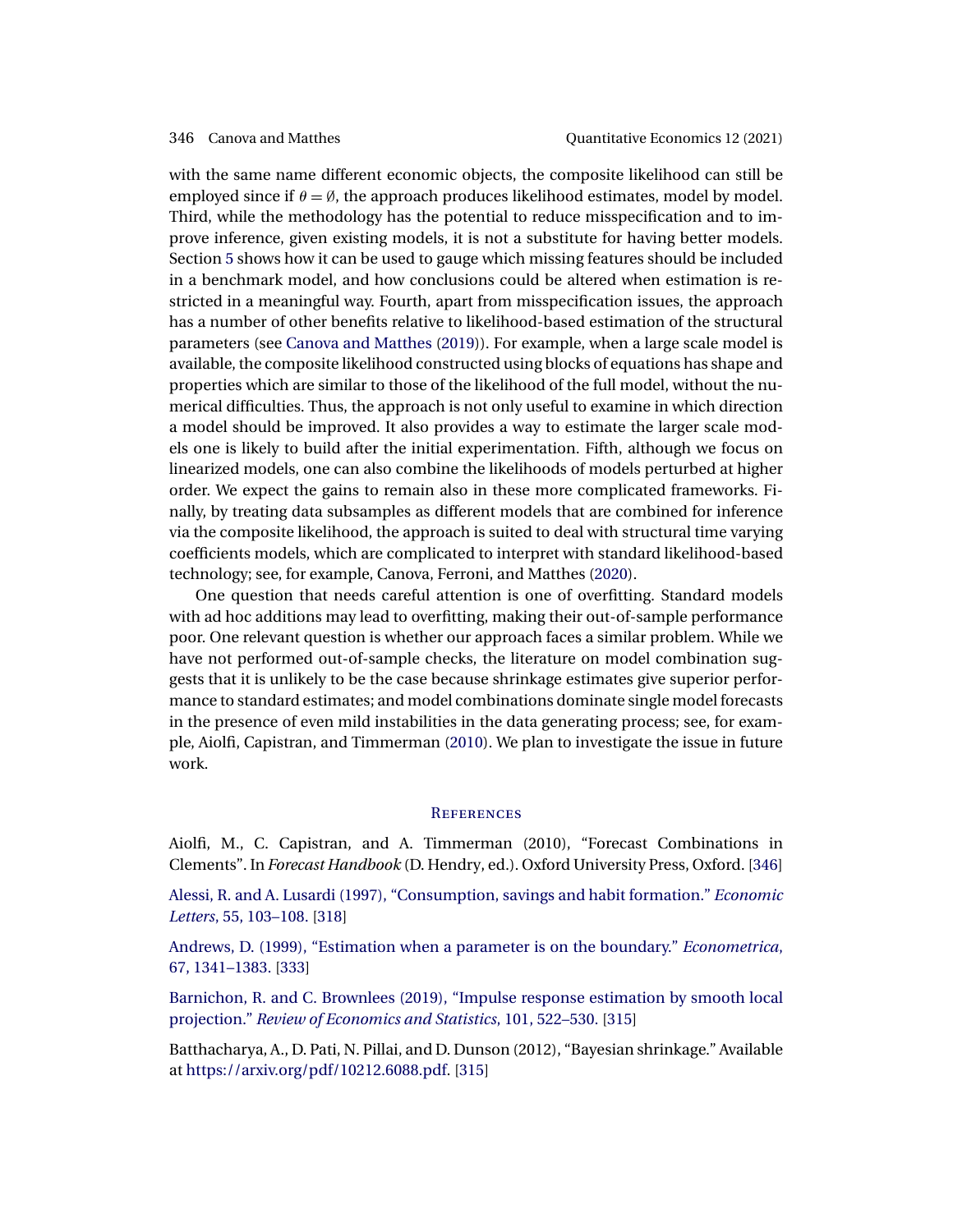<span id="page-34-0"></span>

[Baumeister, C. and J. D. Hamilton \(2019\), "Structural interpretation of vector autore](http://www.e-publications.org/srv/qe/linkserver/openurl?rft_dat=bib:6/BauHam2019&rfe_id=urn:sici%2F1759-7323%282021%2912%3A2%3C313%3ADWMISM%3E2.0.CO%3B2-A)[gressions with incomplete identification: Revisiting the role of oil supply and demand](http://www.e-publications.org/srv/qe/linkserver/openurl?rft_dat=bib:6/BauHam2019&rfe_id=urn:sici%2F1759-7323%282021%2912%3A2%3C313%3ADWMISM%3E2.0.CO%3B2-A) shocks." *[American economic Review](http://www.e-publications.org/srv/qe/linkserver/openurl?rft_dat=bib:6/BauHam2019&rfe_id=urn:sici%2F1759-7323%282021%2912%3A2%3C313%3ADWMISM%3E2.0.CO%3B2-A)*, 109, 1873–1910. [\[325,](#page-12-0) [338\]](#page-25-0)

[Billio, M., R. Casarin, F. Ravazzolo, and H. K. van Dijk \(2013\), "Time-varying combina](http://www.e-publications.org/srv/qe/linkserver/openurl?rft_dat=bib:7/Biletal2013&rfe_id=urn:sici%2F1759-7323%282021%2912%3A2%3C313%3ADWMISM%3E2.0.CO%3B2-A)[tions of predictive densities using nonlinear filtering."](http://www.e-publications.org/srv/qe/linkserver/openurl?rft_dat=bib:7/Biletal2013&rfe_id=urn:sici%2F1759-7323%282021%2912%3A2%3C313%3ADWMISM%3E2.0.CO%3B2-A) *Journal of Econometrics*, 177, 213– [232.](http://www.e-publications.org/srv/qe/linkserver/openurl?rft_dat=bib:7/Biletal2013&rfe_id=urn:sici%2F1759-7323%282021%2912%3A2%3C313%3ADWMISM%3E2.0.CO%3B2-A) [\[337\]](#page-24-0)

[Bissiri, P. G., C. C. Holmes, and S. G. Walker \(2016\), "A general framework for updating](http://www.e-publications.org/srv/qe/linkserver/openurl?rft_dat=bib:8/Bisetal2016&rfe_id=urn:sici%2F1759-7323%282021%2912%3A2%3C313%3ADWMISM%3E2.0.CO%3B2-A) belief distributions." *[Journal of the royal Statistical Society, Ser B](http://www.e-publications.org/srv/qe/linkserver/openurl?rft_dat=bib:8/Bisetal2016&rfe_id=urn:sici%2F1759-7323%282021%2912%3A2%3C313%3ADWMISM%3E2.0.CO%3B2-A)*, 78, 1103–1130. [\[315,](#page-2-0) [332,](#page-19-0) [338\]](#page-25-0)

[Caballero, R. \(1990\), "Consumption puzzles and precautionary savings."](http://www.e-publications.org/srv/qe/linkserver/openurl?rft_dat=bib:9/Cab1990&rfe_id=urn:sici%2F1759-7323%282021%2912%3A2%3C313%3ADWMISM%3E2.0.CO%3B2-A) *Journal of Mon[etary Economics](http://www.e-publications.org/srv/qe/linkserver/openurl?rft_dat=bib:9/Cab1990&rfe_id=urn:sici%2F1759-7323%282021%2912%3A2%3C313%3ADWMISM%3E2.0.CO%3B2-A)*, 25, 113–136. [\[339\]](#page-26-0)

Canova, F. (2007), *Methods for Applied Macroeconomic Research*. Princeton University Press, Princeton, NJ. [\[324\]](#page-11-0)

[Canova, F., F. Ferroni, and C. Matthes \(2020\), "Detecting and analyzing the effects of](http://www.e-publications.org/srv/qe/linkserver/openurl?rft_dat=bib:11/Canetal2020&rfe_id=urn:sici%2F1759-7323%282021%2912%3A2%3C313%3ADWMISM%3E2.0.CO%3B2-A) [time-varying parameters in DSGE models."](http://www.e-publications.org/srv/qe/linkserver/openurl?rft_dat=bib:11/Canetal2020&rfe_id=urn:sici%2F1759-7323%282021%2912%3A2%3C313%3ADWMISM%3E2.0.CO%3B2-A) *International Economic Review*, 61. [\[346\]](#page-33-0)

Canova, F. and C. Matthes (2019), "Solving computational and estimation problems in dynamic structural models: A composite likelihood approach." Manuscript. Available at <https://sites.google.com/view/fabio-canova-homepage/home/current-research>. [\[315,](#page-2-0) [322,](#page-9-0) [336,](#page-23-0) [338,](#page-25-0) [346\]](#page-33-0)

Canova, F., C. Matthes (2021), "Supplement to 'dealing with misspecification in structural macroeconometric models'." *Quantitative Economics Supplemental Material*, 12, <https://doi.org/10.3982/QE1413>. [\[313\]](#page-0-0)

[Canova, F. and L. Sala \(2009\), "Back to square one: Identification issues in DSGE models."](http://www.e-publications.org/srv/qe/linkserver/openurl?rft_dat=bib:14/CanSal2009&rfe_id=urn:sici%2F1759-7323%282021%2912%3A2%3C313%3ADWMISM%3E2.0.CO%3B2-A) *[Journal of Monetary Economics](http://www.e-publications.org/srv/qe/linkserver/openurl?rft_dat=bib:14/CanSal2009&rfe_id=urn:sici%2F1759-7323%282021%2912%3A2%3C313%3ADWMISM%3E2.0.CO%3B2-A)*, 56, 431–449. [\[314,](#page-1-0) [336\]](#page-23-0)

[Carroll, C., J. Slacalek, and K. Tokouka \(2017\), "The distribution of wealth and the](http://www.e-publications.org/srv/qe/linkserver/openurl?rft_dat=bib:15/Caretal2017&rfe_id=urn:sici%2F1759-7323%282021%2912%3A2%3C313%3ADWMISM%3E2.0.CO%3B2-A) [marginal propensity to consume."](http://www.e-publications.org/srv/qe/linkserver/openurl?rft_dat=bib:15/Caretal2017&rfe_id=urn:sici%2F1759-7323%282021%2912%3A2%3C313%3ADWMISM%3E2.0.CO%3B2-A) *Quantitative Economics*, 8, 977–1020. [\[317\]](#page-4-0)

[Chah, E., V. Ramey, and R. Starr \(1995\), "Liquidity constraint and intertemporal con](http://www.e-publications.org/srv/qe/linkserver/openurl?rft_dat=bib:16/Chaetal1995&rfe_id=urn:sici%2F1759-7323%282021%2912%3A2%3C313%3ADWMISM%3E2.0.CO%3B2-A)[sumption optimization: Theory and evidence from durable goods."](http://www.e-publications.org/srv/qe/linkserver/openurl?rft_dat=bib:16/Chaetal1995&rfe_id=urn:sici%2F1759-7323%282021%2912%3A2%3C313%3ADWMISM%3E2.0.CO%3B2-A) *Journal of Money, [Credit and Banking](http://www.e-publications.org/srv/qe/linkserver/openurl?rft_dat=bib:16/Chaetal1995&rfe_id=urn:sici%2F1759-7323%282021%2912%3A2%3C313%3ADWMISM%3E2.0.CO%3B2-A)*, 27, 272–287. [\[339\]](#page-26-0)

[Chan, J., E. Eisenstat, C. Hou, and G. Koop \(2018\), "Composite likelihood methods for](http://www.e-publications.org/srv/qe/linkserver/openurl?rft_dat=bib:17/Chaetal2018&rfe_id=urn:sici%2F1759-7323%282021%2912%3A2%3C313%3ADWMISM%3E2.0.CO%3B2-A) [large BVAR with stochastic volatility."](http://www.e-publications.org/srv/qe/linkserver/openurl?rft_dat=bib:17/Chaetal2018&rfe_id=urn:sici%2F1759-7323%282021%2912%3A2%3C313%3ADWMISM%3E2.0.CO%3B2-A) *Journal of Applied Econometrics*, 33, 509–533. [\[315\]](#page-2-0)

[Chari, V., P. Kehoe, and E. McGrattan \(2007\), "Business cycle accounting."](http://www.e-publications.org/srv/qe/linkserver/openurl?rft_dat=bib:18/Chaetal2007&rfe_id=urn:sici%2F1759-7323%282021%2912%3A2%3C313%3ADWMISM%3E2.0.CO%3B2-A) *Econometrica*, [75, 781–836.](http://www.e-publications.org/srv/qe/linkserver/openurl?rft_dat=bib:18/Chaetal2007&rfe_id=urn:sici%2F1759-7323%282021%2912%3A2%3C313%3ADWMISM%3E2.0.CO%3B2-A) [\[319\]](#page-6-0)

[Cheng, X. and Z. Liao \(2015\), "Select the valid and relevant moments: An information](http://www.e-publications.org/srv/qe/linkserver/openurl?rft_dat=bib:19/CheLia2015&rfe_id=urn:sici%2F1759-7323%282021%2912%3A2%3C313%3ADWMISM%3E2.0.CO%3B2-A)[based LASSO for GMM with many instruments."](http://www.e-publications.org/srv/qe/linkserver/openurl?rft_dat=bib:19/CheLia2015&rfe_id=urn:sici%2F1759-7323%282021%2912%3A2%3C313%3ADWMISM%3E2.0.CO%3B2-A) *Journal of Econometrics*, 186, 443–464. [\[314\]](#page-1-0)

[Chernozhukov, V. and A. Hong \(2003\), "An MCMC approach to classical inference."](http://www.e-publications.org/srv/qe/linkserver/openurl?rft_dat=bib:20/CheHon2003&rfe_id=urn:sici%2F1759-7323%282021%2912%3A2%3C313%3ADWMISM%3E2.0.CO%3B2-A) *Jour[nal of Econometrics](http://www.e-publications.org/srv/qe/linkserver/openurl?rft_dat=bib:20/CheHon2003&rfe_id=urn:sici%2F1759-7323%282021%2912%3A2%3C313%3ADWMISM%3E2.0.CO%3B2-A)*, 115, 293–346. [\[333\]](#page-20-0)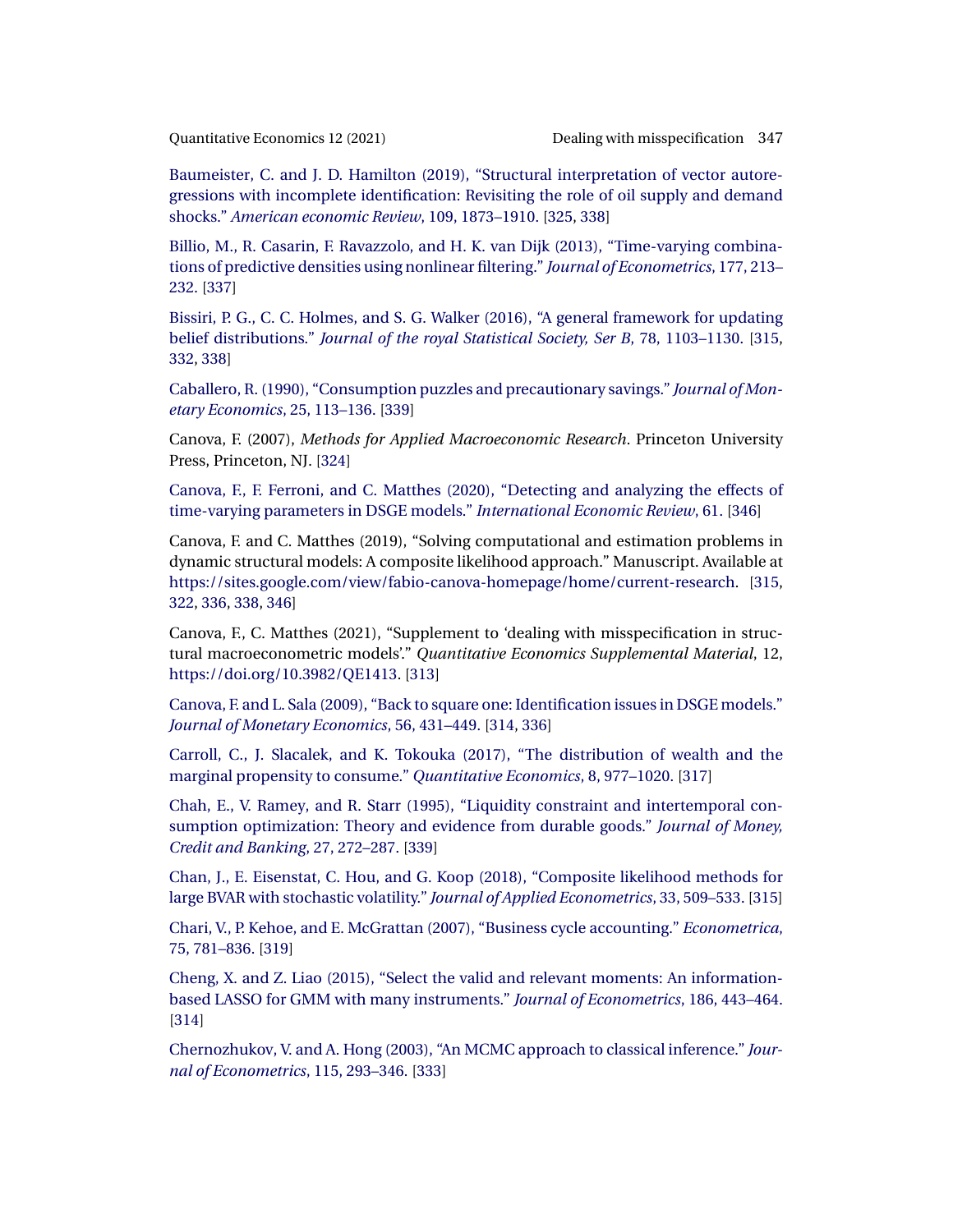<span id="page-35-0"></span>

Claeskens, G. and N. L. Hjort (2008), *Model Selection and Model Averaging*. Cambridge University Press, Cambridge, UK. [\[315\]](#page-2-0)

Cleydec, M. and E. Iversen (2013), "Bayesian model averaging in M-open framework." In *Bayesian Theory and Applications*(P. Damien, P. Dellaportas, N. Polson, and D. Stephens, eds.). Oxford Scholarship online. [\[332\]](#page-19-0)

[Cogley, T. and J. Nason \(1995\), "Output dynamics in RBC models."](http://www.e-publications.org/srv/qe/linkserver/openurl?rft_dat=bib:23/CogNas1995&rfe_id=urn:sici%2F1759-7323%282021%2912%3A2%3C313%3ADWMISM%3E2.0.CO%3B2-A) *American Economic Review*[, 85, 492–515.](http://www.e-publications.org/srv/qe/linkserver/openurl?rft_dat=bib:23/CogNas1995&rfe_id=urn:sici%2F1759-7323%282021%2912%3A2%3C313%3ADWMISM%3E2.0.CO%3B2-A) [\[340\]](#page-27-0)

[Cogley, T. and A. Sbordone \(2008\), "Trend inflation, indexation, and inflation persistence](http://www.e-publications.org/srv/qe/linkserver/openurl?rft_dat=bib:24/CogSbo2008&rfe_id=urn:sici%2F1759-7323%282021%2912%3A2%3C313%3ADWMISM%3E2.0.CO%3B2-A) [in the new Keynesian Phillips curve."](http://www.e-publications.org/srv/qe/linkserver/openurl?rft_dat=bib:24/CogSbo2008&rfe_id=urn:sici%2F1759-7323%282021%2912%3A2%3C313%3ADWMISM%3E2.0.CO%3B2-A) *American Economic Review*, 98, 2101–2126. [\[314\]](#page-1-0)

Cover, T. and J. Thomas (2006), *Elements of Information Theory*. Wiley, New York, NY. [\[337\]](#page-24-0)

Curdia, V. and R. Reis (2010), "Correlated disturbances and US business cycles." Manuscript, Columbia University. [\[319\]](#page-6-0)

[Del Negro, M., R. Hasegawa, and F. Schorfheide \(2016\), "Dynamic prediction pools: An](http://www.e-publications.org/srv/qe/linkserver/openurl?rft_dat=bib:27/Negetal2016&rfe_id=urn:sici%2F1759-7323%282021%2912%3A2%3C313%3ADWMISM%3E2.0.CO%3B2-A) [investigation of financial frictions and forecasting performance."](http://www.e-publications.org/srv/qe/linkserver/openurl?rft_dat=bib:27/Negetal2016&rfe_id=urn:sici%2F1759-7323%282021%2912%3A2%3C313%3ADWMISM%3E2.0.CO%3B2-A) *Journal of Econometrics*[, 192, 391–405.](http://www.e-publications.org/srv/qe/linkserver/openurl?rft_dat=bib:27/Negetal2016&rfe_id=urn:sici%2F1759-7323%282021%2912%3A2%3C313%3ADWMISM%3E2.0.CO%3B2-A) [\[319,](#page-6-0) [337\]](#page-24-0)

[Del Negro, M. and F. Schorfheide \(2004\), "Prior for general equilibrium models for VARs."](http://www.e-publications.org/srv/qe/linkserver/openurl?rft_dat=bib:28/NegSch2004&rfe_id=urn:sici%2F1759-7323%282021%2912%3A2%3C313%3ADWMISM%3E2.0.CO%3B2-A) *[International Economic Review](http://www.e-publications.org/srv/qe/linkserver/openurl?rft_dat=bib:28/NegSch2004&rfe_id=urn:sici%2F1759-7323%282021%2912%3A2%3C313%3ADWMISM%3E2.0.CO%3B2-A)*, 45, 643–673. [\[315,](#page-2-0) [324\]](#page-11-0)

[Del Negro, M. and F. Schorfheide \(2008\), "Forming priors for DSGE models and how it](http://www.e-publications.org/srv/qe/linkserver/openurl?rft_dat=bib:29/NegSch2008&rfe_id=urn:sici%2F1759-7323%282021%2912%3A2%3C313%3ADWMISM%3E2.0.CO%3B2-A) [affects the assessment of nominal rigidities."](http://www.e-publications.org/srv/qe/linkserver/openurl?rft_dat=bib:29/NegSch2008&rfe_id=urn:sici%2F1759-7323%282021%2912%3A2%3C313%3ADWMISM%3E2.0.CO%3B2-A) *Journal of Monetary Economics*, 55, 1191– [1208.](http://www.e-publications.org/srv/qe/linkserver/openurl?rft_dat=bib:29/NegSch2008&rfe_id=urn:sici%2F1759-7323%282021%2912%3A2%3C313%3ADWMISM%3E2.0.CO%3B2-A) [\[333\]](#page-20-0)

[Del Negro, M. and F. Schorfheide \(2009\), "Monetary policy analysis with potentially mis](http://www.e-publications.org/srv/qe/linkserver/openurl?rft_dat=bib:30/NegSch2009&rfe_id=urn:sici%2F1759-7323%282021%2912%3A2%3C313%3ADWMISM%3E2.0.CO%3B2-A)specified models." *[American Economic Review](http://www.e-publications.org/srv/qe/linkserver/openurl?rft_dat=bib:30/NegSch2009&rfe_id=urn:sici%2F1759-7323%282021%2912%3A2%3C313%3ADWMISM%3E2.0.CO%3B2-A)*, 99, 1415–1450. [\[319\]](#page-6-0)

Den Haan, W. and T. Drechsel (2018), "Agnostic structural disturbances (ASDS): Detecting and reducing misspecification in empirical macroeconomic models." CEPR Working Paper 13145. [\[319\]](#page-6-0)

[Domowitz, I. and H. White \(1982\), "Misspecified models with dependent observations."](http://www.e-publications.org/srv/qe/linkserver/openurl?rft_dat=bib:32/DomWhi1982&rfe_id=urn:sici%2F1759-7323%282021%2912%3A2%3C313%3ADWMISM%3E2.0.CO%3B2-A) *[Journal of Econometrics](http://www.e-publications.org/srv/qe/linkserver/openurl?rft_dat=bib:32/DomWhi1982&rfe_id=urn:sici%2F1759-7323%282021%2912%3A2%3C313%3ADWMISM%3E2.0.CO%3B2-A)*, 20, 35–58. [\[332\]](#page-19-0)

Engle, R. F., N. Shephard, and K. Sheppard (2008), "Fitting vast dimensional time-varying covariance models." Manuscript, Oxford University. [\[314\]](#page-1-0)

[Fernandez Villaverde, J. and J. Rubio Ramirez \(2004\), "Comparing dynamic equilibrium](http://www.e-publications.org/srv/qe/linkserver/openurl?rft_dat=bib:34/FerRub2004&rfe_id=urn:sici%2F1759-7323%282021%2912%3A2%3C313%3ADWMISM%3E2.0.CO%3B2-A) [models to data: A Bayesian approach."](http://www.e-publications.org/srv/qe/linkserver/openurl?rft_dat=bib:34/FerRub2004&rfe_id=urn:sici%2F1759-7323%282021%2912%3A2%3C313%3ADWMISM%3E2.0.CO%3B2-A) *Journal of Econometrics*, 123, 153–187. [\[327,](#page-14-0) [332\]](#page-19-0)

[Gali, J. \(1999\), "Technology, employment, and the business cycle: Do technology shocks](http://www.e-publications.org/srv/qe/linkserver/openurl?rft_dat=bib:35/Gal1999&rfe_id=urn:sici%2F1759-7323%282021%2912%3A2%3C313%3ADWMISM%3E2.0.CO%3B2-A) [explain aggregate fluctuations?"](http://www.e-publications.org/srv/qe/linkserver/openurl?rft_dat=bib:35/Gal1999&rfe_id=urn:sici%2F1759-7323%282021%2912%3A2%3C313%3ADWMISM%3E2.0.CO%3B2-A) *American Economic Review*, 89, 249–271. [\[343\]](#page-30-0)

[Gali, J., D. Lopez Salido, and J. Valles \(2004\), "Rule of thumb consumers and the design](http://www.e-publications.org/srv/qe/linkserver/openurl?rft_dat=bib:36/Galetal2004&rfe_id=urn:sici%2F1759-7323%282021%2912%3A2%3C313%3ADWMISM%3E2.0.CO%3B2-A) of interest rate rules." *[Journal of Money, Credit and Banking](http://www.e-publications.org/srv/qe/linkserver/openurl?rft_dat=bib:36/Galetal2004&rfe_id=urn:sici%2F1759-7323%282021%2912%3A2%3C313%3ADWMISM%3E2.0.CO%3B2-A)*, 36, 739–764. [\[339\]](#page-26-0)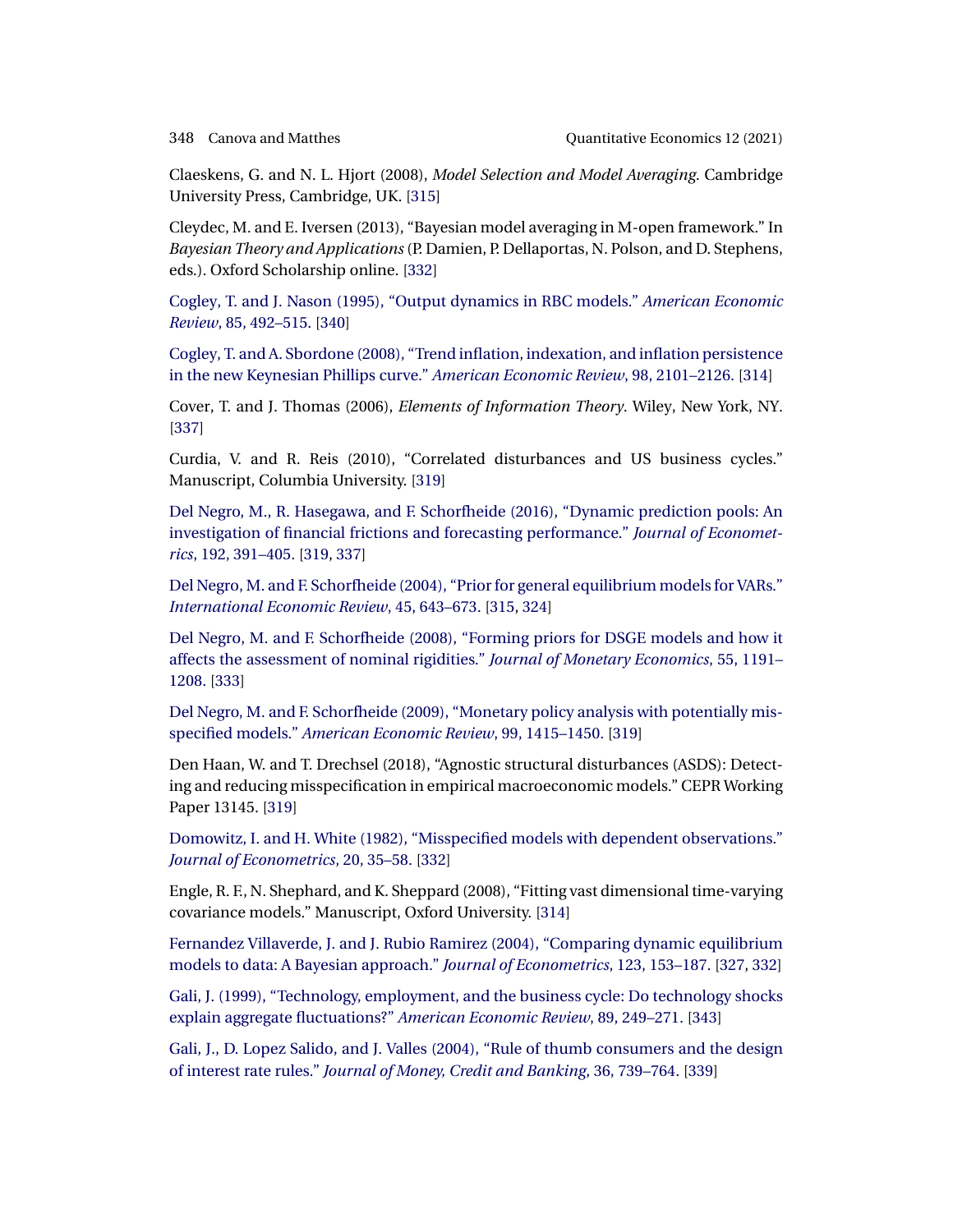<span id="page-36-0"></span>

[Geweke, J. and G. Amisano \(2011\), "Optimal prediction pools."](http://www.e-publications.org/srv/qe/linkserver/openurl?rft_dat=bib:37/GewAmi2011&rfe_id=urn:sici%2F1759-7323%282021%2912%3A2%3C313%3ADWMISM%3E2.0.CO%3B2-A) *Journal of Econometrics*, [164, 130–141.](http://www.e-publications.org/srv/qe/linkserver/openurl?rft_dat=bib:37/GewAmi2011&rfe_id=urn:sici%2F1759-7323%282021%2912%3A2%3C313%3ADWMISM%3E2.0.CO%3B2-A) [\[337\]](#page-24-0)

Giacomini, R. and T. Kitigawa (2017), "Robust inference in partially identified VARs." UCL manuscript. [\[314,](#page-1-0) [327,](#page-14-0) [328\]](#page-15-0)

Gneiting, T. and R. Rajan (2010), "Combining predictive distributions." GE research manuscript. [\[337\]](#page-24-0)

[Grunwald, P. and T. van Ommen \(2017\), "Inconsistency of Bayesian inference for mis](http://www.e-publications.org/srv/qe/linkserver/openurl?rft_dat=bib:40/GruOmm2017&rfe_id=urn:sici%2F1759-7323%282021%2912%3A2%3C313%3ADWMISM%3E2.0.CO%3B2-A)[specified linear models, and a proposal for repairing it."](http://www.e-publications.org/srv/qe/linkserver/openurl?rft_dat=bib:40/GruOmm2017&rfe_id=urn:sici%2F1759-7323%282021%2912%3A2%3C313%3ADWMISM%3E2.0.CO%3B2-A) *Bayesian Analysis*, 12, 1069– [1103.](http://www.e-publications.org/srv/qe/linkserver/openurl?rft_dat=bib:40/GruOmm2017&rfe_id=urn:sici%2F1759-7323%282021%2912%3A2%3C313%3ADWMISM%3E2.0.CO%3B2-A) [\[338\]](#page-25-0)

Hansen, L. and T. Sargent (2008), *Robustness*. Princeton University Press, Princeton, NJ. [\[314,](#page-1-0) [327,](#page-14-0) [328\]](#page-15-0)

Herbst, E. and F. Schorfheide (2015), *Bayesian Estimation of DSGE Models*. Princeton University Press, Princeton, NJ. [\[333,](#page-20-0) [343\]](#page-30-0)

[Inoue, A., B. Rossi, and C. Kuo \(2020\), "Identifying sources of model misspecification."](http://www.e-publications.org/srv/qe/linkserver/openurl?rft_dat=bib:43/Inoetal2017&rfe_id=urn:sici%2F1759-7323%282021%2912%3A2%3C313%3ADWMISM%3E2.0.CO%3B2-A) *[Journal of Monetary Economics](http://www.e-publications.org/srv/qe/linkserver/openurl?rft_dat=bib:43/Inoetal2017&rfe_id=urn:sici%2F1759-7323%282021%2912%3A2%3C313%3ADWMISM%3E2.0.CO%3B2-A)*, 110, 1–18. [\[316,](#page-3-0) [319\]](#page-6-0)

[Ireland, P. \(2004\), "Taking a model to the data."](http://www.e-publications.org/srv/qe/linkserver/openurl?rft_dat=bib:44/Ire2004&rfe_id=urn:sici%2F1759-7323%282021%2912%3A2%3C313%3ADWMISM%3E2.0.CO%3B2-A) *Journal of Economic Dynamics and Control*[, 28, 1205–1226.](http://www.e-publications.org/srv/qe/linkserver/openurl?rft_dat=bib:44/Ire2004&rfe_id=urn:sici%2F1759-7323%282021%2912%3A2%3C313%3ADWMISM%3E2.0.CO%3B2-A) [\[319\]](#page-6-0)

[Johnson, D., J. Parker, and N. Souleles \(2006\), "Household expenditure and the tax rebate](http://www.e-publications.org/srv/qe/linkserver/openurl?rft_dat=bib:45/Johetal2006&rfe_id=urn:sici%2F1759-7323%282021%2912%3A2%3C313%3ADWMISM%3E2.0.CO%3B2-A) of 2001." *[American Economic Review](http://www.e-publications.org/srv/qe/linkserver/openurl?rft_dat=bib:45/Johetal2006&rfe_id=urn:sici%2F1759-7323%282021%2912%3A2%3C313%3ADWMISM%3E2.0.CO%3B2-A)*, 96, 1589–1610. [\[317\]](#page-4-0)

[Justiniano, A., G. Primicieri, and A. Tambalotti \(2010\), "Investment shocks and business](http://www.e-publications.org/srv/qe/linkserver/openurl?rft_dat=bib:46/Jusetal2010&rfe_id=urn:sici%2F1759-7323%282021%2912%3A2%3C313%3ADWMISM%3E2.0.CO%3B2-A) cycles." *[Journal of Monetary Economics](http://www.e-publications.org/srv/qe/linkserver/openurl?rft_dat=bib:46/Jusetal2010&rfe_id=urn:sici%2F1759-7323%282021%2912%3A2%3C313%3ADWMISM%3E2.0.CO%3B2-A)*, 57, 132–145. [\[343\]](#page-30-0)

[Kim, J. Y. \(2002\), "Limited information likelihood and Bayesian methods."](http://www.e-publications.org/srv/qe/linkserver/openurl?rft_dat=bib:47/Kim2002&rfe_id=urn:sici%2F1759-7323%282021%2912%3A2%3C313%3ADWMISM%3E2.0.CO%3B2-A) *Journal of Econometrics*[, 108, 175–193.](http://www.e-publications.org/srv/qe/linkserver/openurl?rft_dat=bib:47/Kim2002&rfe_id=urn:sici%2F1759-7323%282021%2912%3A2%3C313%3ADWMISM%3E2.0.CO%3B2-A) [\[314,](#page-1-0) [315\]](#page-2-0)

[Kleijn, B.J.K. and A.W. van der Vaart \(2012\), "The Bernstein-Von-Mises theorem under](http://www.e-publications.org/srv/qe/linkserver/openurl?rft_dat=bib:48/KlVan12&rfe_id=urn:sici%2F1759-7323%282021%2912%3A2%3C313%3ADWMISM%3E2.0.CO%3B2-A) misspecification" *[Electronic Journal of Statistics](http://www.e-publications.org/srv/qe/linkserver/openurl?rft_dat=bib:48/KlVan12&rfe_id=urn:sici%2F1759-7323%282021%2912%3A2%3C313%3ADWMISM%3E2.0.CO%3B2-A)*, 6, 354–381. [\[332\]](#page-19-0)

Kocherlakota, N. (2007), "Model fit and model selection." *Review, Federal Reserve Bank of St. Louis*, July, 349–360. [\[319\]](#page-6-0)

[Kydland, F. and E. Prescott \(1982\), "Time to build and aggregate fluctuations."](http://www.e-publications.org/srv/qe/linkserver/openurl?rft_dat=bib:50/KydPre1982&rfe_id=urn:sici%2F1759-7323%282021%2912%3A2%3C313%3ADWMISM%3E2.0.CO%3B2-A) *Econometrica*[, 50, 1345–1370.](http://www.e-publications.org/srv/qe/linkserver/openurl?rft_dat=bib:50/KydPre1982&rfe_id=urn:sici%2F1759-7323%282021%2912%3A2%3C313%3ADWMISM%3E2.0.CO%3B2-A) [\[343\]](#page-30-0)

Lee, L. F. and W. Griffith (1979), "The prior likelihood and the best linear unbiased prediction in stochastic coefficients linear models." [http://citeseerx.ist.psu.edu/viewdoc/](http://citeseerx.ist.psu.edu/viewdoc/download?doi=10.1.1.518.5107&rep=rep1&type=pdf) [download?doi=10.1.1.518.5107&rep=rep1&type=pdf.](http://citeseerx.ist.psu.edu/viewdoc/download?doi=10.1.1.518.5107&rep=rep1&type=pdf) [\[324\]](#page-11-0)

[Marin, J., P. Pudlo, C. Robert, and R. Ryder \(2012\), "Approximate Bayesian computational](http://www.e-publications.org/srv/qe/linkserver/openurl?rft_dat=bib:52/Maretal2012&rfe_id=urn:sici%2F1759-7323%282021%2912%3A2%3C313%3ADWMISM%3E2.0.CO%3B2-A) methods." *[Statistics and Computing](http://www.e-publications.org/srv/qe/linkserver/openurl?rft_dat=bib:52/Maretal2012&rfe_id=urn:sici%2F1759-7323%282021%2912%3A2%3C313%3ADWMISM%3E2.0.CO%3B2-A)*, 22, 1167–1180. [\[315,](#page-2-0) [338\]](#page-25-0)

[Mueller, U. K. \(2013\), "Risk of Bayesian inference in misspecified models, and the sand](http://www.e-publications.org/srv/qe/linkserver/openurl?rft_dat=bib:53/Mue2013&rfe_id=urn:sici%2F1759-7323%282021%2912%3A2%3C313%3ADWMISM%3E2.0.CO%3B2-A)[wich covariance matrix."](http://www.e-publications.org/srv/qe/linkserver/openurl?rft_dat=bib:53/Mue2013&rfe_id=urn:sici%2F1759-7323%282021%2912%3A2%3C313%3ADWMISM%3E2.0.CO%3B2-A) *Econometrica*, 81, 1805–1849. [\[335\]](#page-22-0)